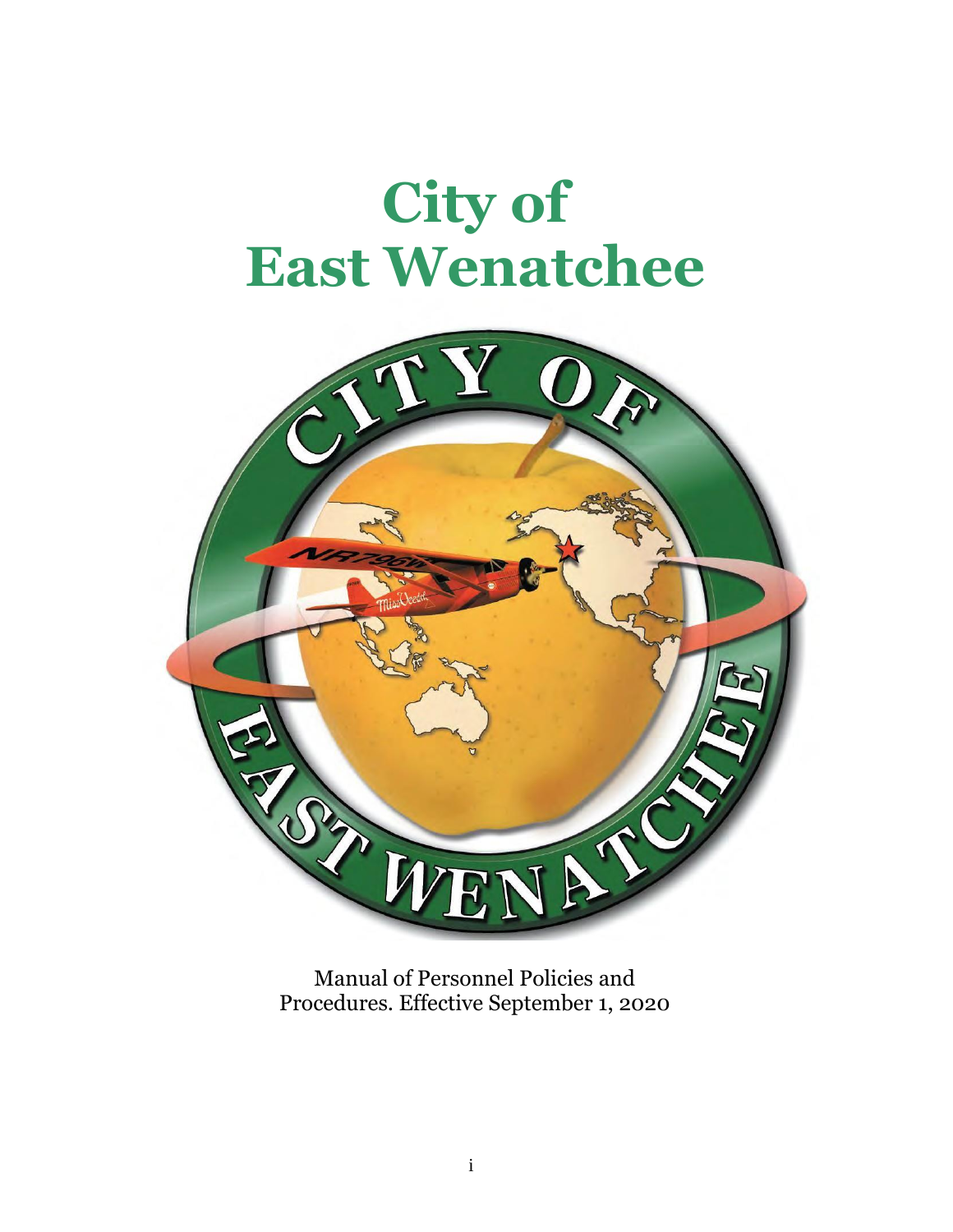## **Forward**

As an employee of the City of East Wenatchee ("City"), you are among an elite group of people who have chosen public service as a career field. Public service rewards those who truly believe in the age-old concept of service. Because it is vital for an employee to consistently contribute to the overall level of service provided by the City, the City designed this employee handbook to give you the foundation to formulate your personal plan of how you best represent the vision, ideals and values of the City.

# **Promoting Positive Public Relations**

Because the City is owned, financed and controlled by the people, the citizens of the City are ultimately your employer. Hence, in your everyday dealings with the public, with elected officials, and with coworkers, you must always be helpful and courteous. Although you ultimately answer to the citizens, you need to follow the proper chainof-command from the line worker, to the supervisor, to the department head, and ultimately to the Mayor. You must factor the public's wellbeing into every decision you make as a City employee. If you are uncomfortable with the decision you are about to make, then it is better you refer the decision to the next in line in the chain-ofcommand.

# **Manual/Handbook Purpose**

The purpose of workplace rules and regulations facilitates efficient service to the public and to develop a uniform system that equitably deals with all employees of the departments.

These policies are adopted by Resolution No. 2017-18, amended by Resolution 2018-16, by Resolution 2019-05, and by Resolution 2020-21.

The City reserves the right to repeal, modify or amend these policies. By implementing these policies, the City is not creating a vested contractual right for any employee, and the City is not limiting the power of the City Council to repeal or modify these policies.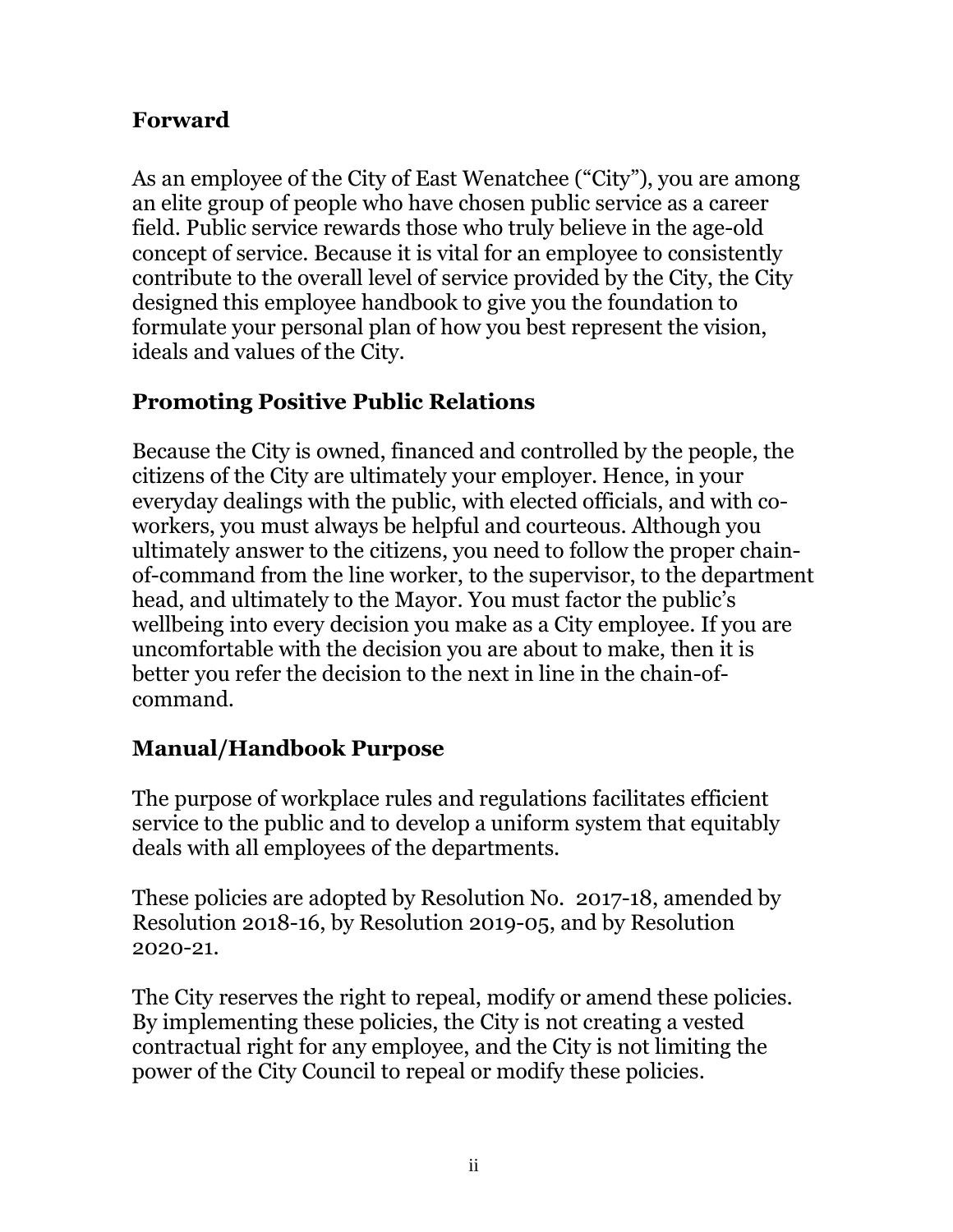#### TABLE OF CONTENTS

| 1.1 |                                                        |  |
|-----|--------------------------------------------------------|--|
| 1.2 |                                                        |  |
| 1.3 |                                                        |  |
| 1.4 |                                                        |  |
| 1.5 |                                                        |  |
| 1.6 |                                                        |  |
| 1.7 |                                                        |  |
| 1.8 |                                                        |  |
| 1.9 |                                                        |  |
|     |                                                        |  |
| 2.1 |                                                        |  |
| 2.2 |                                                        |  |
| 2.3 |                                                        |  |
| 2.4 |                                                        |  |
| 2.5 |                                                        |  |
| 2.6 |                                                        |  |
| 2.7 |                                                        |  |
|     |                                                        |  |
|     |                                                        |  |
| 3.1 |                                                        |  |
| 3.2 |                                                        |  |
| 3.3 |                                                        |  |
| 3.4 |                                                        |  |
| 3.5 |                                                        |  |
|     |                                                        |  |
| 4.1 |                                                        |  |
| 4.2 |                                                        |  |
| 4.3 |                                                        |  |
| 4.4 | Longevity pay plan                                     |  |
| 4.5 | Tuition reimbursement policy for employees who are not |  |
|     |                                                        |  |
| 4.6 |                                                        |  |
|     |                                                        |  |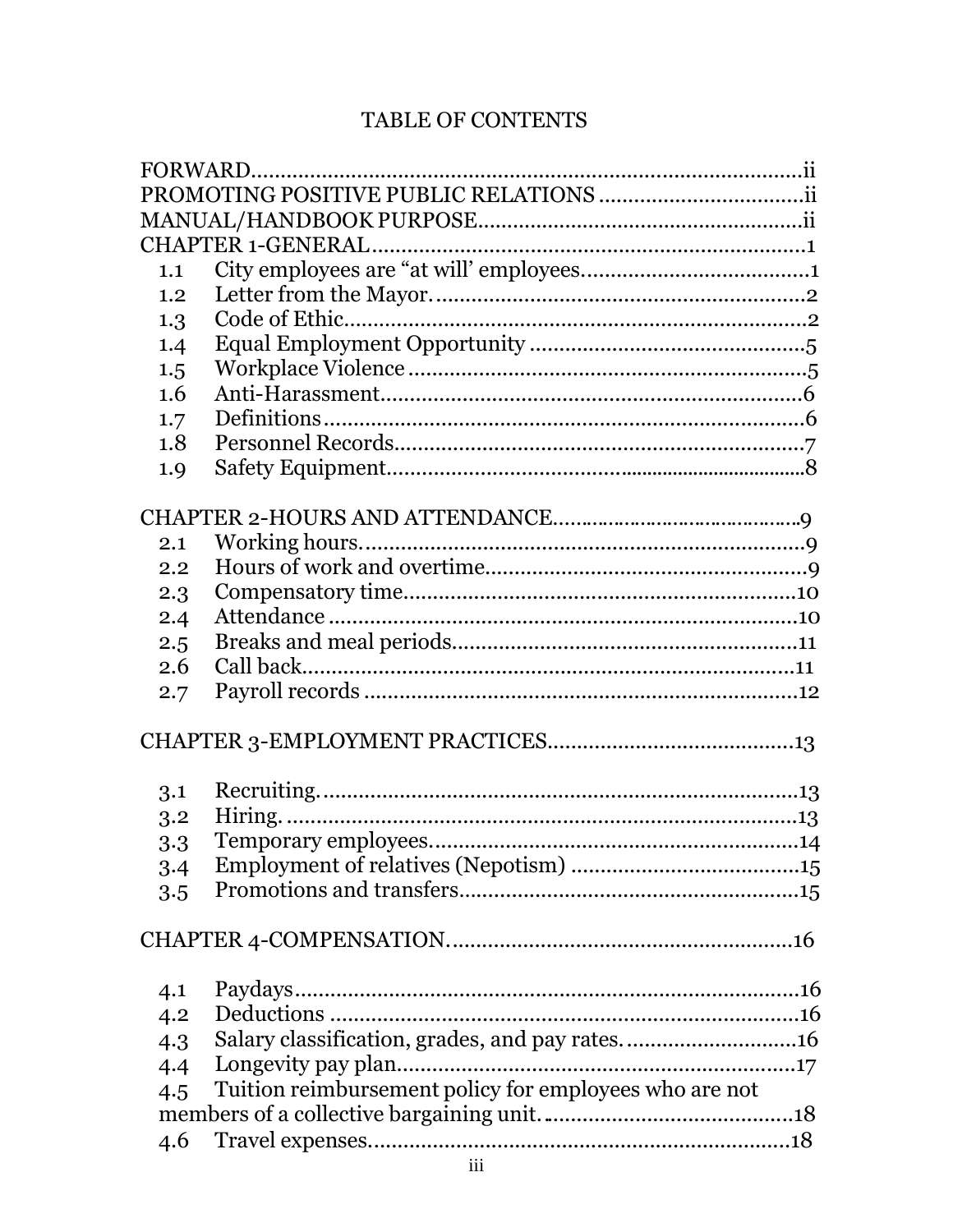| 4.7                                               |                                                  |  |  |  |
|---------------------------------------------------|--------------------------------------------------|--|--|--|
| CHAPTER 5-PERFORMANCE EVALUATIONS AND TRAINING21  |                                                  |  |  |  |
| 5.1                                               |                                                  |  |  |  |
| 5.2                                               |                                                  |  |  |  |
|                                                   |                                                  |  |  |  |
|                                                   |                                                  |  |  |  |
| 6.1                                               |                                                  |  |  |  |
| 6.2                                               |                                                  |  |  |  |
| 6.3                                               |                                                  |  |  |  |
| 6.4                                               |                                                  |  |  |  |
| CHAPTER 7-LEAVES OF ABSENCE AND TIME OFF. 27      |                                                  |  |  |  |
| 7.1                                               |                                                  |  |  |  |
| 7.2                                               |                                                  |  |  |  |
| 7.3                                               |                                                  |  |  |  |
| 7.4                                               |                                                  |  |  |  |
| 7.5                                               |                                                  |  |  |  |
| 7.6                                               |                                                  |  |  |  |
| 7.7                                               |                                                  |  |  |  |
| 7.8                                               |                                                  |  |  |  |
| 7.9                                               |                                                  |  |  |  |
| 7.10                                              |                                                  |  |  |  |
| 7.11                                              |                                                  |  |  |  |
|                                                   |                                                  |  |  |  |
| CHAPTER 8-EMPLOYEE RESPONSIBILITIES AND CONDUCT35 |                                                  |  |  |  |
| 8.1                                               |                                                  |  |  |  |
| 8.2                                               | Outside employment and conflicts of interest. 35 |  |  |  |
| 8.3                                               |                                                  |  |  |  |
| 8.4                                               |                                                  |  |  |  |
| 8.5                                               |                                                  |  |  |  |
| 8.6                                               |                                                  |  |  |  |
| 8.7                                               |                                                  |  |  |  |
| 8.8                                               |                                                  |  |  |  |
| 8.9                                               |                                                  |  |  |  |
| 8.10                                              |                                                  |  |  |  |
| 8.11                                              |                                                  |  |  |  |
| 8.12                                              |                                                  |  |  |  |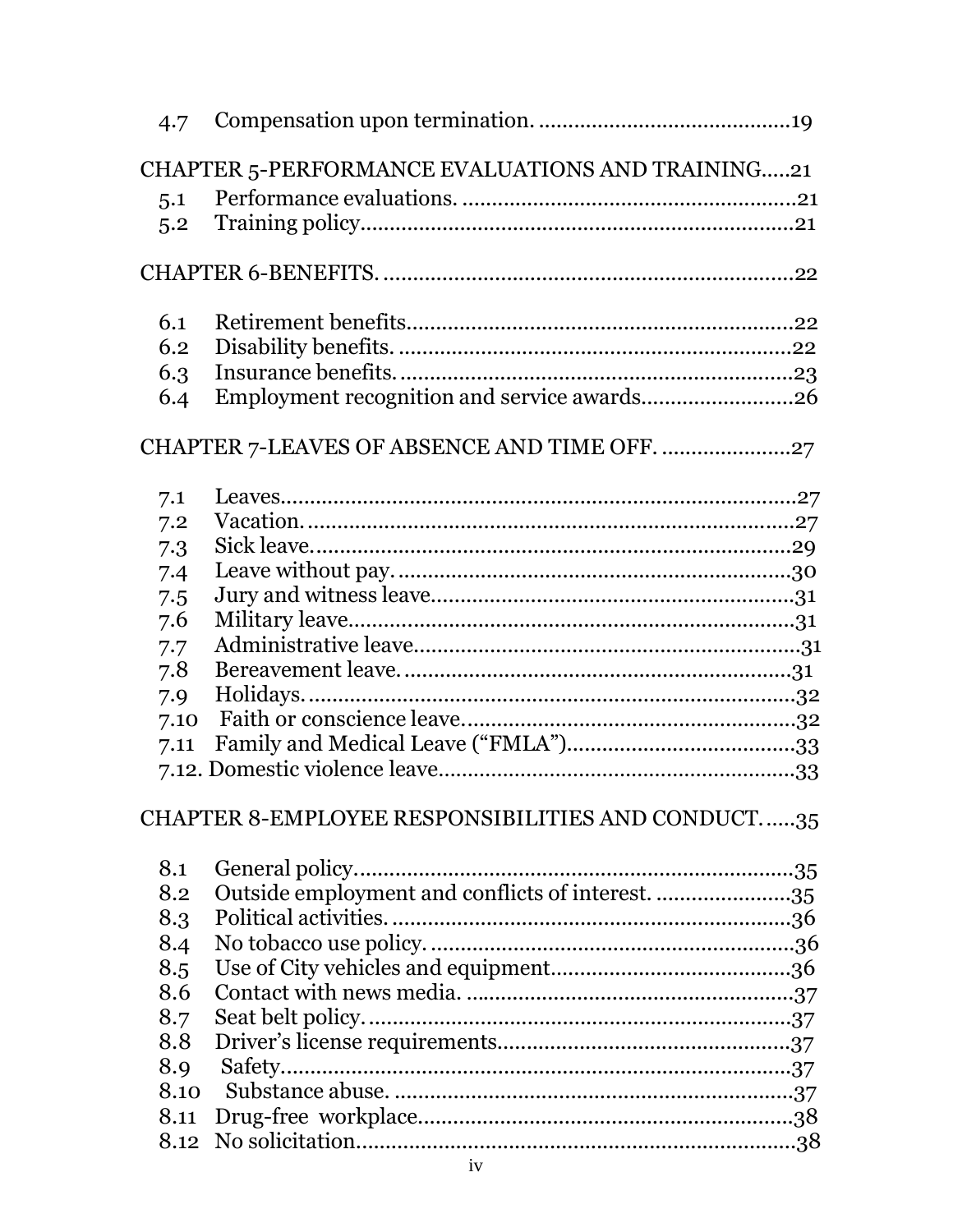|                                          | 8.13 Internet and email use policies and protocol. 38 |  |  |  |
|------------------------------------------|-------------------------------------------------------|--|--|--|
|                                          | CHAPTER 9-CONFLICT REVIEW PROCEDURE39                 |  |  |  |
|                                          |                                                       |  |  |  |
| CHAPTER 10-DISCIPLINE AND TERMINATIONS41 |                                                       |  |  |  |
|                                          |                                                       |  |  |  |
|                                          |                                                       |  |  |  |
|                                          |                                                       |  |  |  |
|                                          |                                                       |  |  |  |
|                                          |                                                       |  |  |  |
|                                          |                                                       |  |  |  |
|                                          |                                                       |  |  |  |
| 11.1                                     |                                                       |  |  |  |
| 11.2                                     |                                                       |  |  |  |
| 11.3                                     |                                                       |  |  |  |
| 11.4                                     |                                                       |  |  |  |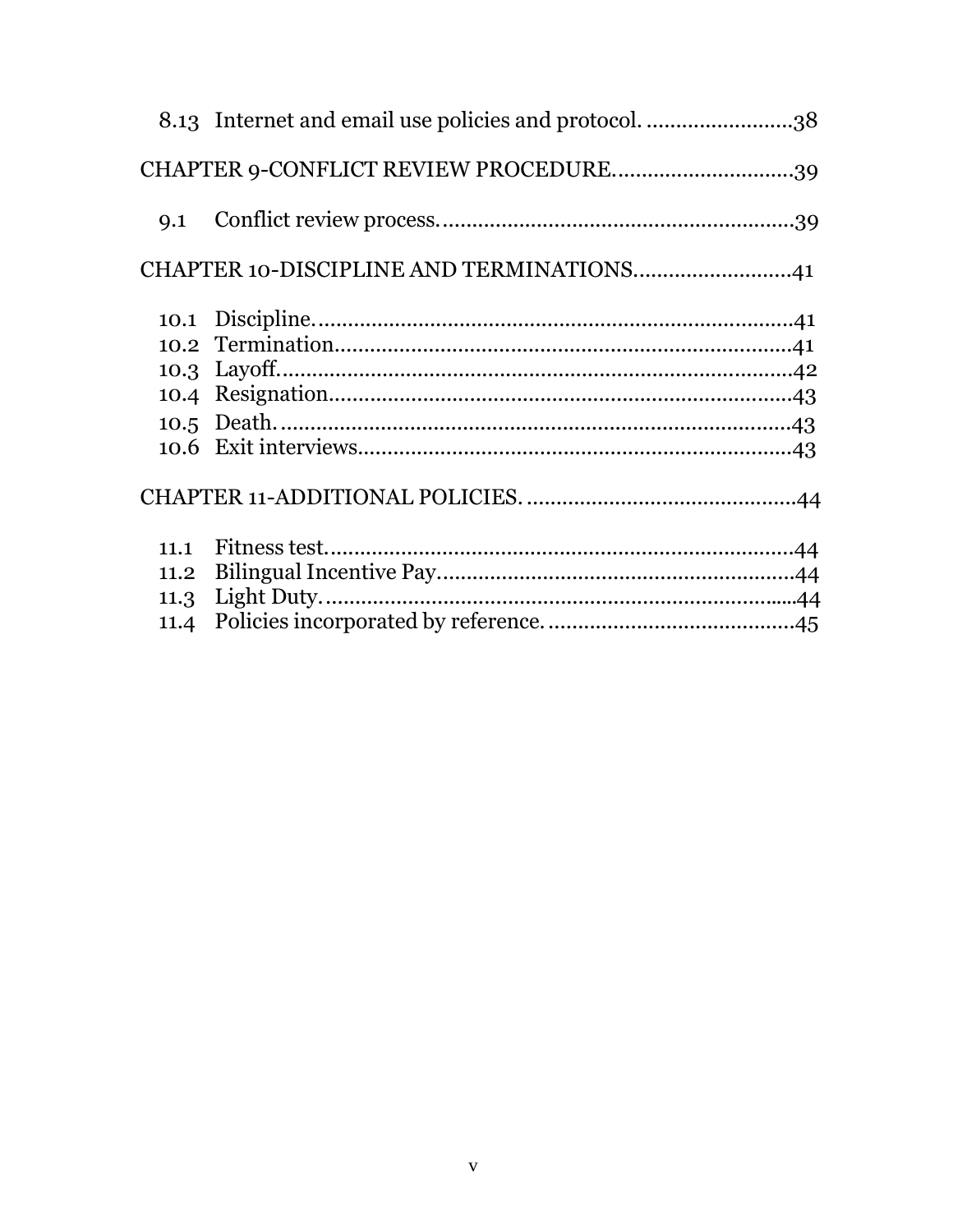### **Chapter 1-General**

- 1.1 City employees are "at will' employees.
	- (a) This manual contains the policies and the procedures, which both the City and all its employees shall follow during an employee's employment by the City. The City Council may amend or repeal these policies and these procedures. The City intends these policies and procedures to govern the employment relationship between the City and its employees. Employees may rely upon these policies and procedures so long as they are in effect. If, however, an employee receives specific notice from the Mayor that the City intends to deviate from or change any policy or procedure as to that employee, the contents of specific notice shall solely govern that employee's employment relationship with the City.
	- (b) ALL CITY EMPLOYEES ARE EMPLOYED STRICTLY AT THE WILL OF THE CITY. BECAUSE ALL CITY EMPLOYEES ARE "AT WILL EMPLOYEES." NOTHING CONTAINED IN THIS MANUAL IS MEANT TO, NOR SHALL, CONSTITUTE ANY WAIVER OF THE CITY'S RIGHT TO TERMINATE ANY CITY EMPLOYEE, INCLUDING DEPARTMENT HEADS, FOR ANY REASON.
	- (c) These personnel policies apply to all City employees. These personnel policies shall not apply to elected officials and independent contractors. If any provision conflicts with any provision of a valid and effective collective bargaining agreement, the provision of the collective bargaining agreement shall govern. Similarly, if any provision conflicts with any provision of applicable Civil Service rules and regulations, the provision of the Civil Service rules and regulations shall govern. In all other cases, these policies shall govern.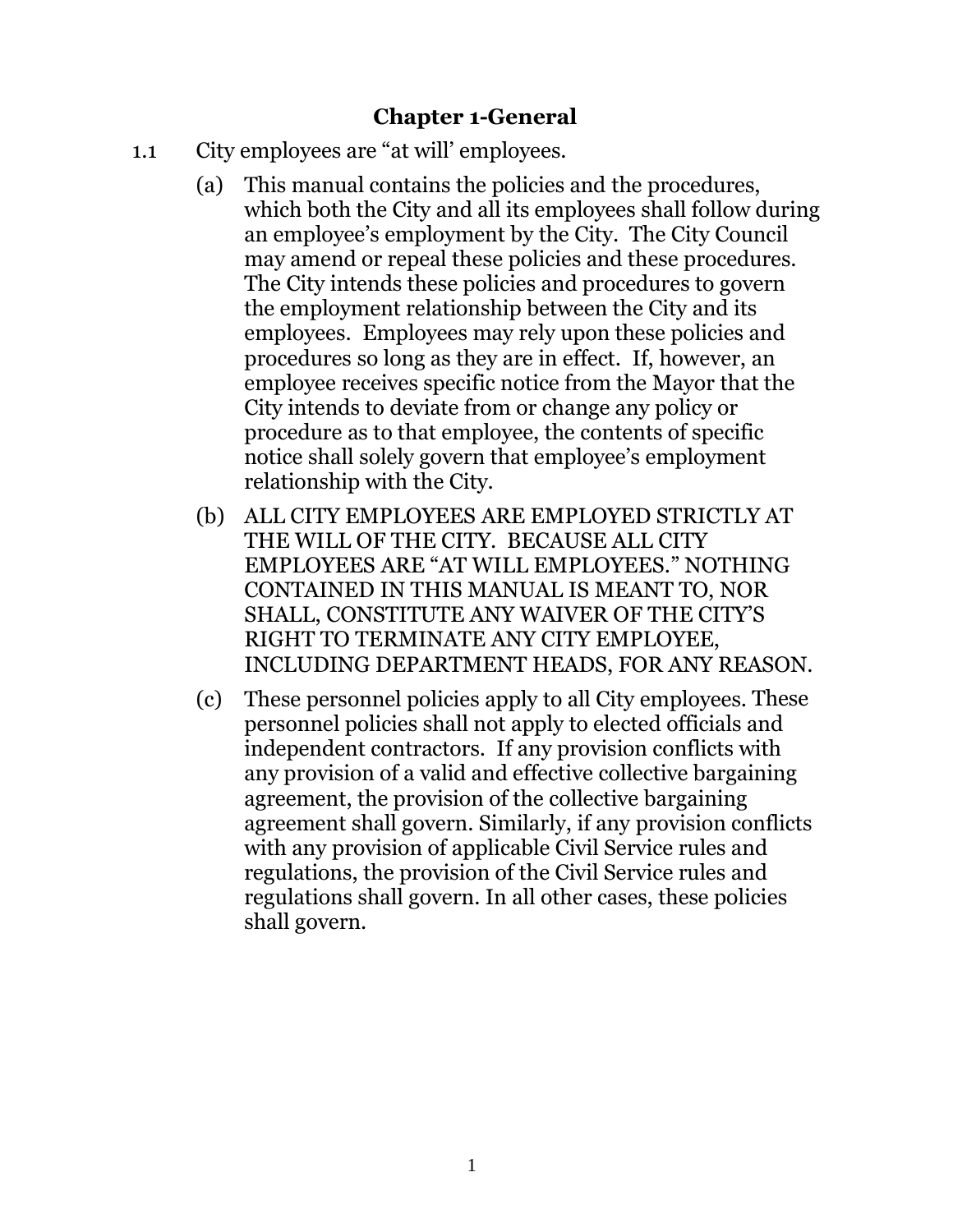#### 1.2 Letter from the Mayor.

In 1931, East Wenatchee, Washington was the landing site of the first non-stop trans-Pacific flight. Shortly after taking off from Misawa, Japan, Pilot Clyde Pangborn jettisoned his plane's landing gear to conserve fuel. Then he piloted his plane, Miss Veedol, 4,500 miles (4.5 times further than Lindbergh's trans-Atlantic flight) across the Pacific Ocean and successfully landed in East Wenatchee. A hanger at East Wenatchee's Pangborn Airport now houses a replica of Miss Veedol.

In accomplishing its dual mission of providing high quality services to its citizens and conserving their resources, the City seeks to replicate the values that brought Miss Veedol across the Pacific Ocean, namely: vision, preparation, hard- work and courage.

As Mayor, I invite all employees to emulate these qualities in their job performance, so the City can create a Spirit of East Wenatchee among its employees and among its citizens.

As Mayor, that it is in the best interest of the City and its employees to have written personnel policies to help the City meet its mission, to prevent misunderstandings and problems, and to ensure that all employees know what the City expects of them. I request that all employees thoroughly familiarize themselves with the contents of this Manual, so all personnel policies of the City may be appropriately administered.

- 1.3 Code of Ethics
	- (a) No city employee may use City-owned vehicles, equipment, materials or property for personal convenience or profit. Use is restricted to such services as are available to the public for the authorized conduct of official business, and for such purposes and under such conditions as directed by the Mayor.
	- (b) No city employee shall engage in any act, which conflicts with, or creates an appearance of conflict with, performing official duties. An employee is deemed to have a conflict of interest if the employee:

(1) Receives or has any financial interest in any sale to the City of any service or property when such financial interest was received knowing the City intended to purchase such property or obtain such service;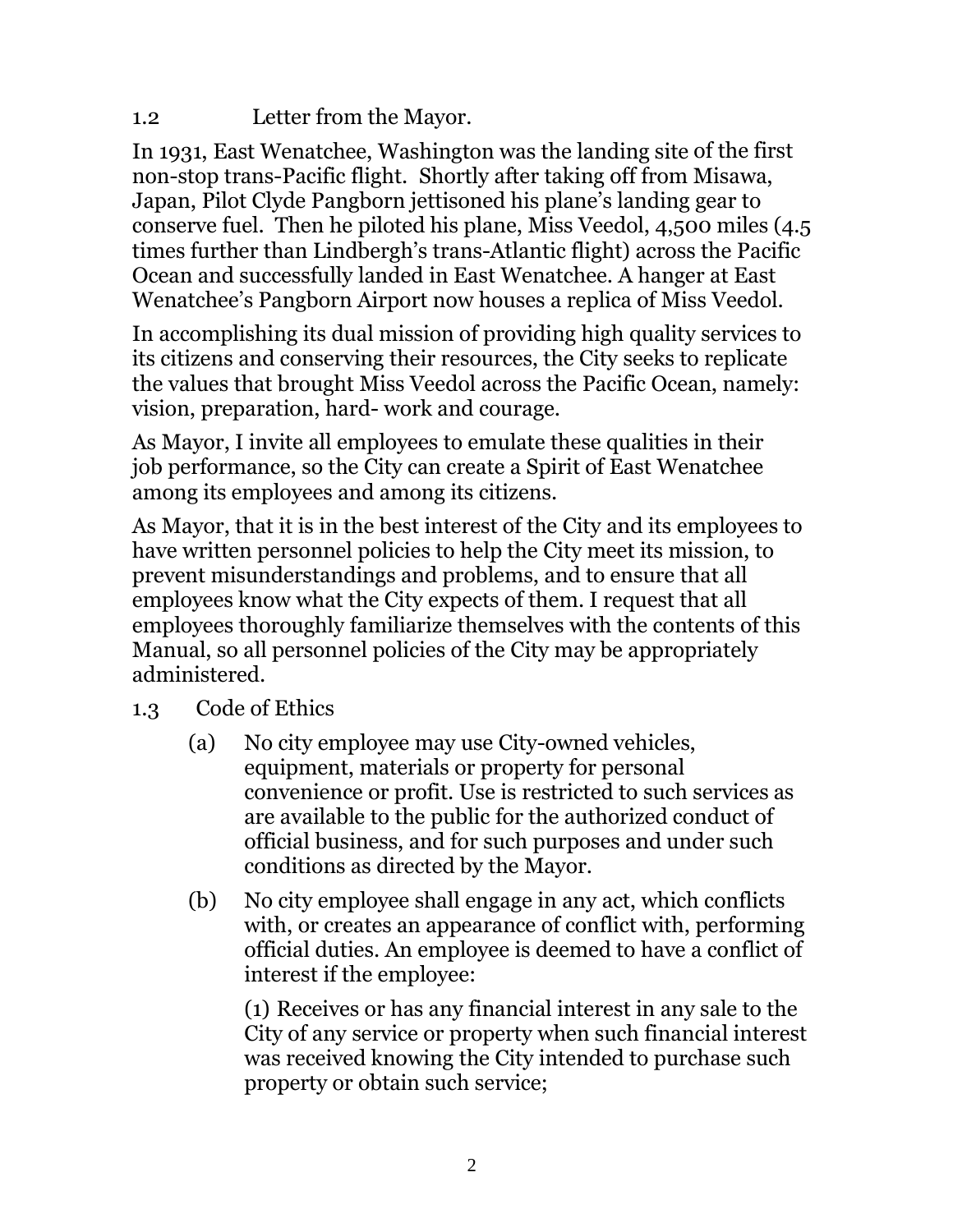(2) Solicits, accepts or seeks anything of economic value as a gift, gratuity, or favor from any person, firm or corporation involved in a contract or transaction which is or may be the subject of official action of the City; provided, that the prohibition against gifts or favors shall not apply to:

- i. Attendance of an employee at a hosted meal when provided with a meeting directly related to the conduct of City business or where official attendance by the employee as a staff representative is appropriate;
- ii. An award publicly presented in recognition of public service; or
- iii. Any gift offered or given to the employee if he or she were not a city employee;
- (3) Participates in his or her capacity as a city employee in making a contract in which he or she has a private pecuniary interest, direct or indirect, or performs regarding such a contract some function requiring exercising discretion for the City;
- (4) Influences the City's selection of, or its conduct of business with, a corporation, person or firm having business with the City if the employee has financial interest in or with the corporation, person or firm;
- (5) Engages in, accepts private employment from or renders services for private interest when such employment or service is incompatible with the proper discharge of official duties or would impair independence of judgment or action to perform official duties;
- (6) Appears for a private person, other than his or herself or a family member or except as a witness under subpoena, before any regulatory governmental agency or court of law in an action or proceeding to which the City or a City officer in an official capacity is a party, or accepts a retainer or compensation contingent upon a specific action by the City;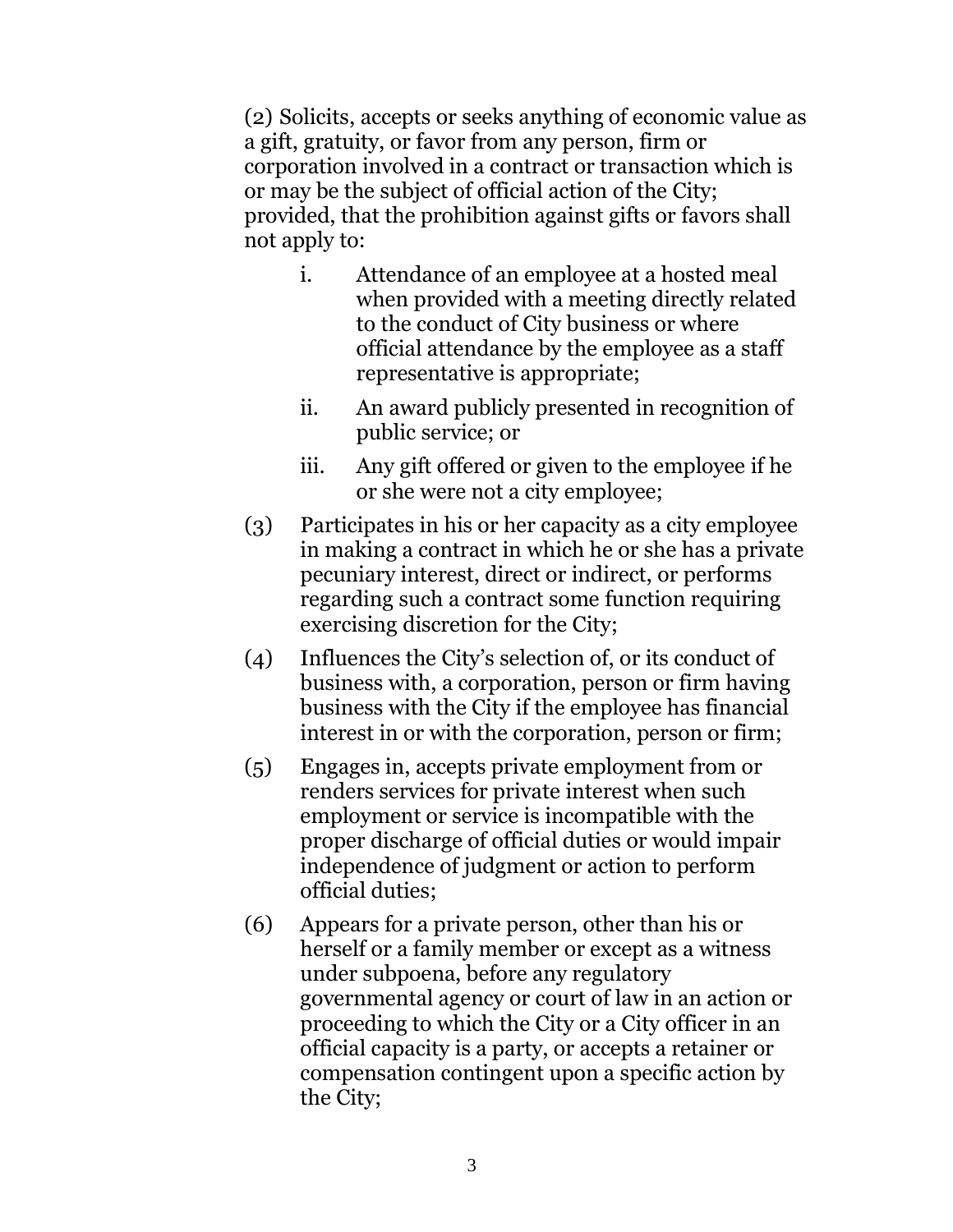- (7) Discloses or uses, without legal authorization, confidential information concerning the property or affairs of the City to advance a private interest regarding any contract or transaction which is or may be the subject of official action of the City;
- (8) Has a financial or personal interest in any legislation coming before the City Council and participates in discussion with or gives an official opinion to the City Council unless the employee discloses on the record of the council the nature and extent of such interest;
- (9) Holds, directly or indirectly, for personal financial gain, investment or speculation, any interest in real property situated within the City, if such employee in his or her official duties performs any function requiring exercising discretion for the City regarding regulating land use or development; provided, this prohibition shall not apply to:
	- i. Real property devoted to the personal use or residence of the employee or a family member of the employee's; or
	- ii. Any other interest in real property held by the employee on the date of enactment of this chapter.
- (10) No city employee shall use his official authority or influence to interfere with or affecting the result of an election for a position on the City Council or for Mayor.
- (11) Nothing in this section shall prevent an employee from fully exercising those rights to participate in political activities granted by state law or by federal law.
- (12) If the Mayor determines that an employee has violated these guidelines, the City may terminate and/or suspended with loss of pay that employee's employment with the City.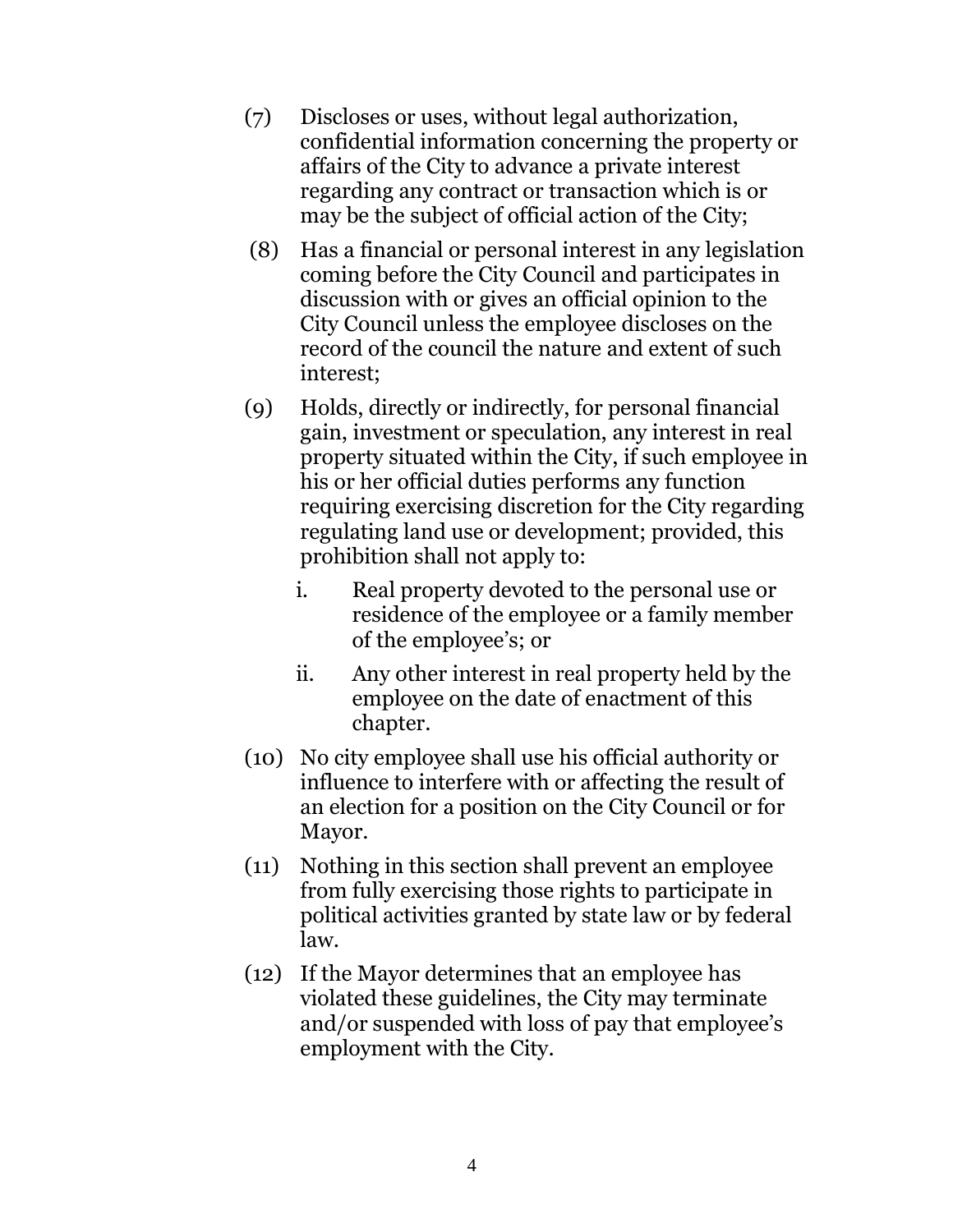- 1.4 Equal Employment Opportunity.
	- (a) The City is an equal employment opportunity employer. The City employs, retains, promotes, terminates and otherwise treats all employees and job applicants based on merit, qualifications, and competence. The City shall apply this policy without regard to an individual's sex, race, color, religion, national origin, pregnancy, age, marital status, or disability.
	- (b) The City will not discriminate against applicants or employees with sensory, physical or mental impairment, unless the impairment cannot be reasonably accommodated, and the impairment prevents proper performance of an essential element of the job.
- 1.5 Workplace Violence
	- (a) The City will provide a safe workplace for its employees, contractors, vendors, and the public.
	- (b) The City strictly prohibits threatened or actual workplace violence. This includes, but is not limited to, and of the following conduct associated with or around the workplace, or otherwise related to employment:
		- (1) Threatening injury or damage against personal property;
		- (2) Fighting or threatening to fight with another person;
		- (3) Threatening to use a weapon on City premises (unless required to carry a firearm or weapon as a condition of employment);
		- (4) Abusing or damaging property;
		- (5) Using obscene or abusive language or gestures in a threatening manner; and
		- (6) Raising voices in a threatening manner.
	- (c) An employee must report any workplace violence incidents or incidents indicating a potential violence to his or her supervisor and/or Department Head when possible. If the City determines that an employee has violated this policy, the employee will be subject to immediate discipline up to and including termination.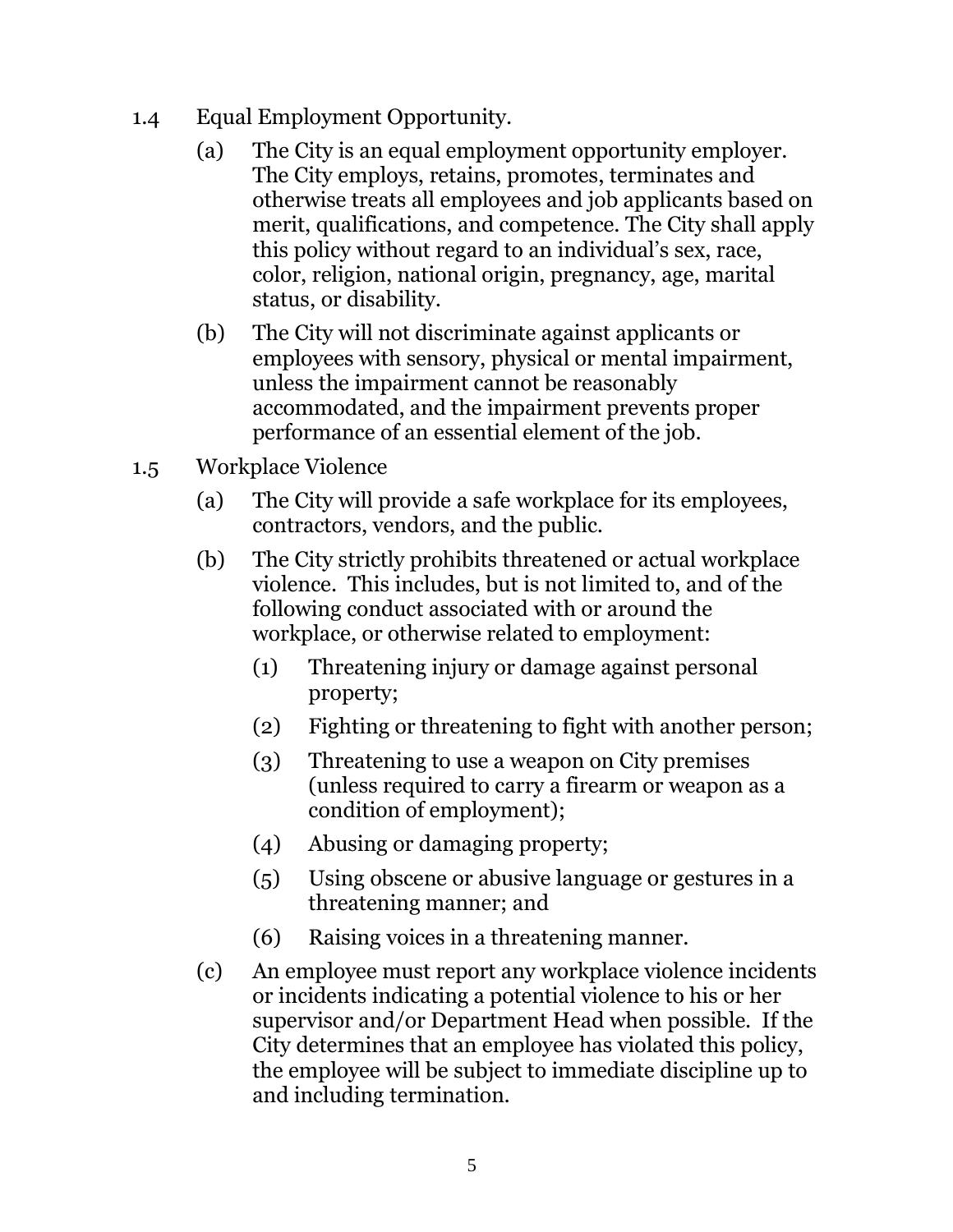- (d) Any employee who reasonably believes he or she is involved in a situation with an aggressive employee, contractor, vendor, or other party who may immediately become violent (e.g., any person who uses abusive language or gestures, makes threats or acts in a threatening manner) and puts the employee or others in imminent danger, the employee should leave the work area and immediately call 911 to request officer contact. The City shall take no disciplinary action against any employee who leaves his or her work area when the employee has a reasonable belief that a situation with an aggressive person is likely to turn violent. The employee should coordinate the timing and circumstances of possible return by the employee to the area with police and/or with their supervisor.
- (e) To prevent inappropriate outsider access, employees must adhere to the City's security policies and rules at all time. Built-in security must rule and procedures are enforced at all-times (e.g. doors locked after hours).
- 1.6 Anti-Harassment.

The City has an independent workplace harassment policy and an independent, whistle-blower policy. The City adopts each policy by reference.

- 1.7 Definitions
	- (a) Department Head An employee responsible for directing one or more departments, including where the department may only comprise that employee.
	- (b) Family Member "Family member" of an employee means any of the following:
		- A child, including a biological, adopted, or foster child, stepchild, or a child to whom the employee stands in loco parentis, is a legal guardian, or is a de facto parent, regardless of age or dependency status;
		- A biological, adoptive, de facto, or foster parent, stepparent, or legal guardian of an employee or the employee's spouse or registered domestic partner, or a person who stood in loco parentis when the employee was a minor child;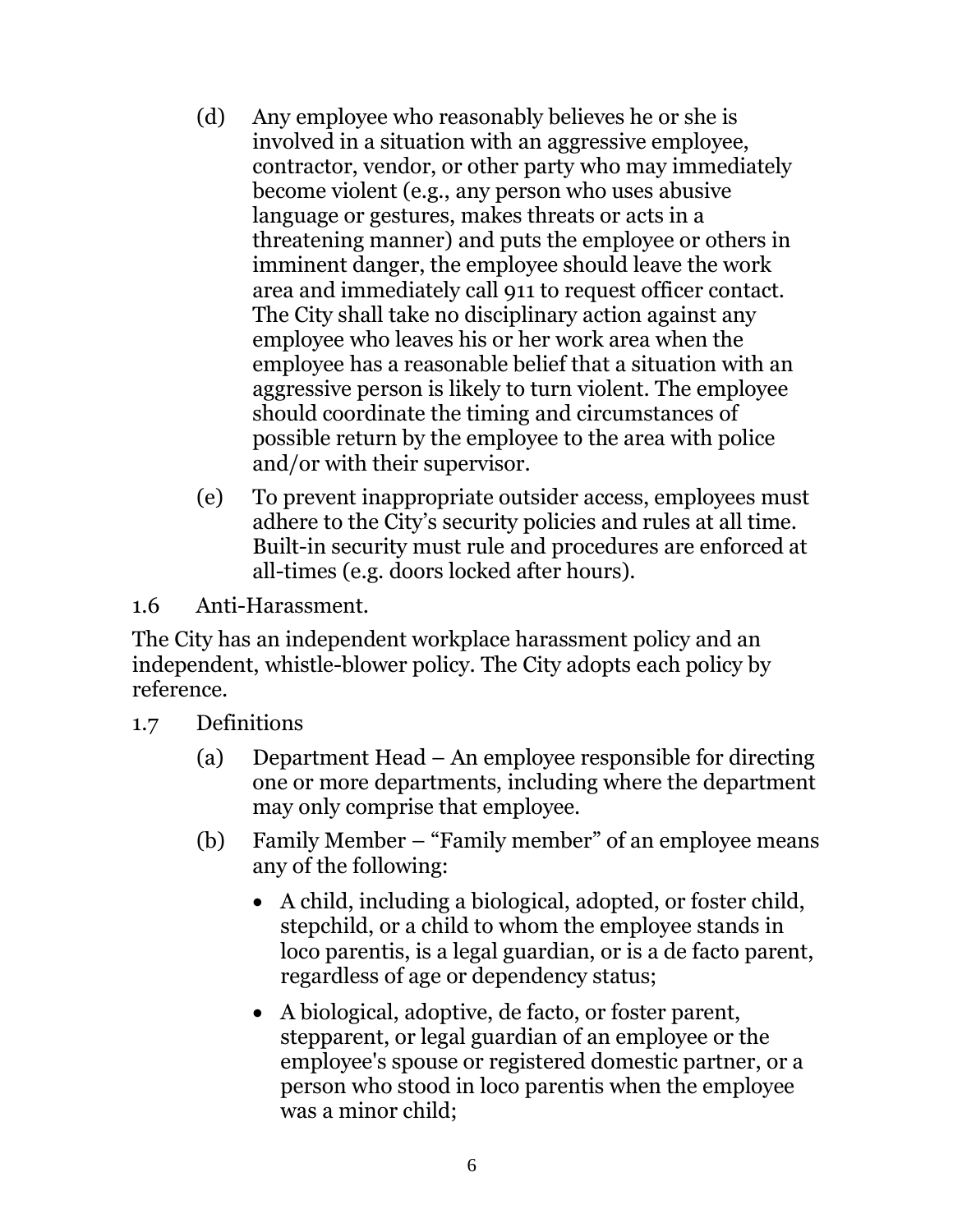- A spouse;
- A registered domestic partner;
- A grandparent;
- A grandchild; or
- A sibling.
- (c) Regular Full-Time Employee An employee who regularly works a minimum of forty hours a week on a continuing basis and who is not a department head.
- (d) Regular Part-Time Employee An employee who may work less than forty hours a week but at least twenty hours a week on a continuing basis.
- (e) Temporary Employees Temporary employees are those employees who hold jobs in limited duration arising out of special projects, abnormal workloads or emergencies. Temporary employees are not eligible for City benefits.
- (f) Exempt / Non-Exempt Employees –shall be defined as set forth in applicable State or Federal Law.
- 1.8 Personnel Records.
	- (a) The City keeps a personnel file for each employee. The City limits access to a personnel file to the employee, the employee's department head, the City Attorney, the Human Resource Generalist, and the Mayor. An employee's personnel file contains the employee's name, title and/or position held, job description, assigned department, salary, changes of employment status, evaluations, and disciplinary documents. The Human Resource Generalist keeps a separate payroll file for every employee, including, but not limited to payroll information, insurance information, and workers compensation documents.
	- (b) An employee may inspect his or her personnel file or his or her payroll file. The City may require that the Human Resource Generalist be present during the inspection. An employee has the right to obtain copies of documents at the employee's own expense. An employee may request removal of irrelevant or erroneous information in his/her personnel file. If the City denies the employee's request to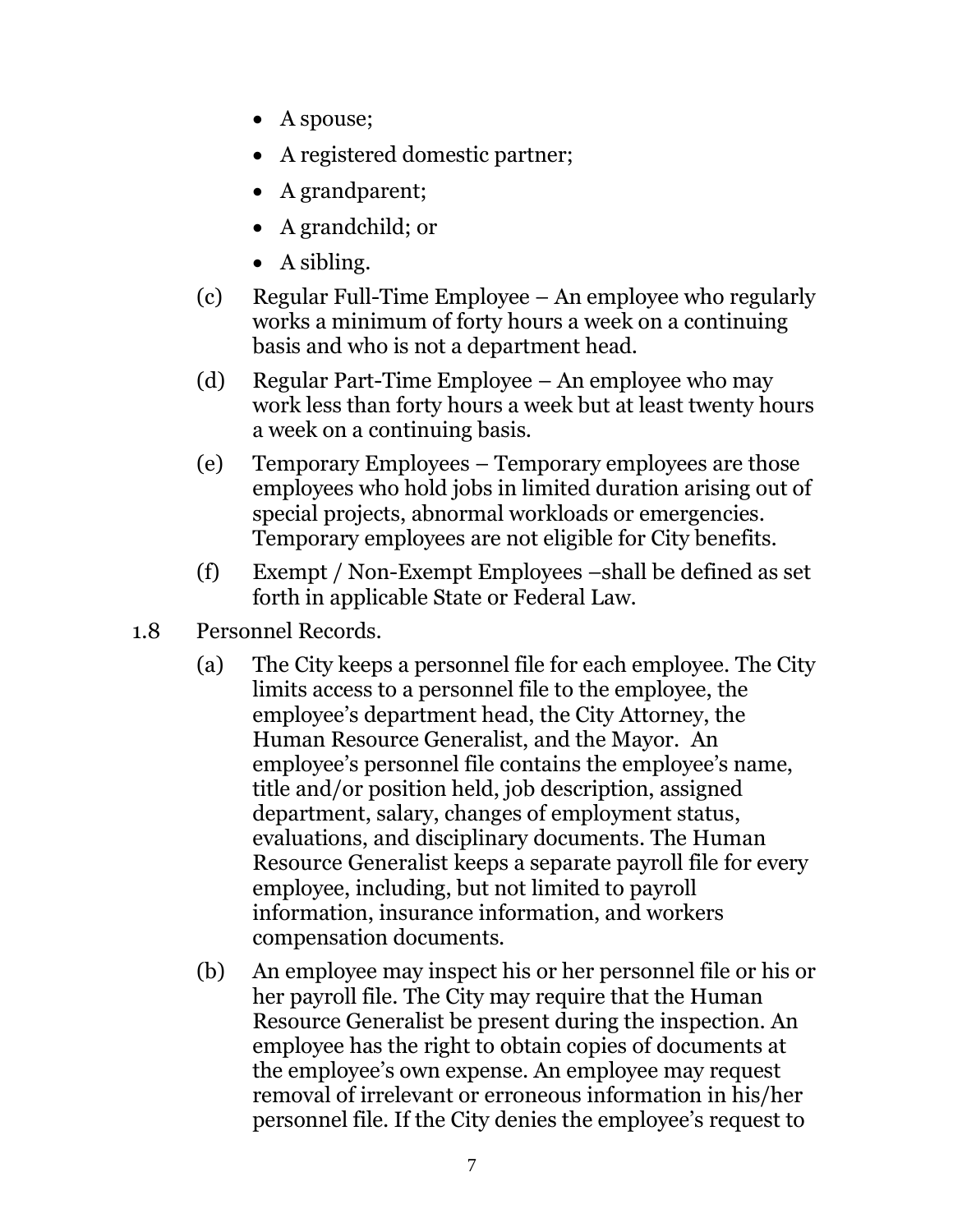remove the information, the employee may file a written rebuttal statement to be placed in his/her file.

- (c) The City keeps personnel files confidential to the maximum extent permitted by law. Except for routine verifications of employment, the City will not release information in an employee's personnel file to the public, including the press, unless state or federal law requires the City to release the information or unless an employee authorizes, in writing, the City to release his or her file.
- 1.9 Safety Equipment.

The City shall provide the following safety equipment to all employees required by OSHA, WISHA, or L&I to use such equipment:

- Safety helmets;
- Safety vests;
- Hearing protection
- Safety goggles (eye protection); and
- Gloves.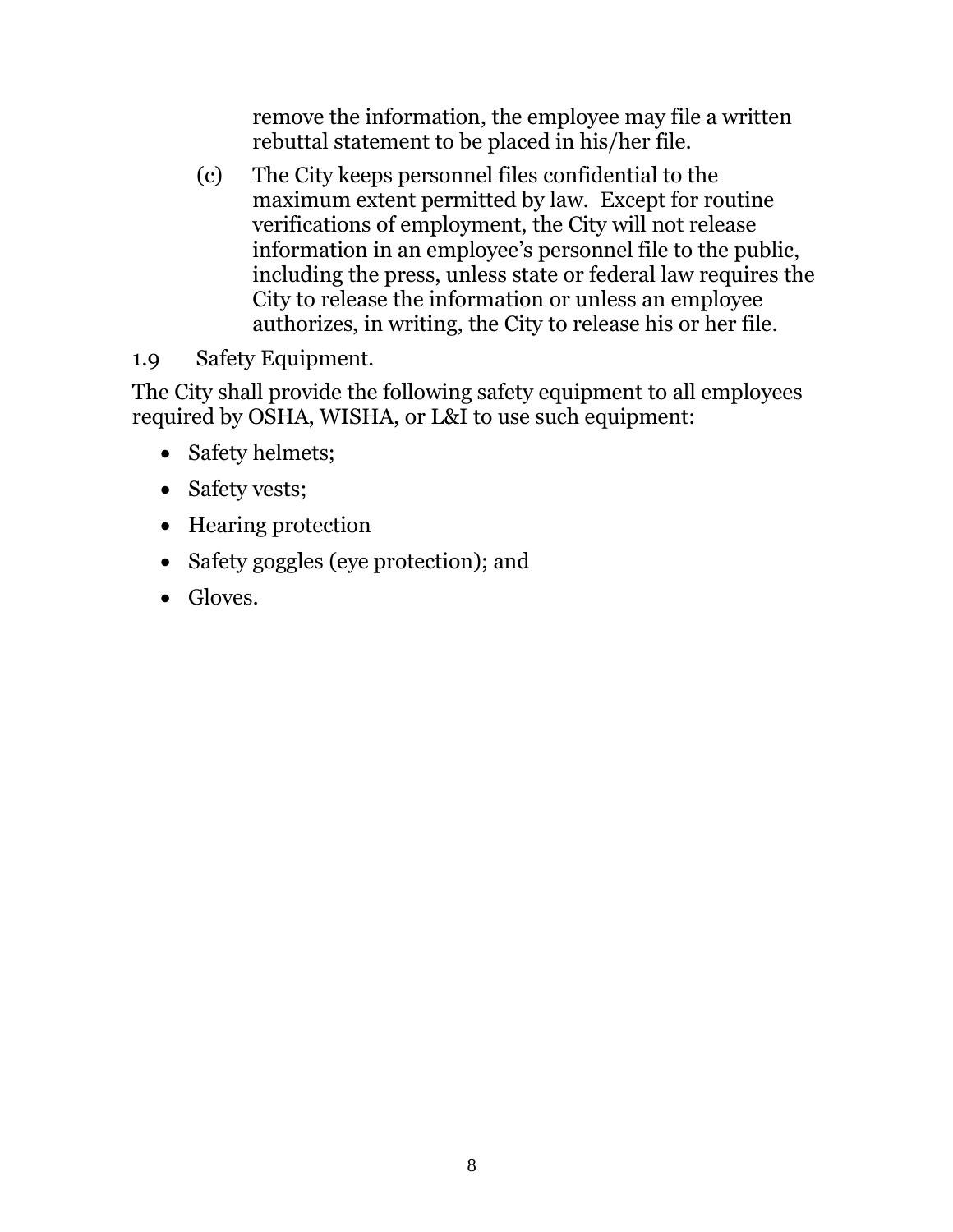### **Chapter 2-Hours and Attendance.**

- 2.1 Working hours.
	- (a) A normal working schedule for regular, full-time employees comprises forty hours each workweek. The Mayor may establish different work schedules, such as in police employees, to meet job assignments and provide necessary City services. Each employee's department head will advise the employee regarding his/her specific working hours.
	- (b) Regular part-time and temporary employees will work hours as specified by their department heads.
- 2.2 Hours of work and overtime.
	- (a) All City positions are designated as either "exempt" or "non-exempt" according to the Fair Labor Standards Act ("FLSA") regulations and/or Washington State Law.
	- (b) For non-exempt City employees, the established work period is forty hours within a seven-day workweek.
	- (c) Non-exempt employees may be entitled to additional compensation, either in cash or in compensatory time off, when they work more than the maximum number of hours during a work period.
	- (d) An employee's department head must authorize all overtime pay before an employee may work overtime hours.
	- (e) Consistent with federal and state laws, the City calculates overtime/compensatory time at one and one- half times the employee's regular rate of pay for all time worked beyond the established work period.
	- (f) When computing overtime/compensatory time, the City counts holiday leave, sick leave, vacation leave, and the use of already accrued compensatory time as hours worked as approved by department head.
	- (g) The City expects exempt employees to work the number of hours necessary to fulfill job assignments, and it expects exempt employees will work at least a forty-hour workweek. An exempt employee must follow the City's leave request procedures for any time away from work.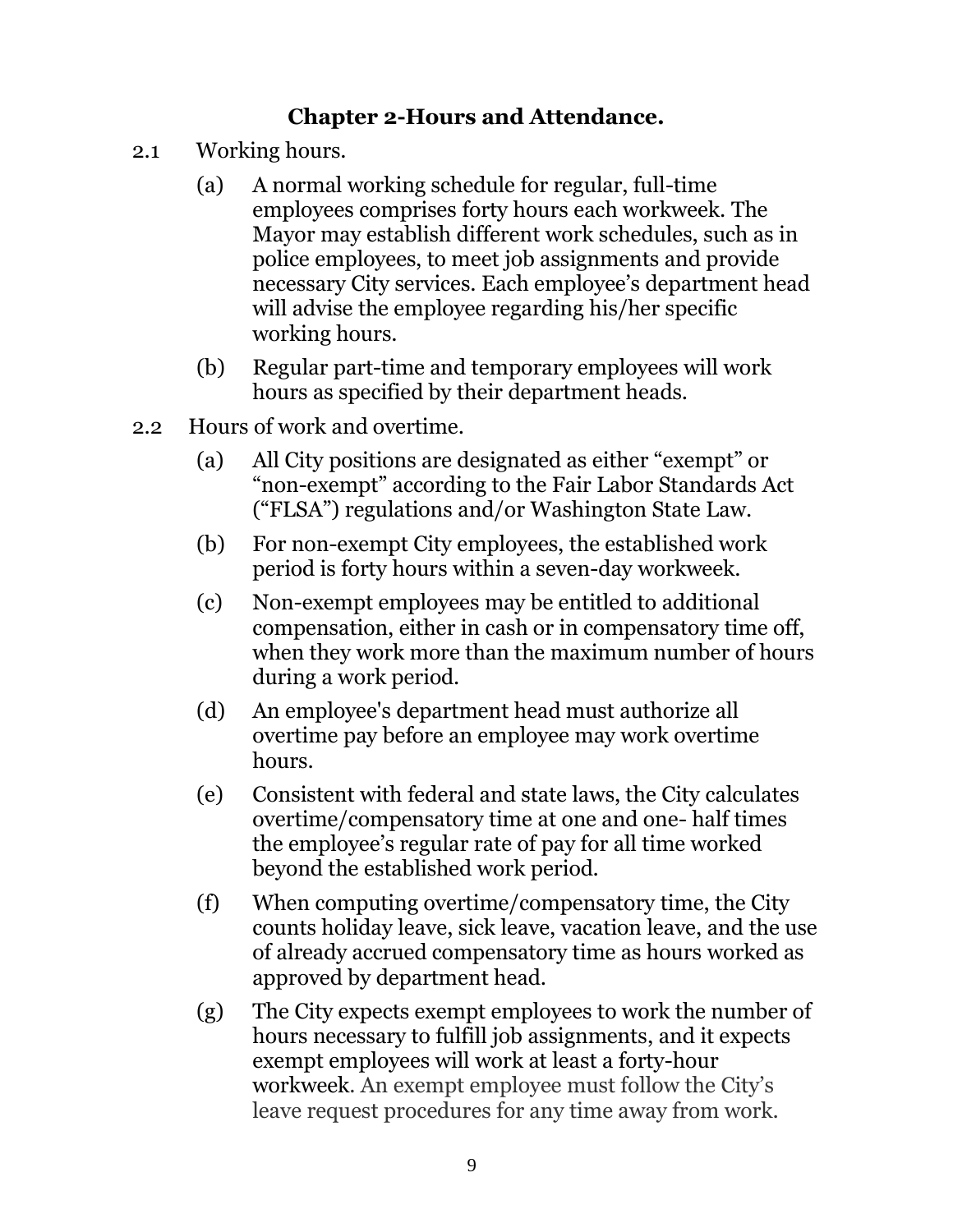- (h) Exempt employees are not covered by the overtime provisions of the FLSA or Washington State Law. Exempt employees receive neither overtime pay, nor compensatory time.
- (i) The City has a responsibility to account for the tax revenue it receives. This principle of public accountability prohibits the City from gifting public funds (Washington Constitution [article 8, section 7\)](http://leg.wa.gov/LawsAndAgencyRules/Documents/12-2012-WAStateConstitution.pdf#page=36). Likewise, [WAC 296-128-](http://app.leg.wa.gov/WAC/default.aspx?cite=296-128-533) [533](http://app.leg.wa.gov/WAC/default.aspx?cite=296-128-533) permits the City to reduce an exempt employee's pay for absences of less than one work day. Thus, if an exempt employee works less than 40 hours in a workweek, the City will require that employee to use accrued leave for each hour absent from work. If an exempt employee has no accrued leave, the City will reduce the amount of that employee's pay by the number of hours absent from work.

### 2.3 Compensatory time.

Non-exempt employees entitled to overtime pay may elect to receive compensatory time. Department Heads may approve requests for compensatory time on a case-by-case basis. If an employee's department head approves the request for compensatory time, the City will credit the employee with one and one-half times the hours worked as overtime.

- (a) Employees may use compensatory time within a reasonable time after making a request to their department head, unless doing so would unduly disrupt City operations. Employees must use compensatory time in hourly increments.
- (b) The City will pay out any unused compensatory time based upon the balance at the end of November. The employee will receive this compensatory pay by December 5.
- 2.4 Attendance
	- (a) Punctual and consistent attendance is a condition of employment. Each department head shall maintain an accurate record of his/her employee's attendance.
	- (b) If an employee cannot work or unable to report to work on time, he or she must notify his/her supervisor, when possible, ordinarily before the work day begins or within thirty minutes of the employee's usual starting time. If the absence continues beyond one day, the employee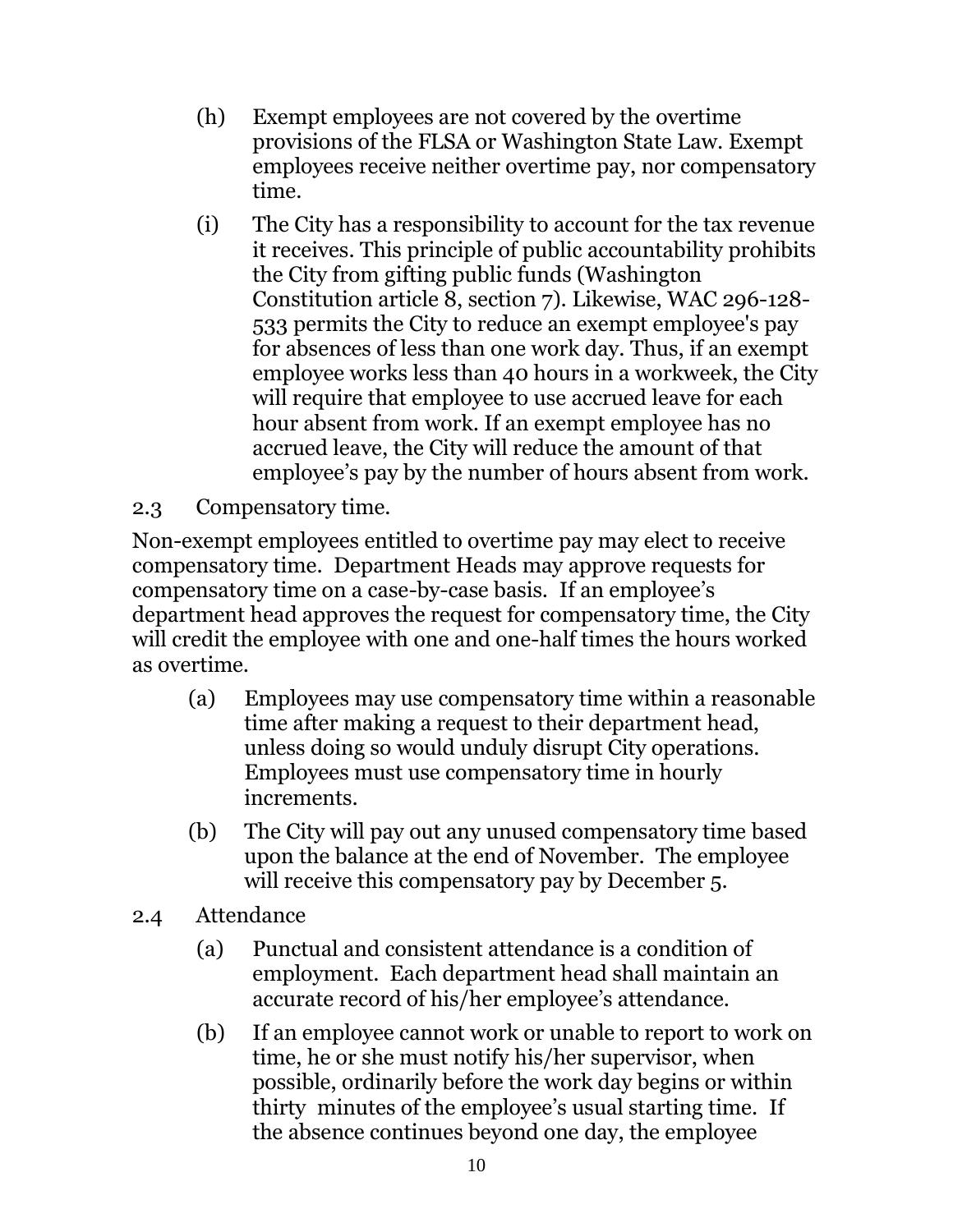reports in each day. If the supervisor is unavailable, the employee may leave a message with his/her designated representative, stating the reason for being late or unable to report to work.

- (c) The City expects employees to report to work even during inclement weather. Department heads may allow employees to report late or leave early during severe weather conditions. Non-attendance, however, will be counted as an absence from work and will be charged to accrued vacation leave hours. If severe weather conditions arise, the Mayor or the Chief of Police may close City Hall. If City Hall is closed, employees will be advised accordingly.
- (d) No employee shall be absent without authorization or notification.
- (e) Non-exempt employees: Semi-monthly, each department head shall turn in a signed work record for each nonexempt employee within his/her department, noting hours worked, leave taken and overtime worked.
- (f) Exempt Employee Timesheets. An employee employed in executive, administrative, professional, or certain computer-related capacities generally is exempt from the provisions of the Fair Labor Standards Act. Even though an exempt employee does not receive overtime compensation, the City requires an exempt employee to complete a semi-monthly timesheet if the exempt employee has used accrued or exchange time or has not worked 40 hours each week in the time period. The Mayor shall sign work records for department heads
- (g) Exchange Time Off. Every January 1<sup>st</sup>, the City will give an exempt employee 40 hours of Exchange Time Off. An exempt employee may use exchange time off to offset any deficit in meeting the requirements of paragraph 2.2(i) The Mayor must preapprove an exempt employee's use of Exchange Time Off. An exempt employee must take exchange time off in hourly increments. Exchange time off hours do not carry over year to year. Unused hours on December 31st of each year, will be lost. Accrued exchange time off hours are not eligible for payout at any given time.
- (h) All timesheets are due the 1st and 16th of every month, no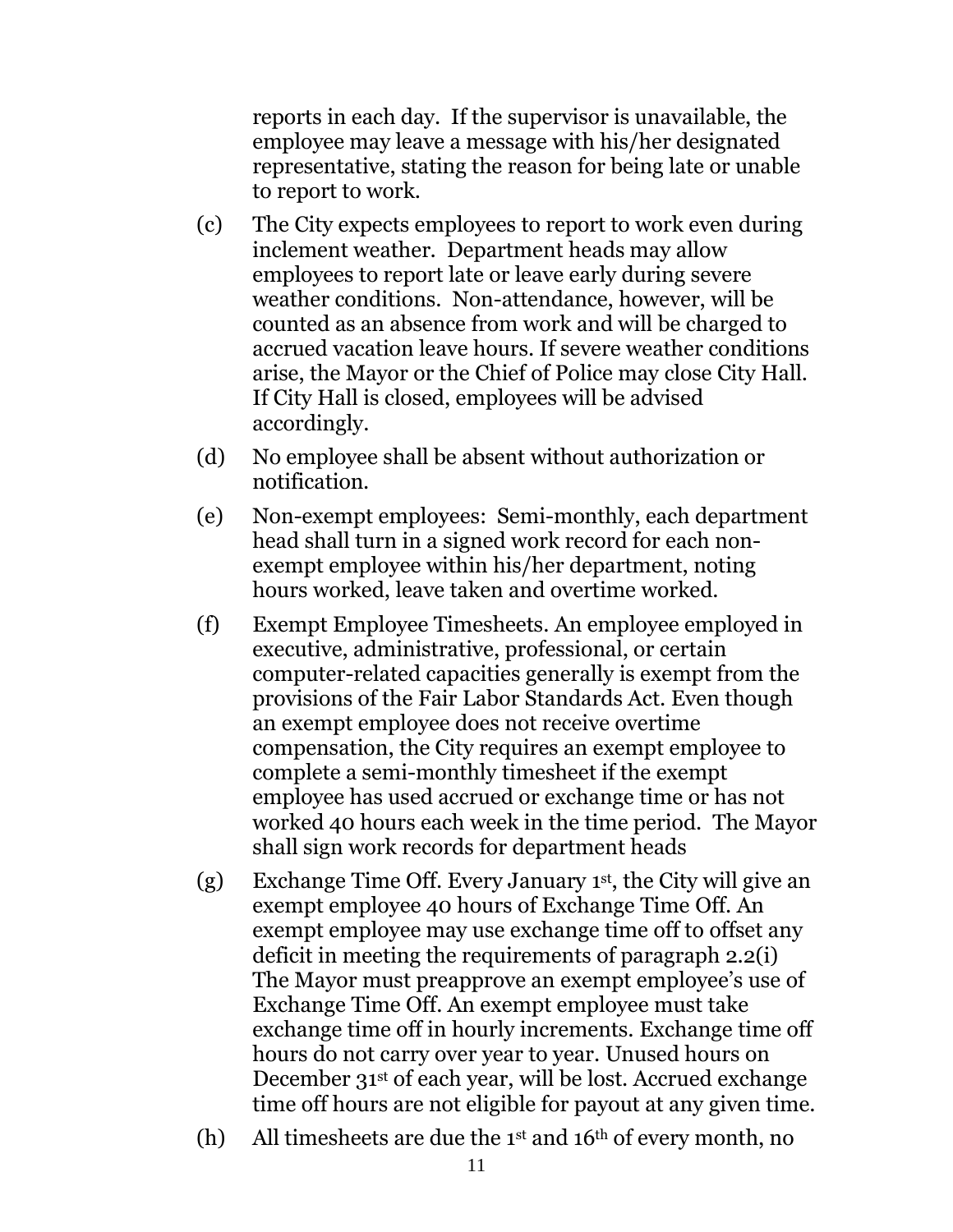later than 9:00 a.m.

- 2.5 Breaks and meal periods.
	- (a) An employee may take a fifteen-minute break for every four hours worked. An employee must coordinate all breaks, so they do not interfere with City business or with service to the public.
	- (b) Department heads shall schedule meal periods. The scheduling of meal periods may vary depending on department workload. Meal periods are unpaid and usually one hour in length.
- 2.6 Call back.
	- (a) The City defines a "call back" as an official assignment of work, which does not immediately precede or immediately follow an employee's scheduled work hours. The City shall compensate call back at the appropriate rate for two hours or for the actual time of the assignment, whichever is greater.
	- (b) All employees are subject to call back in emergencies or by the City to provide necessary services to the public.
	- (c) A refusal to respond to a call back, without reasonable explanation, is grounds for immediate disciplinary action, including termination.
	- (d) Employees called back to duty will be paid their appropriate rate of pay for hours worked (the overtime rate, if applicable.)

2.7 Payroll records.

The Human Resource office keeps official payroll records.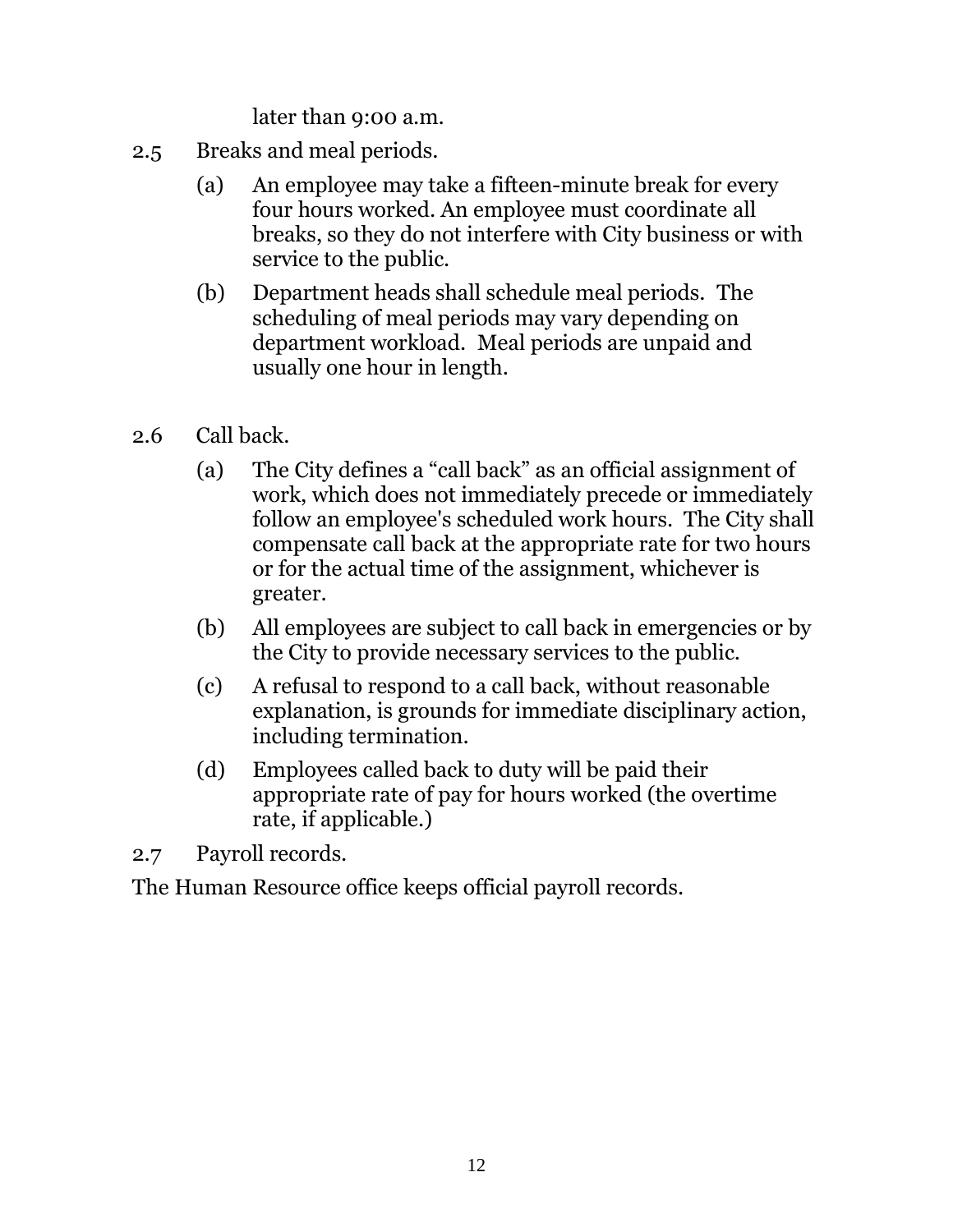# **Chapter 3-Employment Practices.**

- 3.1 Recruiting.
	- (a) The City recruits employees solely on the basis of ability, merit, qualifications and competence, without regard to race, creed, color, national origin, sex, honorably discharged veteran or military status, sexual orientation, or the presence of any sensory, mental, or physical disability or the use of a trained dog guide or service animal by a person with a disability
	- (b) Each applicant shall submit a resume with qualifications and complete any application required by the City prior to being considered for any position.
- 3.2 Hiring.
	- (a) Before posting or advertising to fill a vacant position, the department head shall review the position, its job description and the need for the position. The department head will submit a request to fill the position to the Mayor. The Human Resource Generalist will post and/or advertise for the position only after the Mayor has approved the request. Before public advertising, the Human Resource Generalist will post positions "in-house" for a period of seven days. If the Mayor determines that exigent circumstances exist or that no current employee is qualified to fill the position, he/she may suspend the inhouse-posting requirement. Likewise, the City is not required to publicly advertise a position.
	- (b) Although an employee does not have to reside within the City, he or she must select a place of residence that does not interfere with the daily performance of his/her duties and responsibilities.
	- (c) If a position requires the operation of a motor vehicle, applicants for the position must be at least eighteen years old and must possess a valid Washington State driver's license with any necessary endorsements. The City may check an applicant's driving record. The City may disqualify applicants with poor driving records for City positions that require driving.
	- (d) If the City determines it is necessary, the City may administer pre-employment examinations to test the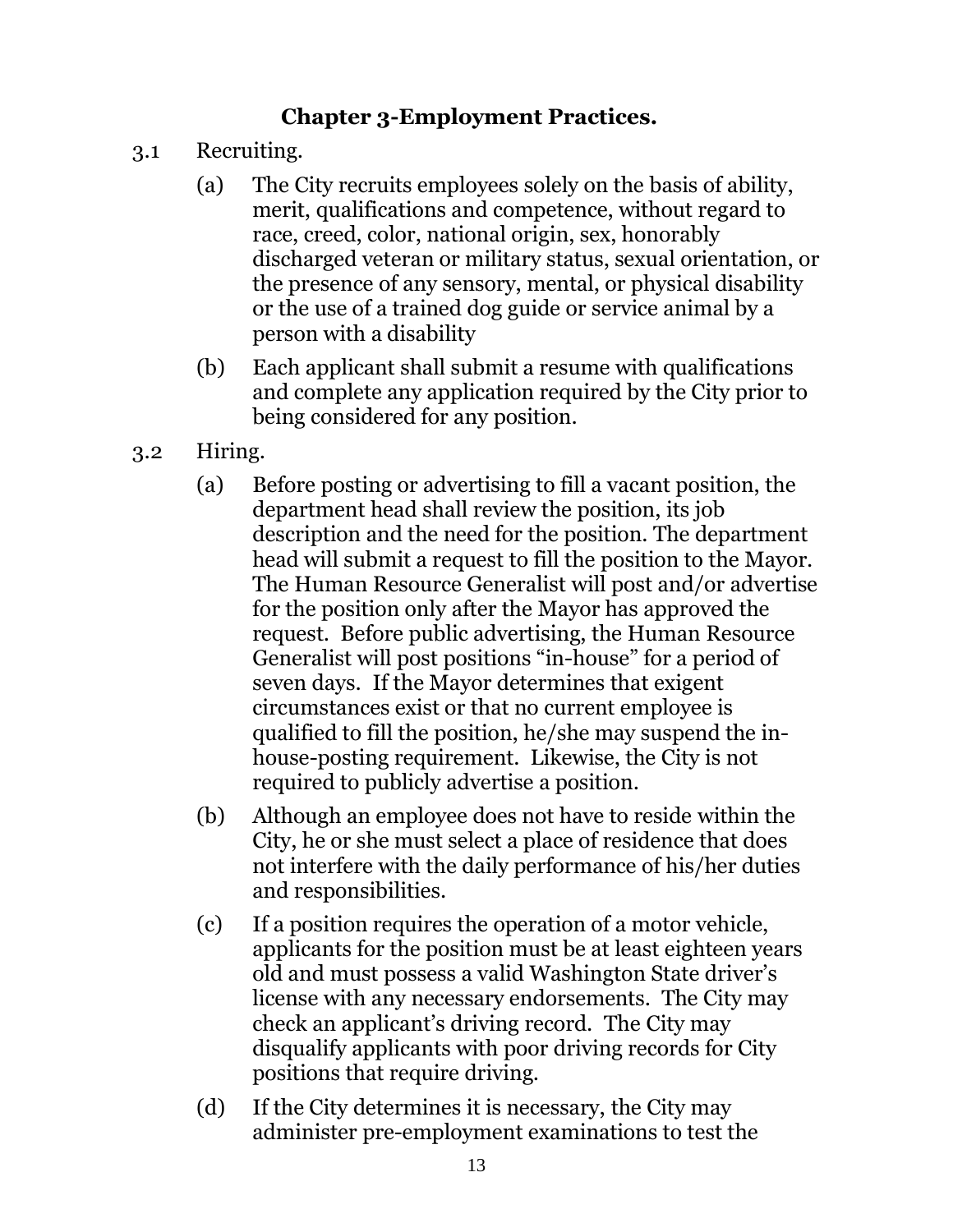qualifications and abilities of applicants. The City may contract with any competent agency or individual to prepare and/or administer examinations. Sometimes, the City may also require a background check.

- (e) After the City makes an offer of employment and before the applicant commences employment, the City may require persons selected for employment to pass a medical examination. The medical examination may include testing for drugs and controlled substances. The test determines if an individual can physically perform the essential functions of the job and to ensure his/her physical condition will not endanger the health, safety, or well-being of other employees or the public.
- (f) The City may disqualify a candidate from consideration if: (1) the candidate is found physically unable to perform the essential duties of the position (and the individual's condition cannot reasonably be accommodated in the workplace); (2) the candidate refuses to submit to a medical examination or complete medical history forms; or (3) if the exam reveals use of drugs and/or controlled substances.
- 3.3 Temporary employees.
	- (a) With approval of the department head, temporary employees may be used during emergencies or other peak workload periods, to temporarily replace regular employees absent due to disability, illness, vacation leave or other approved leave, or to temporarily fill a vacancy until a regular employee is hired.
	- (b) The City may hire temporary employees without competitive recruitment or examination.
	- (c) Temporary employees may not work over ninety hours a month (seventy hours a month if eligible for PERS I) for over five months in a twelve-month period.
	- (d) Temporary employees are eligible for overtime pay as required by law. Temporary employees are not eligible and receive no retirement, vacation, sick leave, health insurance, holiday or any other benefits during their employment.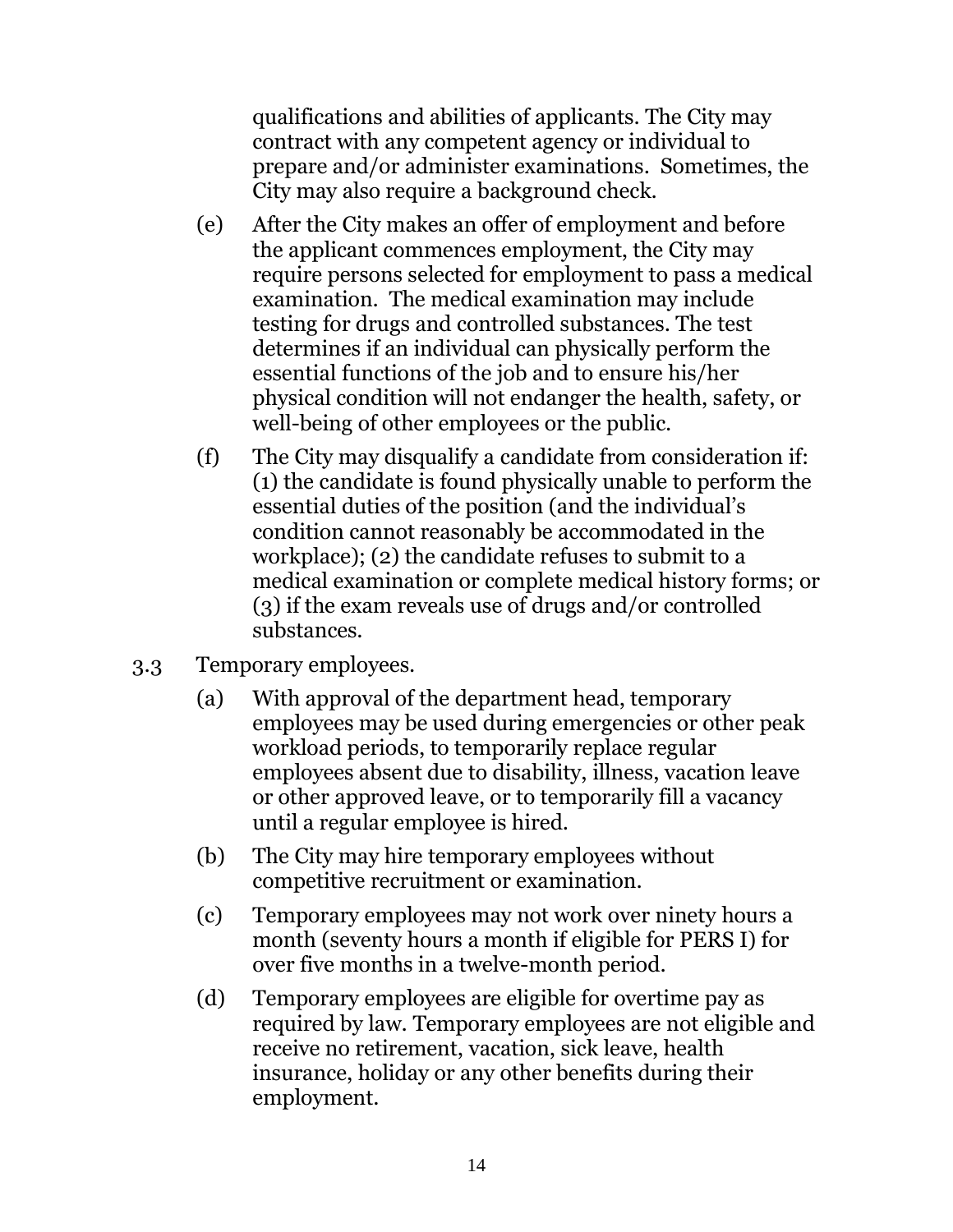### 3.4 Employment of relatives (Nepotism).

The law prohibits discrimination against an employee because of marital status or any other relationship with another employee. The City seeks to employ qualified persons in all positions without regard to a person's relationship with other City employees. However, no employee may supervise his or her parent, child, spouse, domestic partner, sibling, in-law, or close relative. No City official may vote, make recommendations, or in any other way participate in the decision of any matter that may directly affect the appointment, promotion, salary, or any other status or interest of his or her parent, child, spouse, domestic partner, sibling, in-law, or close relative.

- 3.5 Promotions and transfers.
	- (a) The City encourages qualified employees to apply for vacant City positions. The City bases promotions and transfers on the department head's recommendation, work force requirements, performance evaluations, job descriptions and related City requirements.
	- (b) Regular employees are eligible for promotion, transfer or voluntary demotion. To be eligible for another position, an employee must possess the qualifications for the vacant position.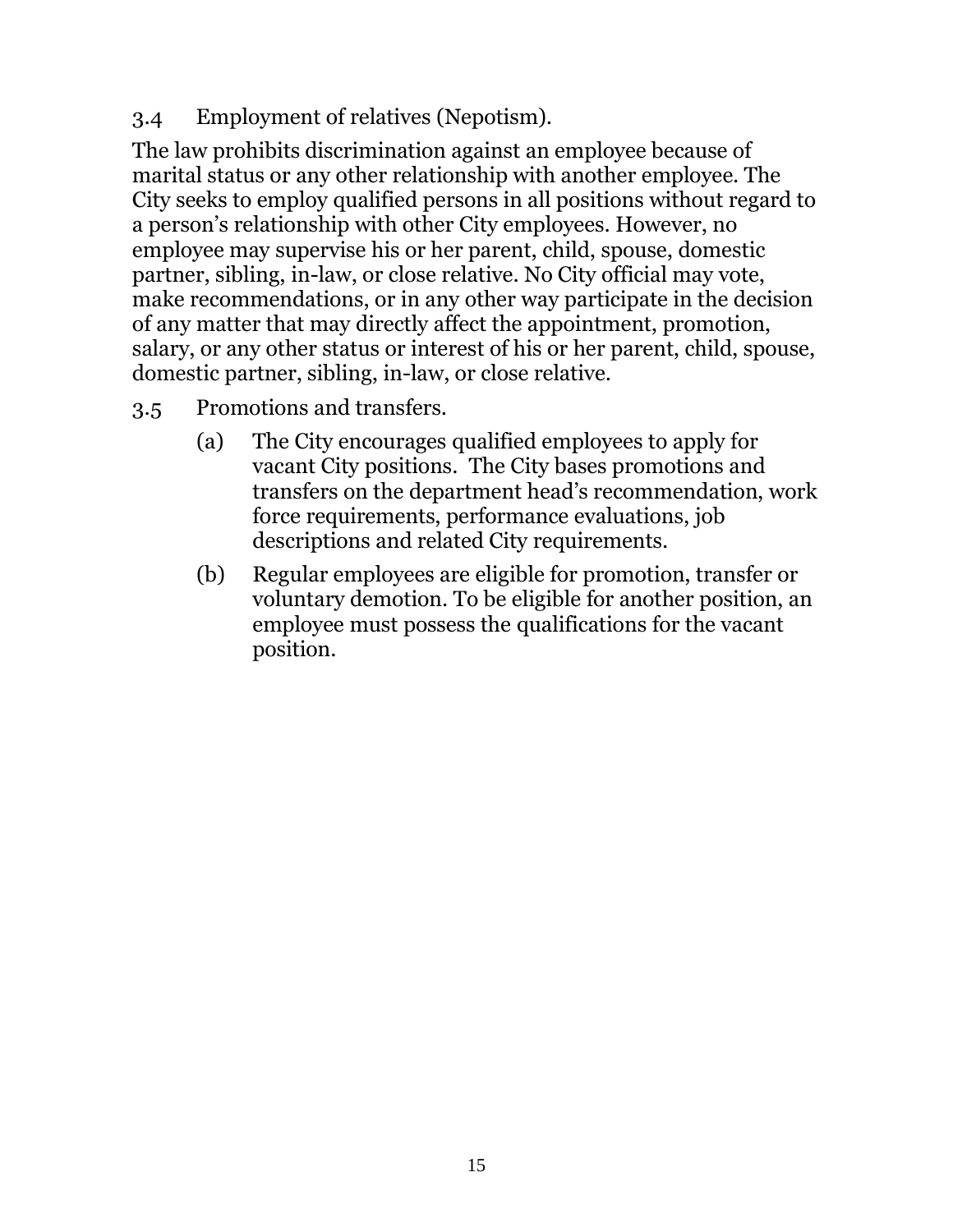#### **Chapter 4-Compensation.**

4.1 Paydays.

The City pays its employees by the  $5<sup>th</sup>$  and by the 20<sup>th</sup> of each month. If payday falls on a Saturday, a Sunday, or a Monday holiday, the City will distribute paychecks on the preceding Friday by 5:00 p.m. The City encourages an employee to authorize the City to deposit his or her net pay directly into his or her designated bank account.

4.2 Deductions.

The law requires the City to deduct money from the employee's earnings. The City will withhold from the employee's paycheck those deductions required by law and any voluntary deductions authorized by the employee, applicable union contract, or statute. The employee must notify the payroll department by the  $15<sup>th</sup>$  day of the effective month of any changes or additions in deductions to receive the benefit of such changes that month.

- 4.3 Salary classification, grades, and pay rates.
	- (a) Each job title within the City is classified, for salary, into one of the City's classifications based on job qualifications, level of responsibility, difficulty, working conditions, skill hazard, and amount of supervision required for the specific position. Each classification is assigned a range that corresponds to the general market conditions for a similar classification at other comparative Eastern Washington public entities. From time to time, the City Council will establish, by resolution, which public entities are comparable to the City.
	- (b) The pay range for each job classification is divided into 17 steps where the 9<sup>th</sup> step (middle point corresponds to the median salary by comparable public entities). The median salary paid by comparable public entities will be based upon the approximate average of the high and low pay for each of the comparable public entities. The City will use the AWC Salary & Benefit Survey as the primary source of information to determine the high and low pay. The City Treasurer may use other sources to supplement this information as he or she deems necessary. The differential between a step is 2.5% and the annual salary figure is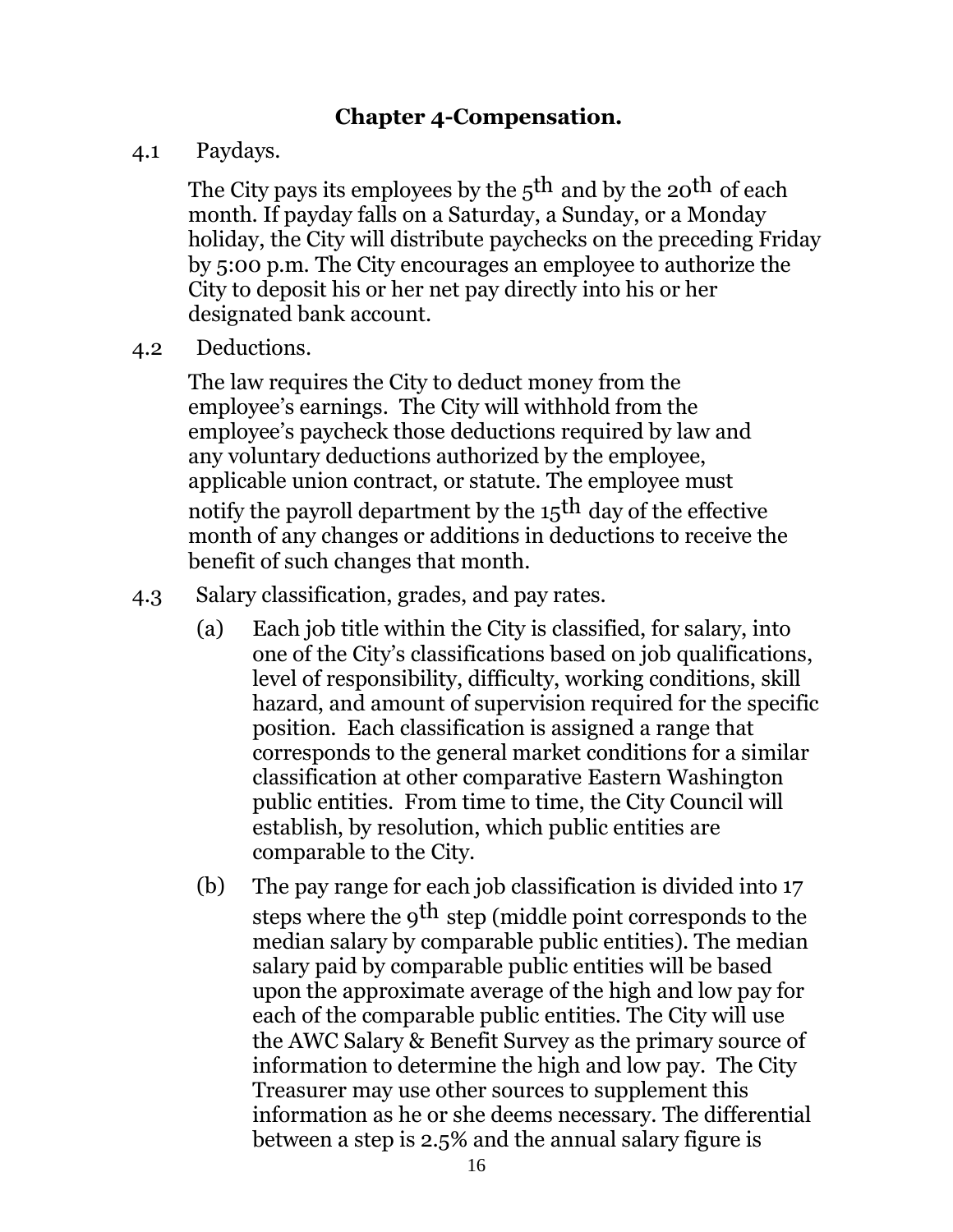rounded up to the nearest whole dollar. Usually, new employees start their employment at the minimum salary range for their classification. If a department head, however, receives written authorization from the Mayor, a department head may hire up to the 9thstep, if sufficient funding is available and the employee's experience, training or proven capabilities warrants higher salary.

- (c) Unless otherwise specified in a collective bargaining agreement, all City employees who receive a "satisfactory" performance evaluation are eligible for a step raise. Employees who receive a "unsatisfactory" evaluation rating are not eligible for a step raise. Eligibility for a step raise does not guarantee an employee will receive a step raise. The Mayor retains final discretion to grant a step raise.
- (d) An employee who receives a "unsatisfactory" job evaluation may request to be reevaluated after a 90- day period but no later than six months from the original evaluation date.
- (e) All salary adjustments will take effect on January 1 of the year following the performance evaluation.
- 4.4 Longevity pay plan.
	- (a) Full-time regular employees shall receive longevity pay based on the continuous length of service from the last date of hire. Longevity pay shall be in addition to the employee's base rate of pay:

After 5 or more years of service, 1% per month.

After 10 or more years of service, 2% per month.

After 15 or more years of service, 3% per month.

After 20 or more years of service, 4% per month.

After 25 or more years of service, 5% per month.

After 30 or more years of service, 6% per month

(b) Longevity pay begins on the employee's anniversary date, prorated for the month, and paid on the next scheduled pay date.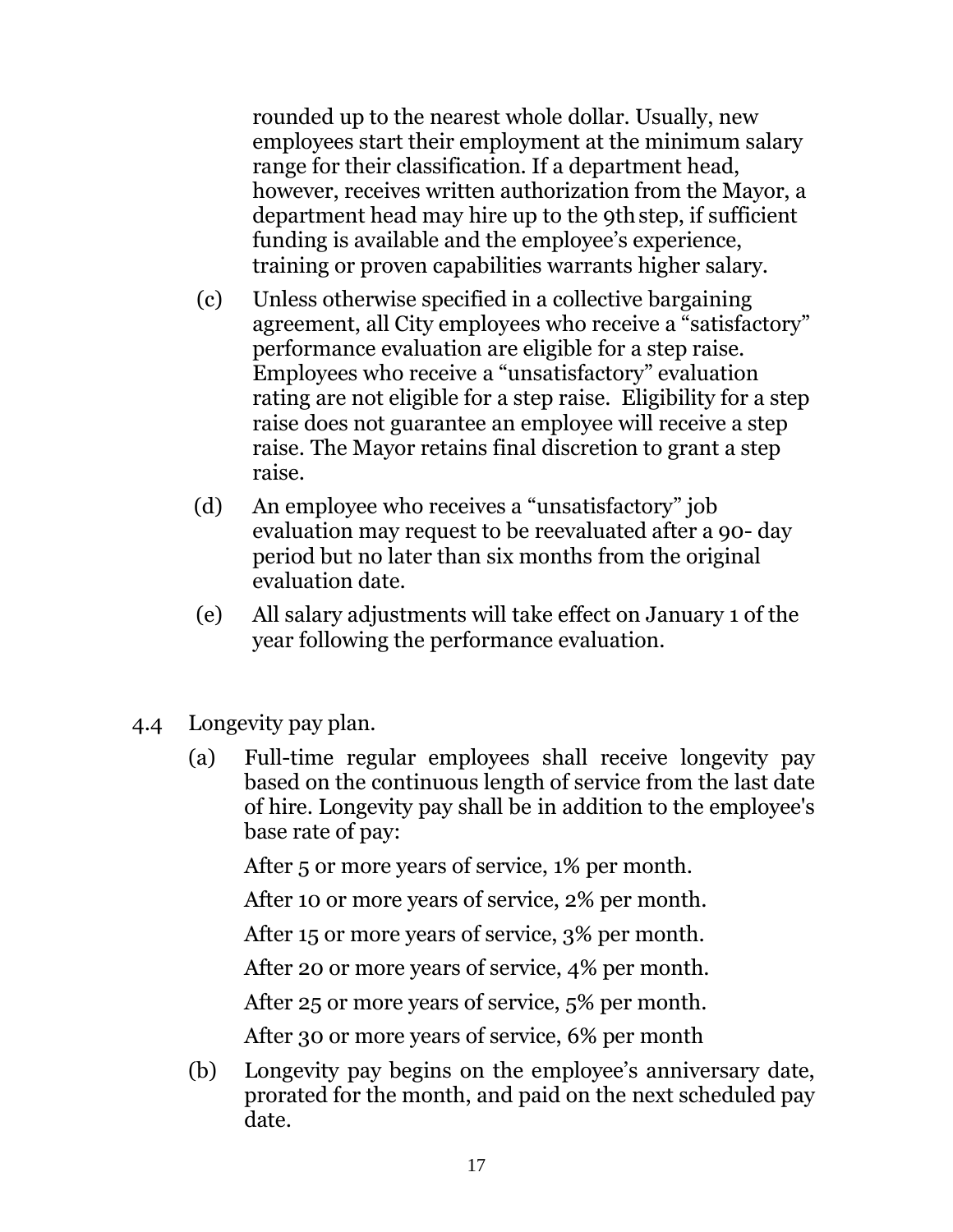- 4.5 Tuition reimbursement policy for employees who are not members of a collective bargaining unit.
	- (a) The City shall pay the cost of tuition for all courses the City requires an employee to attend.
	- (b) For courses the City does not require an employee to attend, the City will reimburse employees for the tuition cost of a course, if all of the following conditions are met:
		- (1) The Mayor determines that the City has the financial capability to pay for the cost of tuition.
		- (2) The Mayor determines, in advance of enrollment, that the proposed course directly applies to the employee's job.
		- (3) The proposed course is accredited by the Northwest Commission on Colleges and Universities.
		- (4) Payment shall occur when the employee provides a transcript, certification or some other document showing he/she has successfully completed the course and received a passing grade of B or better, provided that the City shall not pay more than \$200 per credit hour.
	- (c) Upon termination of employment, voluntary or involuntary, an employee must repay any tuition reimbursement the employee received from the City during the preceding two years. Any sum due the City may be withheld from the employee's last paycheck.
- 4.6 Travel expenses.
	- (a) Authorization and General Policy. If a Department Head authorizes an employee to travel more than 40 miles from City Hall for city-related business, the City will advance or reimburse an employee for his or her travel expenses according to the per diem rates established by the US. General Services Administration. The City may be required to report a per-diem advancement or reimbursement on an employee's W-2 form.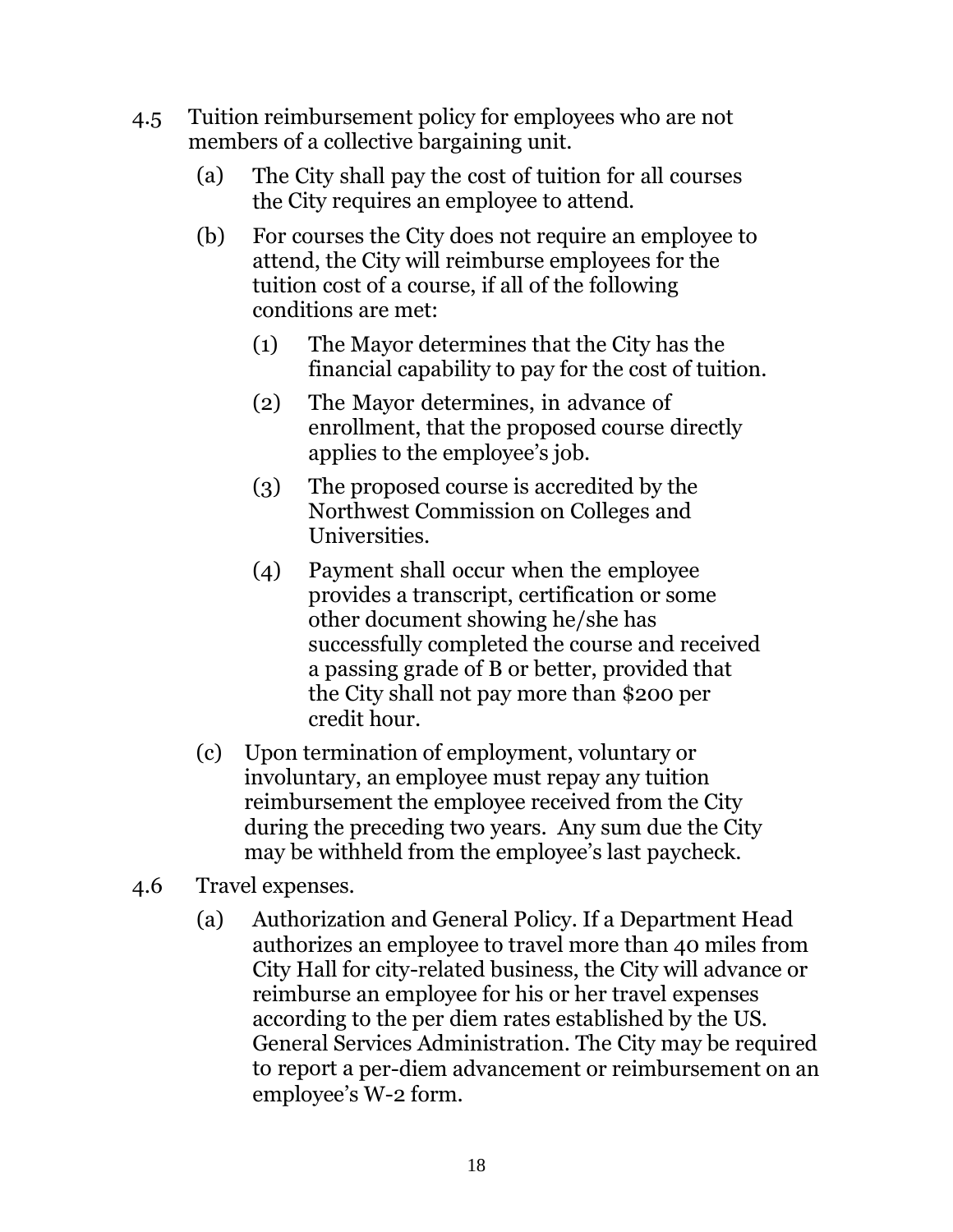- (b) Use of Personal Vehicle. If an employee drives his/her private automobile, the City will reimburse the employee for mileage at the approved Internal Revenue Service rate for business miles. Requests for reimbursements must be within the budget year the expense took place or for end of year expenses, within ten days of when the expense was incurred. No reimbursement requests will be authorized for any expenses taking place in a previous budget year except as described above.
- (c) Prepayment by City. Certain prior anticipated employee expenses may be pre-paid by the City, upon appropriate notices to the Finance Department and prior approval by the Mayor. Appropriate forms for providing notice and request for prepayment of expenses shall be provided by the Finance Department, subject to approval by the Mayor. Such expense may include, but shall not be limited to, expenses for conferences, reserved hotel accommodations, seminars, air travel, etc.
- (d) Use of City Credit Cards for Travel or Employee Expenses. Upon specific prior approval by the Mayor, the Finance Department may issue a city credit card to an employee for use while traveling on city business. Obtaining a city credit card does not indicate pre- approval of expenses. City credit cards can be used only to pay for eligible transportation related costs such as fuel for a city-owned vehicle, airfare and parking fees.

If a credit card is used, the employee remains responsible for submitting detailed receipts and processing other trip expenses as otherwise set forth in this policy.

4.7 Compensation upon termination.

Subject to Section 7.3(g), unless the City lays off an employee for financial reasons or unless he/she retires, when an employee's employment with the City ends, the employee will receive the following compensation:

- (a) Unpaid regular wages for all hours worked up to the time of termination.
- (b) Any overtime or holiday pay due.
- (c) Payment of any accrued but unused vacation time.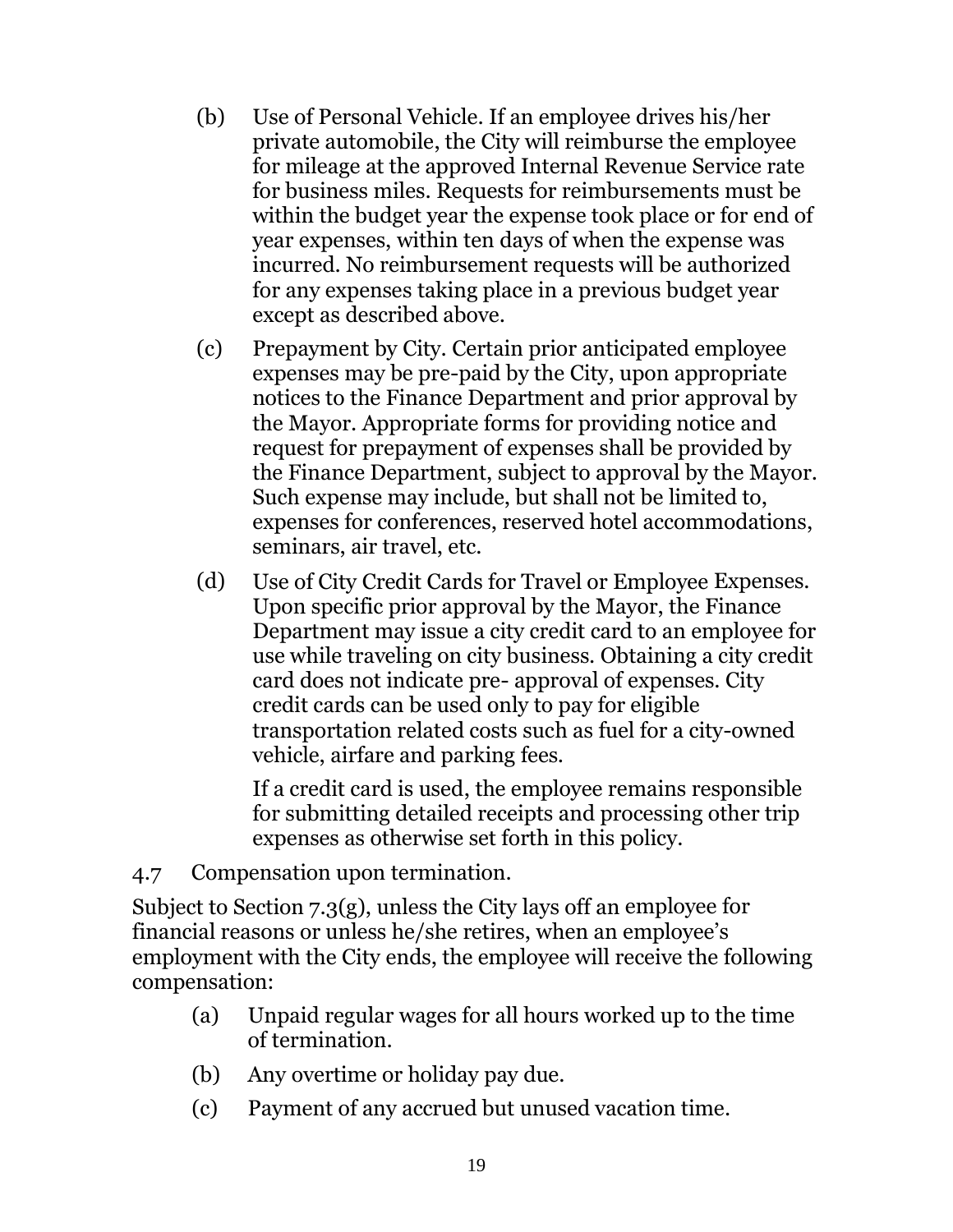- (d) Payment of any accrued but unused compensatory time.
- (e) The Human Resource Generalist will schedule an exit interview with the terminated employee to verify and confirm final compensation amounts and dispensation of final payment.

If the City lays off an employee for financial reasons or if an employee retires, the employee will receive the following additional compensation:

- (a) Compensation for sick leave as set forth in Section 6.1(e).
- (b) The Human Resource Generalist will schedule an exit interview with the terminated employee to verify and confirm final compensation amounts and dispensation of final payment.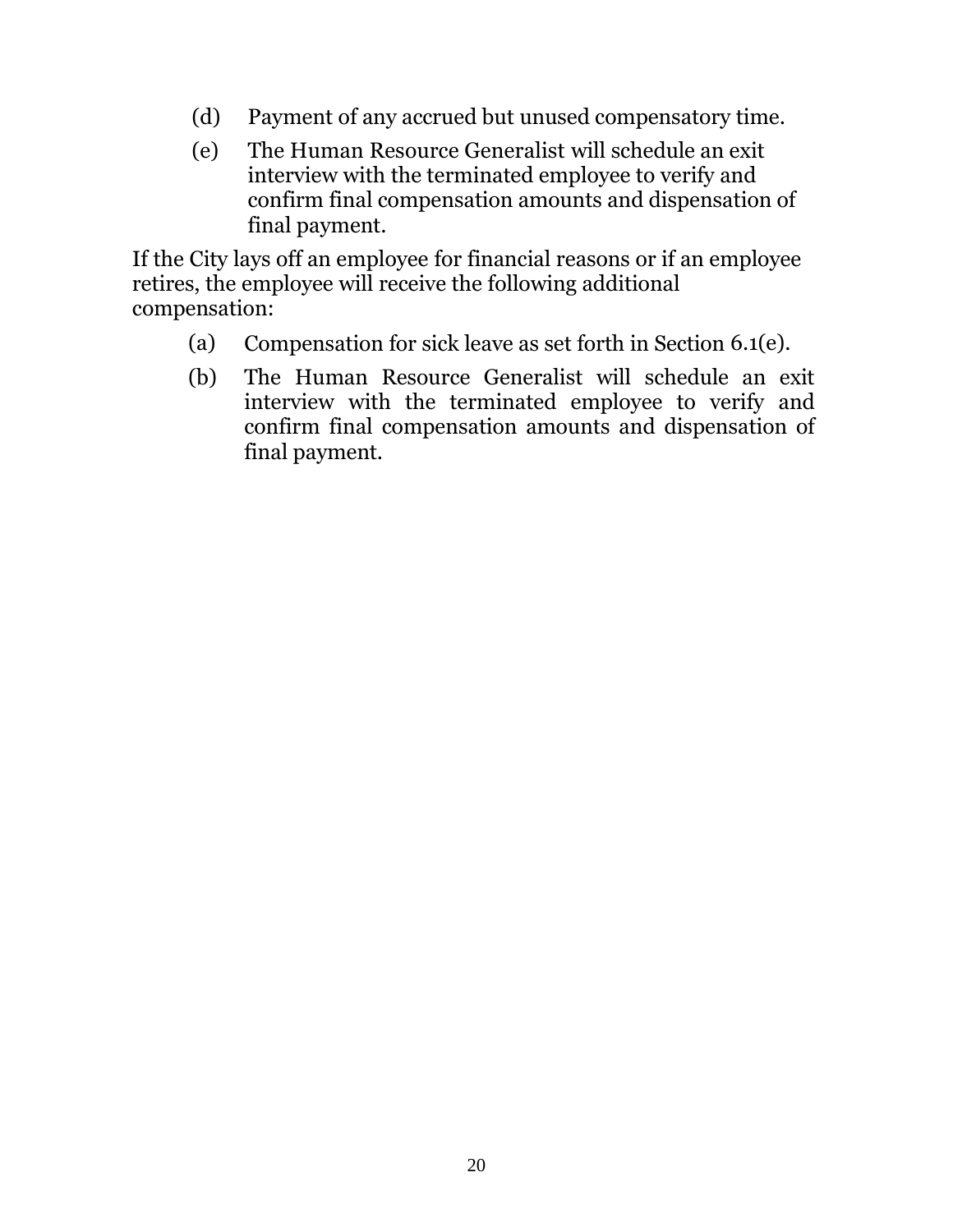# **Chapter 5-Performance Evaluations and Training.**

- 5.1 Performance evaluations.
	- (a) Under the general direction of the Mayor, the City conducts periodic performance evaluations for all employees. Conducting performance evaluations helps the City achieve its goal of training, promoting, and retaining the best-qualified employee for every job,
	- (b) The City conducts performance evaluations each year. The employee's immediate supervisor conducts the evaluation. Department Heads must submit the completed evaluations to the Mayor or his/her designee by December 15. All evaluations are conducted using the same format, which is available from the HR Generalist.
	- (c) Immediate supervisors should also evaluate new employees after six months of continued employment.
	- (d) The evaluation is part of an employee's personnel record and may be a factor in determining whether the employee receives a wage increase, or is promoted, transferred, demoted, laid off, or terminated.

5.2 Training policy.

The City seeks, within the limits of available resources, to offer training to increase an employee's skills, knowledge, and abilities directly related to City employment, to obtain or maintain required licenses and certifications, and to develop staff resources. Opportunities may include, but are not limited to: on-the-job training, in-house workshops, college courses, and seminars sponsored by other agencies or organizations.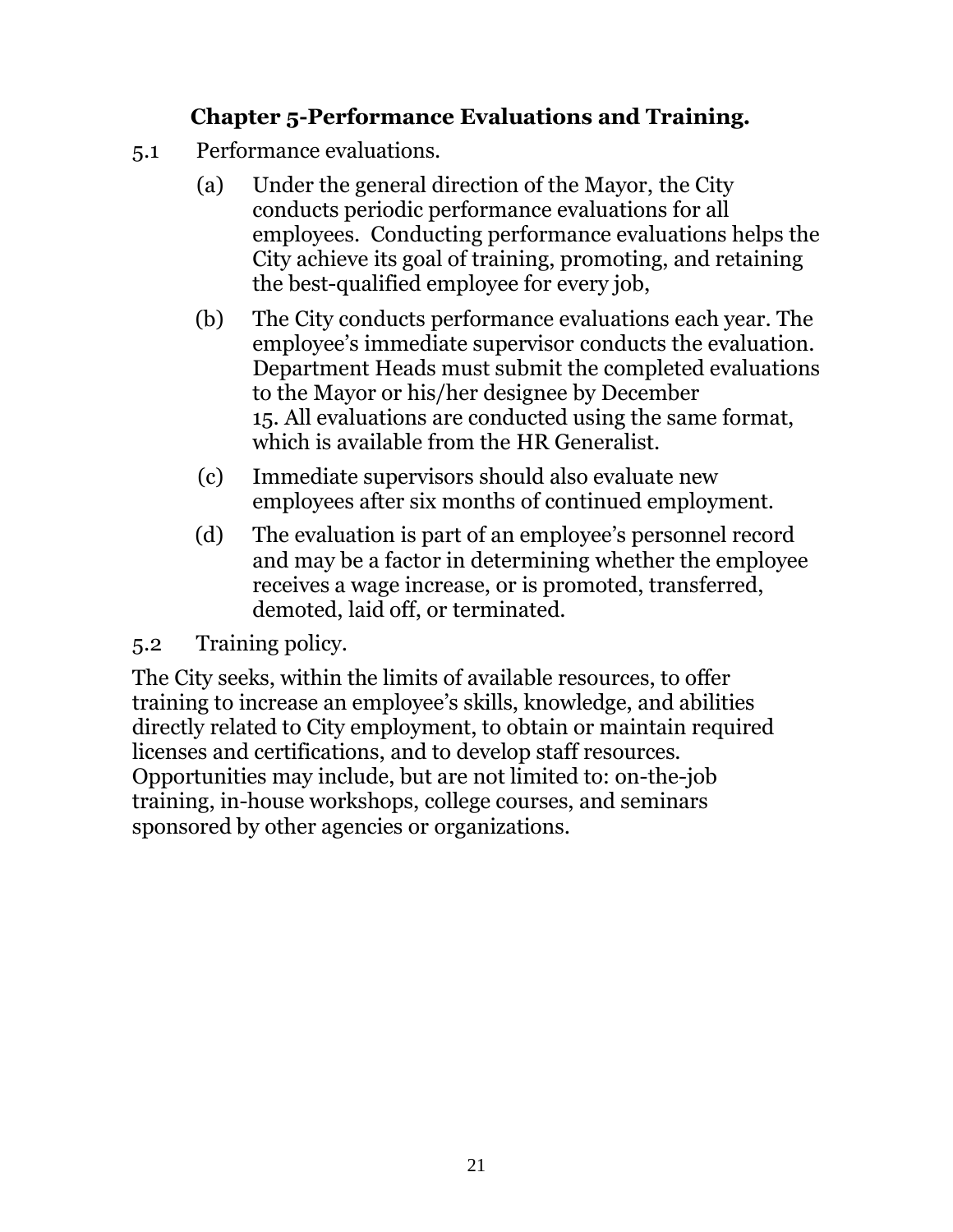## **Chapter 6-Benefits.**

- 6.1 Retirement benefits.
	- (a) For all eligible employees, the City contributes to Social Security, to Medicare, and to Washington State Department of Retirement Systems.
	- (b) All commissioned uniformed employees in the police department are covered by the Law Enforcement Officers and Firefighters Retirement System (LEOFF). Benefit levels and contribution rates are set by the state of Washington.
	- (c) All regular full-time and eligible part-time noncommissioned employees are covered under the Public Employees Retirement System (PERS). Benefit levels and contribution rates are set by Washington.
	- (d) Employees intending to retire should notify their department head of their intent to retire at least three months prior to retirement. The department head must immediately forward the notice to the Human Resource Generalist.
	- (e) The City will pay 25% of the value of a retiring employee's accrued sick leave into a Health Reimbursement Arrangement (HRA) VEBA Savings Account in the name of the employee. To qualify for this benefit, the retiring employee must show proof to the City's satisfaction he or she has requested that the Washington State Department of Retirement Systems make scheduled payments of his or her defined contribution funds. At his/her discretion, the Mayor may waive this requirement.
- 6.2 Disability benefits.
	- (a) The State Industrial program (worker's compensation) covers all employees, except those covered by LEOFF I. Worker's compensation covers employees in case of onthe-job injuries or job-related illnesses. Employees shall immediately report all job-related accidents to their supervisor. Supervisors shall ensure an employee incident report is completed and submitted to the HR Generalist within eight hours of the accident.
	- (b) When an employee is absent for one or more days due to an on-the-job accident, he/she must sue for Worker's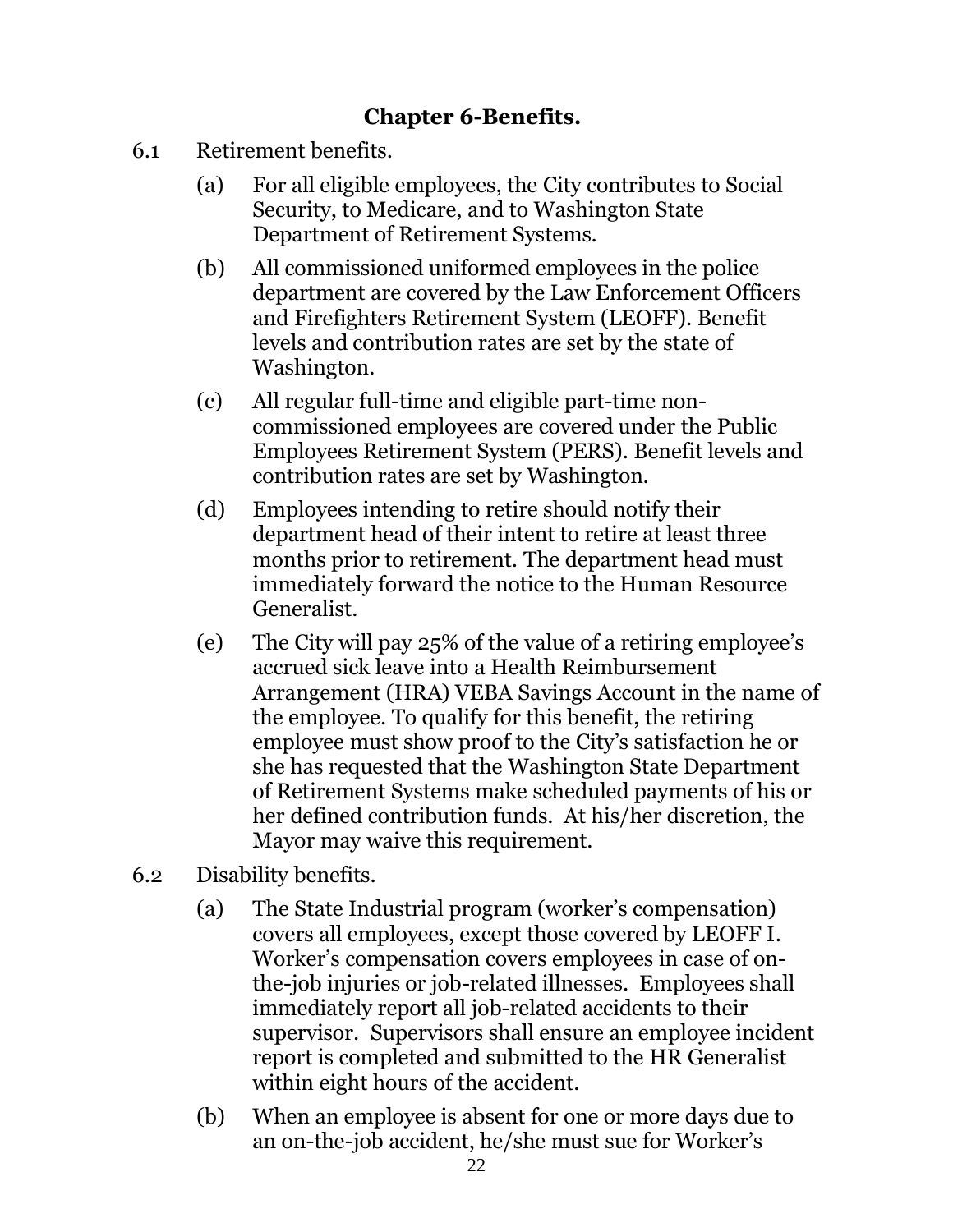Compensation. If the employee sues, the City will continue to pay (by employee's unused sick leave) the employee's regular salary pending receipt of Worker's Compensation Benefits.

- (c) If the employee receives Worker's Compensation Benefits, he/she must repay the City the amount covered by Worker's Compensation and previously advanced by the City. This policy ensures that employees will receive prompt and regular payment during periods of injury or disability so long as accrued sick leave is available, while ensuring no employee receives more than he/she would have received had the injury not occurred. Upon the repayment of funds advanced, the City shall restore the appropriate sick leave to the employee's account.
- (d) The City may require an examination, at its expense, performed by a physician of its choice, to determine when the employee can return to work and if he/she will be capable of performing the essential duties and responsibilities of the position.
- (e) The City's long-term disability policy covers all employees, except those covered by LEOFF 1.
- (f) If an employee cannot continue working for the City because of a disability, as defined by state law, the City will pay 25% of the value of his or her sick leave into a Health Reimbursement Arrangement (HRA) VEBA Savings Account in the name of the employee. The City will return any donated sick leave to the donor.
- 6.3 Insurance benefits.
	- (a) As outlined in this section, an eligible dependent is an employee's husband, wife, qualified domestic partner, biological child, stepchild, adopted child, or child of a qualified domestic partner eligible for coverage according to the terms and conditions of the City's insurance carrier and who is not enrolled in another medical/dental/orthodontia/vision plan.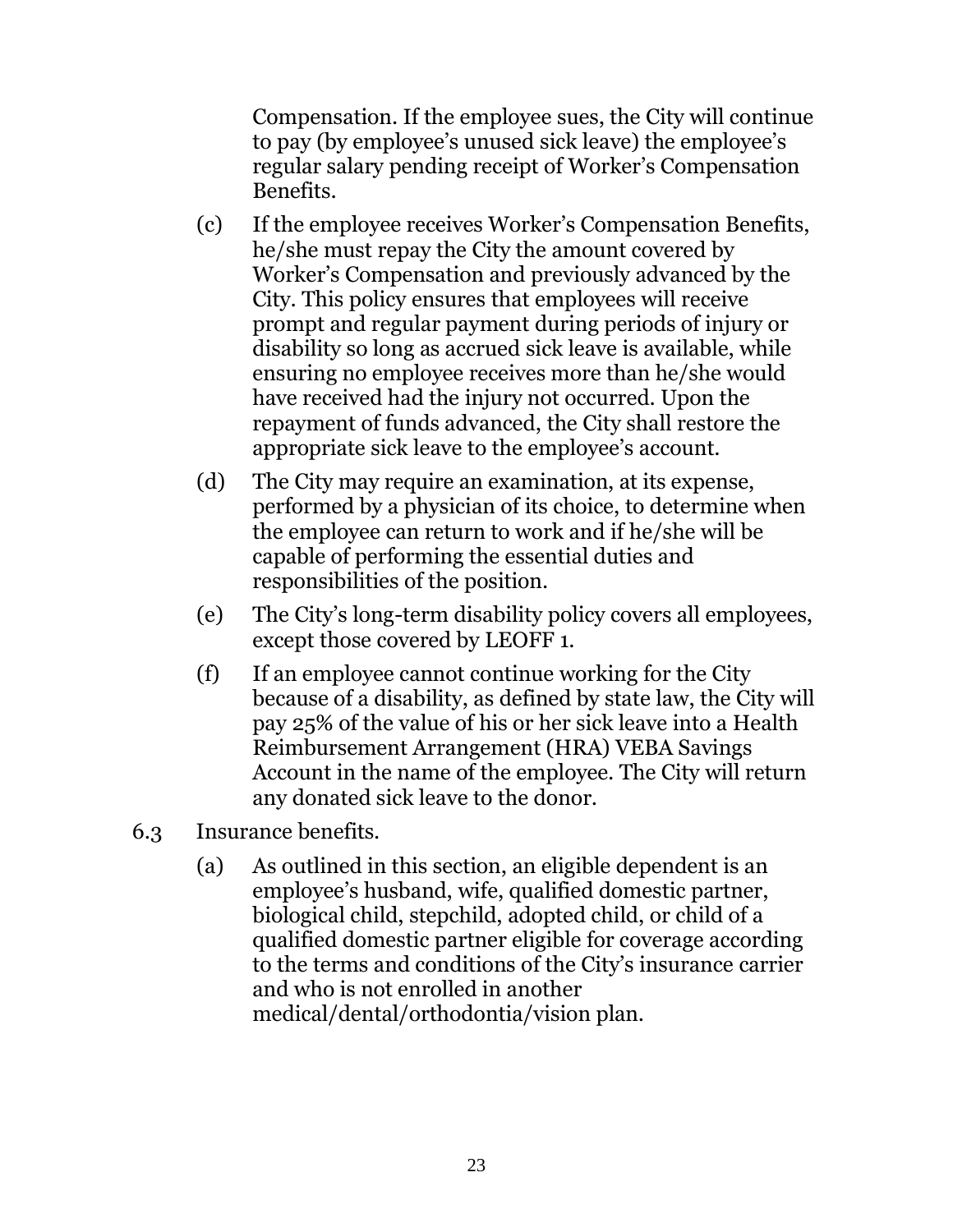- (b) Group Insurance Health and Welfare. The City will maintain a group Medical/Dental/Orthodontia/Vision/Long Term Disability (LTD) insurance. The City agrees to pay 100% of the full premium for an eligible employee for Medical/Dental/Orthodontia/Vision insurance. The City agrees to pay 100% of the full premium for LTD insurance.
- (c) An eligible employee may obtain coverage for his or her eligible dependents under the City's Group Medical/Dental/Orthodontia/Vision Insurance Program. The City will pay 100% of the full premium for an employee's first, eligible dependent and 50% of the full premium for additional, eligible dependents. PROVIDED, however, the City will only pay one premium for an employee (For example, if an employee is also an eligible dependent, he or she must elect to receive insurance as an employee or as a dependent). Premiums are subject to change.
- (d) If the City needs to or desires to change the carrier currently providing group insurance coverage during the life of this Agreement, the City will evaluate alternative carriers and insurance packages in determining what group insurance coverage will be provided; and will make a good-faith effort to provide benefits that are substantially similar to those currently in effect.
- (e) An employee may waive his or her health insurance benefits. If an employee waives these benefits, the City will contribute \$375 per month into a Health Reimbursement Arrangement (HRA) VEBA Savings Account in the name of the employee. An employee must elect waiver between November 1 and November 30 of each year, but such time may be extended by the employee if contract negotiations are not completed; in such an event the employee shall have up to 30 days from ratification to elect the wavier. Once an employee elects a waiver, he or she is ineligible to sign up for City benefits until the next open enrollment period, or as provided by law.
- (f) If an employee's husband, wife, qualified domestic partner is eligible for coverage according to the terms and conditions of the City's insurance carrier and is enrolled in another medical plan, the husband, wife, or qualified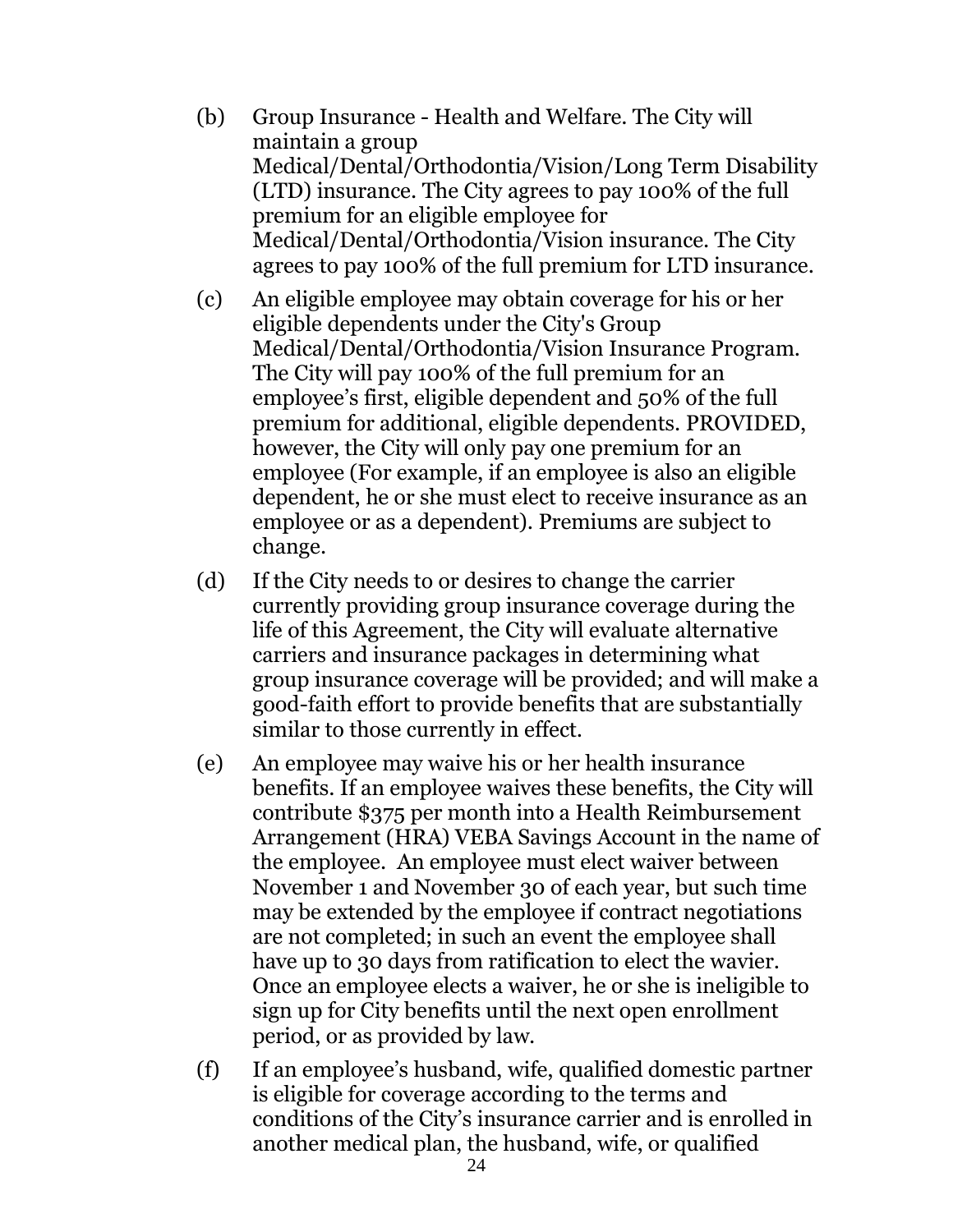domestic partner may not enroll in the City- sponsored medical plan. The City, however, will contribute \$375 per month into a Health Reimbursement Arrangement (HRA) VEBA Savings Account in the name of the employee.

- (g) If an employee's dependent is eligible for coverage according to the terms and conditions of the City's insurance carrier and is enrolled in another medical plan, the dependent may not enroll in the City- sponsored medical plan. The City, however, will contribute 50% of the saved premium per month, up to a maximum of \$200 per dependent, with a maximum of two dependents, into a Health Reimbursement Arrangement (HRA) VEBA Savings Account in the name of the employee. The maximum contribution of the City under this section may not exceed \$400.
- (h) The maximum that the City will contribute to an employee's Health Reimbursement Arrangement (HRA) VEBA Savings Account., for any reason, is \$1,150 per month.
- (i) Life Insurance. Life insurance is available in an amount allowed by the City's policy through the City's insurance carrier. The City pays the full premium for a regular fulltime employee and for a regular part- time employee. An employee may purchase additional coverage at his or her expense.
- (j) Unless an employee takes family and medical leave, as set out, and upon mutual agreement between the City and the employee and under the terms and conditions of the City's insurance policy, the City will continue health insurance coverage at the employee's expense during an approved unpaid leave of absence. COBRA continuation rights may apply if coverage is not extended through the City.
- (k) During an approved family and medical leave of absence, the City will continue to pay its pro-rata share of the employee's medical insurance coverage for the first 12 weeks of FMLA leave under the City's family and medical leave policy.
- (l) While an employee is receiving Worker's Compensation Benefits, the City will pay the employee's medical insurance premiums for one month, after which the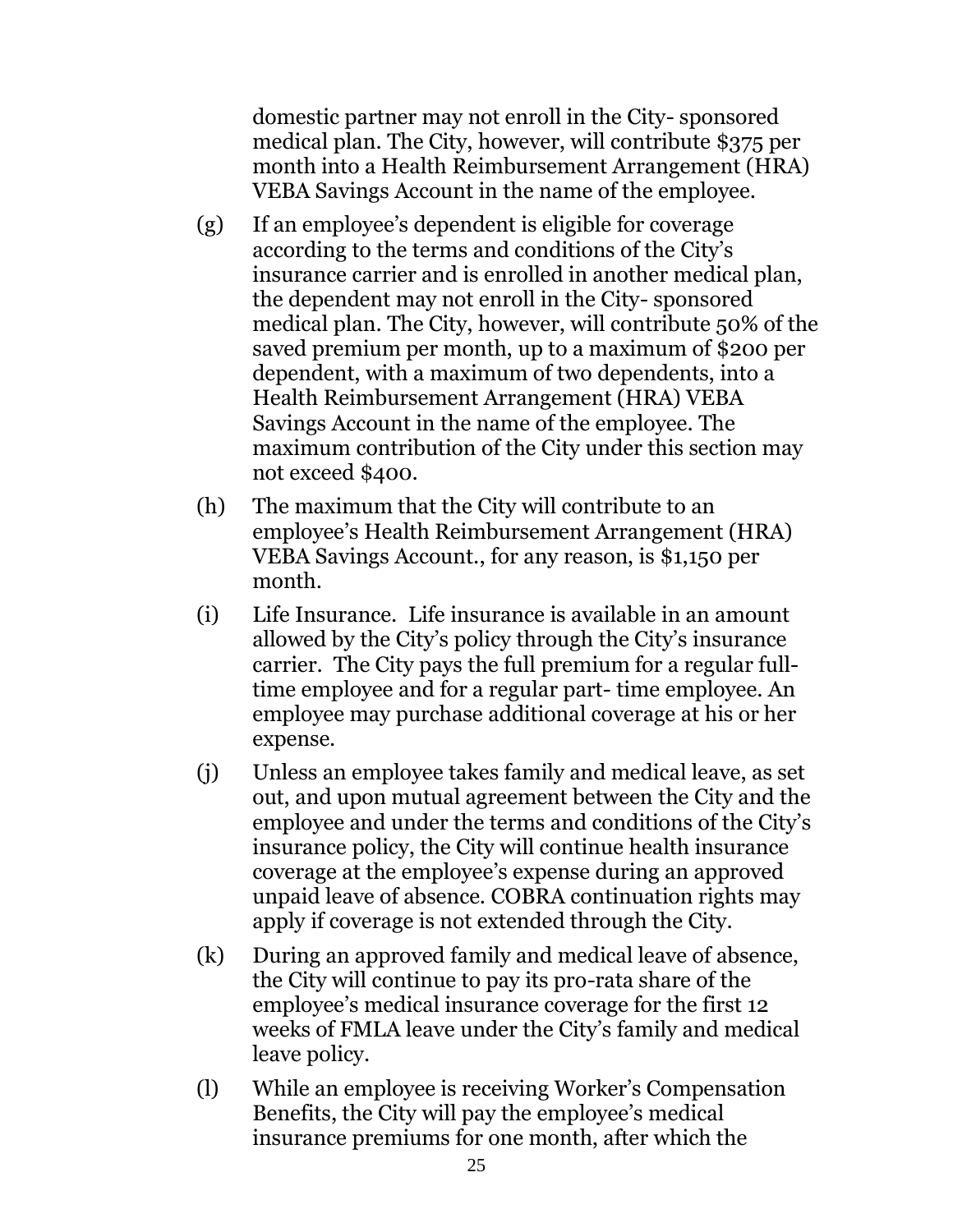employee may use his/her COBRA rights and self-pay insurance premiums.

- (m) Upon an employee's termination from City employment, at the employee's option and expense, the employee may elect to continue medical insurance benefits to the extent provided by COBRA.
- 6.4 Employment recognition and service awards.

The City recognizes employee contributions and service to the City by presenting employee recognition and service awards to eligible employees according to the guidelines below:

- (a) The City may reward outstanding performance and productivity by presenting recognition awards to eligible employees. The Mayor will set eligibility requirements and implementing the different programs. Department Heads and supervisors may assist in determining award recipients for the Mayor's Award. Usually, the Mayor will present the award at a City Council meeting following the retirement/resignation of an award recipient. The Mayor identifies employees honored, notifying the presenter, ordering the awards, and arranging for appropriate announcements and publication of awards, both internally and externally.
- (b) All regular full-time and regular part-time employees are eligible to receive a Pride in Service award after each five consecutive years of service for the City.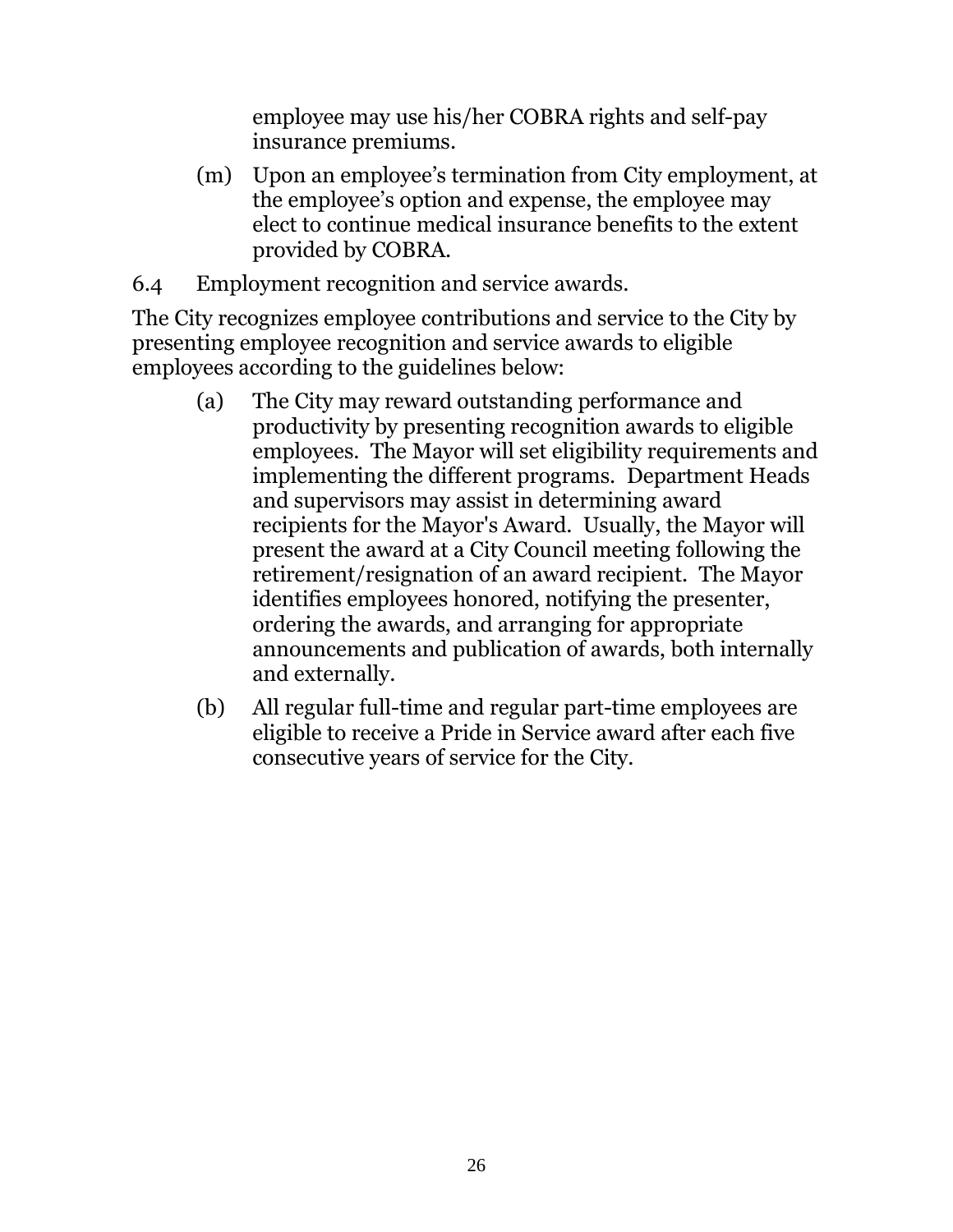#### **Chapter 7-Leaves of Absence and Time Off.**

7.1 Leaves.

The City has eleven types of leave:

- Vacation Sick leave Leave without pay. Jury and Witness leave. Military leave. Administrative leave. Bereavement leave. Holiday leave. Faith or Conscience Leave. Family Medical Leave. Domestic Violence Leave
- 7.2 Vacation.
	- (a) Each regular full-time employee is entitled to vacation leave:

| Years of                    | <b>Vacation Hours</b> |
|-----------------------------|-----------------------|
| <b>Employment Completed</b> | Earned                |

| years<br>$O - 4$ | 8 hours/month     |
|------------------|-------------------|
| $5-9$<br>years   | 10 hours/month    |
| $10-14$ years    | 12.67 hours/month |
| $15-19$ years    | 14 hours/month    |
| 20-24 years      | 16.33 hours/month |
| years<br>$25+$   | 17.33 hours/month |

(b) New employees accrue vacation during the first six months of their employment with the City. However, new employees must satisfactorily complete six months of employment with the City before they may use vacation leave. Regular part-time employees will receive vacation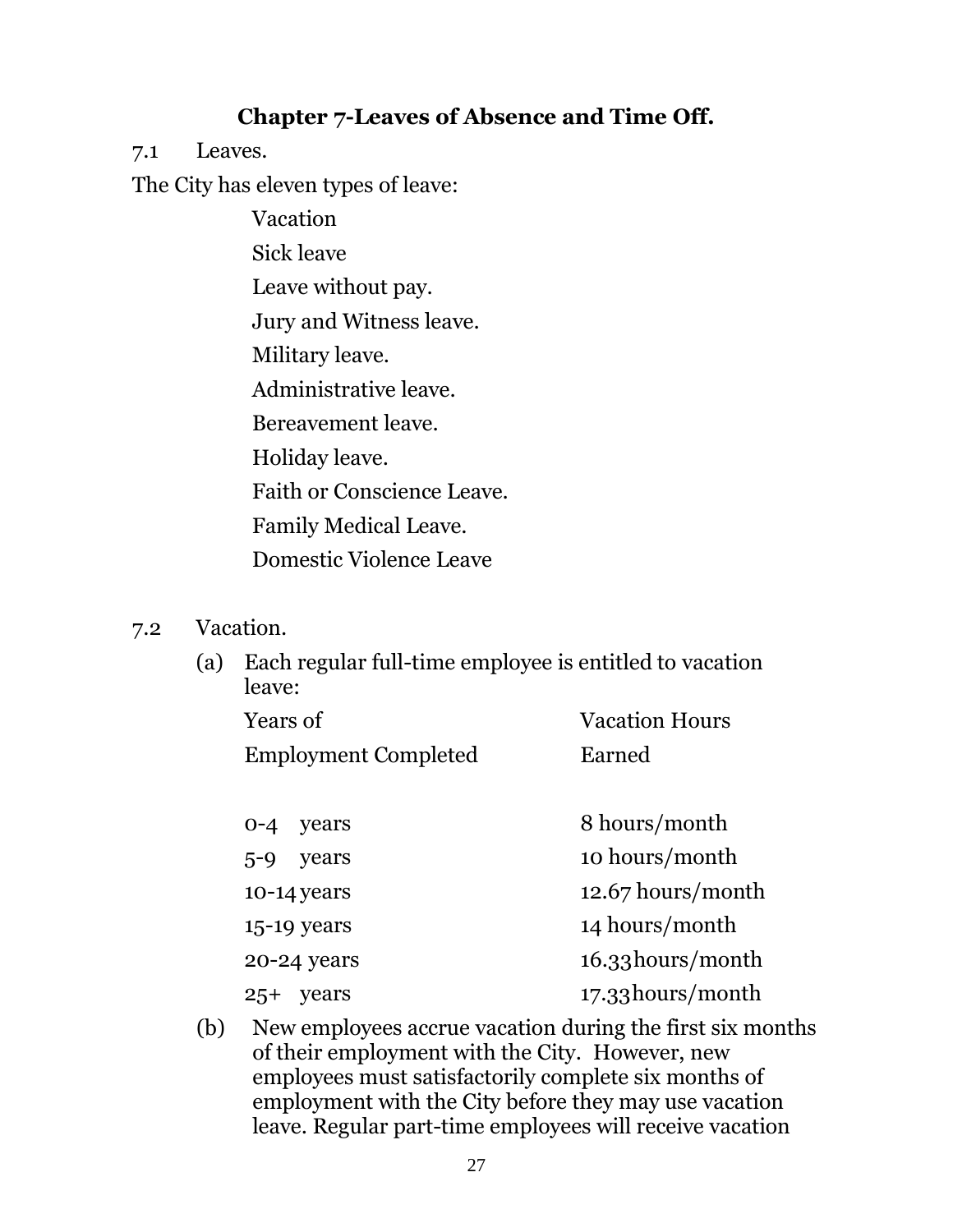leave pro-rata according to the hours worked. Temporary employees are not eligible for vacation leave benefits. Employees do not accrue vacation leave benefits during a leave without pay.

- (c) Employees must take vacation leave in hourly increments. The City requires employees to use a minimum of one hour in each leave taken.
- (d) Each department schedules its employees' vacation leaves without undue disruption of department operations. An employee shall submit leave requests to his/her department head at least two weeks before he/she intends to take a vacation leave he/she expects to last over one day.
- (e) 240 hours is the maximum number of vacation leave hours an employee may carry over from December 31 of one year to January of the next year. Hours not used or not carried over shall be lost.
- 7.3 Sick leave.
	- (a) All regular full-time employees accrue sick leave benefits at the rate of eight hours for each completed full month of service for the City. Regular part-time employees may accrue sick leave benefits pro-rata according to hours worked.
	- (b) Temporary employees do not earn sick leave benefits. Employees do not accrue sick leave benefits during a leave without pay or during any leave, other than vacation, lasting longer than ten consecutive days.
	- (c) An employee must use sick leave in 15-minute increments.
	- (d) An employee is authorized to use paid sick leave for the following reasons:
		- 1. An absence resulting from an employee's mental or physical illness, injury, or health condition; to accommodate the employee's need for medical diagnosis, care, or treatment of a mental or physical illness, injury, or health condition; or an employee's need for preventive medical care;
		- 2.To allow the employee to provide care for a family member with a mental or physical illness, injury, or health condition; care of a family member who needs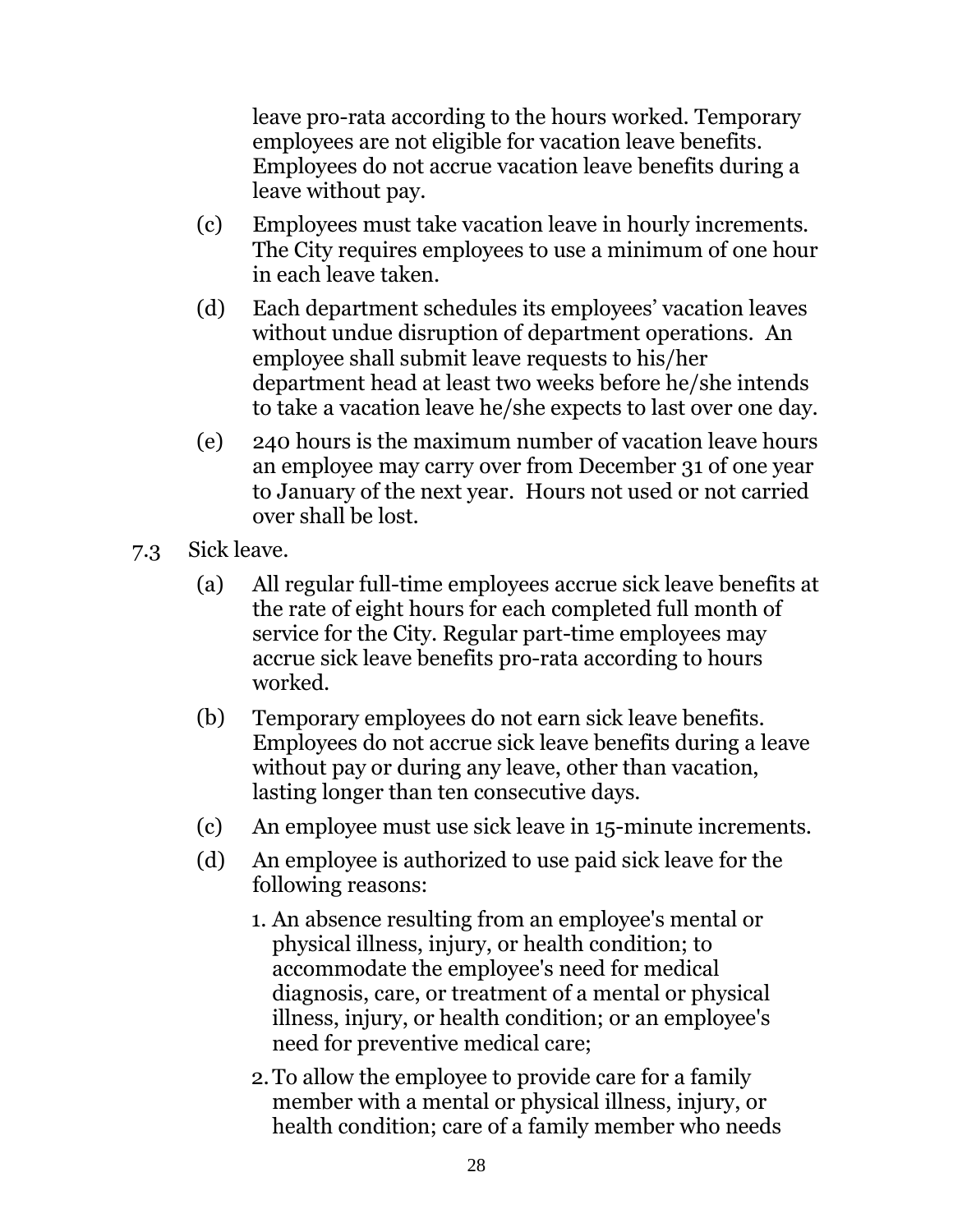medical diagnosis, care, or treatment of a mental or physical illness, injury, or health condition; or care for a family member who needs preventive medical care; and hen the employee's place of business has been closed by order of a public official for any health-related reason, or when an employee's child's school or place of care has been closed for such a reason.

- (e) The City may require a doctor's certificate when an employee is absent for a period over three days. The City may also request the opinion of a second doctor, at the City's expense, to determine whether the employee suffers from a chronic physical or mental condition which impairs his/her ability to perform the essential functions of the job. The City may terminate employees habitually absent due to illness if the City cannot reasonably accommodate their disability and/or when the employee's absenteeism prevents the orderly and efficient provisions of service to the citizens of the City.
- (f) Employees who use all their accumulated sick leave and require more time off work due to illness or injury may, with the Mayor's prior approval, take leave without pay. The City also has a Shared Sick Leave Policy, reference EWMC 2.36.090.
- (g) 960 hours is the maximum number of sick leave hours an employee may carry over from December 31 of one year to January of the next year. Hours not used or not carried over shall be lost.
- (h) If an employee is discharged the employee shall lose, with no benefit being paid, all accumulated sick leave. Such sick leave will be reinstated if the employee is rehired by the City within12 months of being terminated.
- 7.4 Leave without pay.
	- (a) The Mayor may grant leaves of absence without pay for absences from work not covered by any other type of leave or other leave balances are exhausted. Examples of situations for which leave without pay may be granted include time off for personal reasons, pursuing an education, or fulfilling military obligations over fifteen days per year.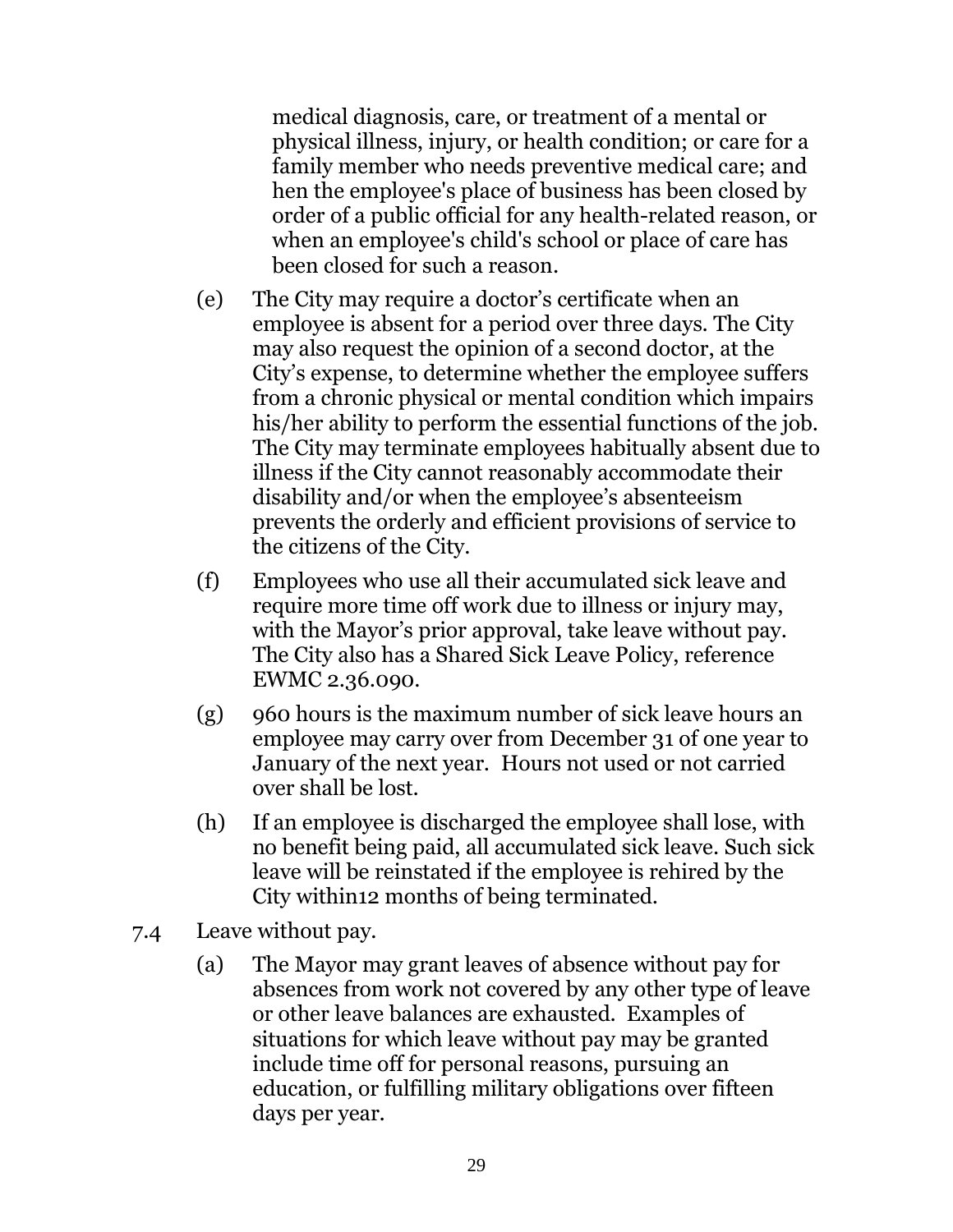- (b) Only regular full-time and regular part-time employees who have worked for the City for over six months are eligible for leave without pay. The following requirements apply:
	- (1) The Mayor may grant leave without pay to an employee for a period of up to ninety days. Further extensions are at the discretion of the Mayor.
	- (2) An employee must exhaust all accrued vacation before taking any leave without pay.
	- (3) An employee's benefits are suspended during the period of unpaid leave until the employee returns to work. Vacation, sick leave and/or any other benefits do not accrue while an employee is on leave without pay.
	- (4) In certain circumstances, self-payment of benefits may apply. See Section 6.3 on Insurance Benefits.
	- (5) If an employee fails to promptly report for work at the end of the unpaid leave, the City will presume that the employee resigned.
- 7.5 Jury and witness leave.
	- (a) The City will grant time off with pay to employees required to serve on a jury or as a witness in a judicial or quasi-judicial proceeding if they are neither the plaintiff nor defendant in the judicial action. This benefit shall be besides any other leave offered by the City. Employees, receiving notification to report to serve jury duty, or when subpoenaed, shall notify their department head or his/her designee immediately.
	- (b) An employee who is empaneled for jury service or who is subpoenaed to testify at a trial shall receive his/her regular rate of pay, not to exceed eight hours per day for each day served.
	- (c) If the court excuses an employee from jury duty, the employee shall immediately notify his/her department head or his/her designee. At its discretion, the City may require the employee to report to work.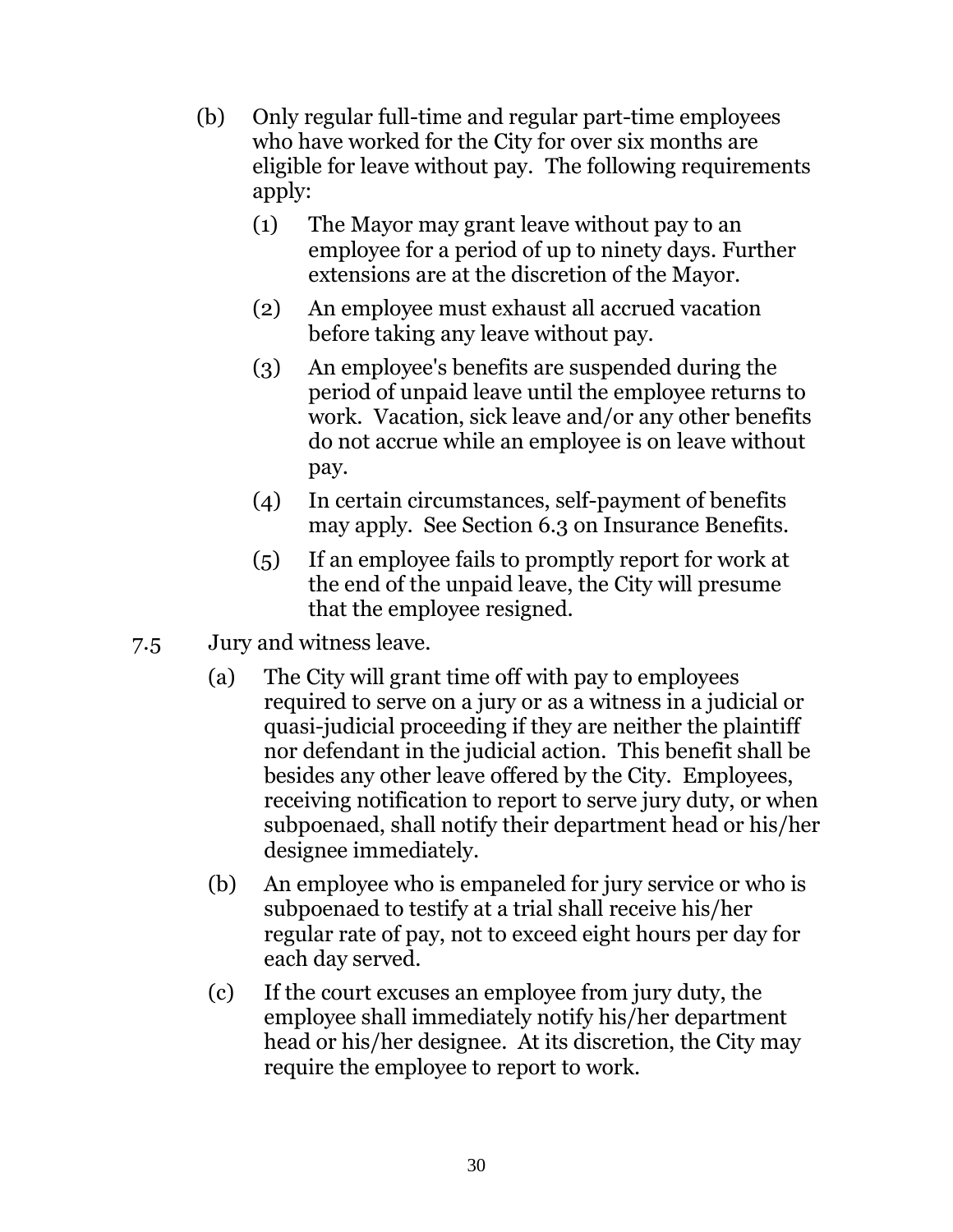- 7.6 Military leave.
	- (a) The City shall grant military leave of absence to any employee who is a member of the National Guard or Reserves of the United States and ordered to active military duty for training. The military leave of absence shall be with pay for a period not to exceed fifteen working days during each calendar year. Any working days taken beyond fifteen working days shall be charged as vacation leave. During the time he/she is on such leave, the employee shall receive his/her regular pay, plus his/her military pay, if any is granted.
	- (b) Regardless of his/her status, any employee who voluntarily, or upon demand, leaves a position, other than temporary, to enter upon active duty in the armed forces of the United States, or the Washington National Guard, shall be placed on military leave without pay and shall be entitled to be restored to his/her former position, or one of like seniority, status and pay; provided, he/she applies for reemployment within ninety days of his/her termination or separation.
- 7.7 Administrative leave.
	- (a) On a case-by-case basis, the City may place an employee on administrative leave with pay for an indefinite period, as approved by the Mayor to be in the best interest of the City, during the pendency of an investigation or other administrative proceeding.

7.8 Bereavement leave.

If a death of an employee's family member occurs, the City will grant an employee three days of bereavement leave. If the death of a family member requires an employee to travel out-of-state, the City will grant an employee two, additional days of bereavement leave.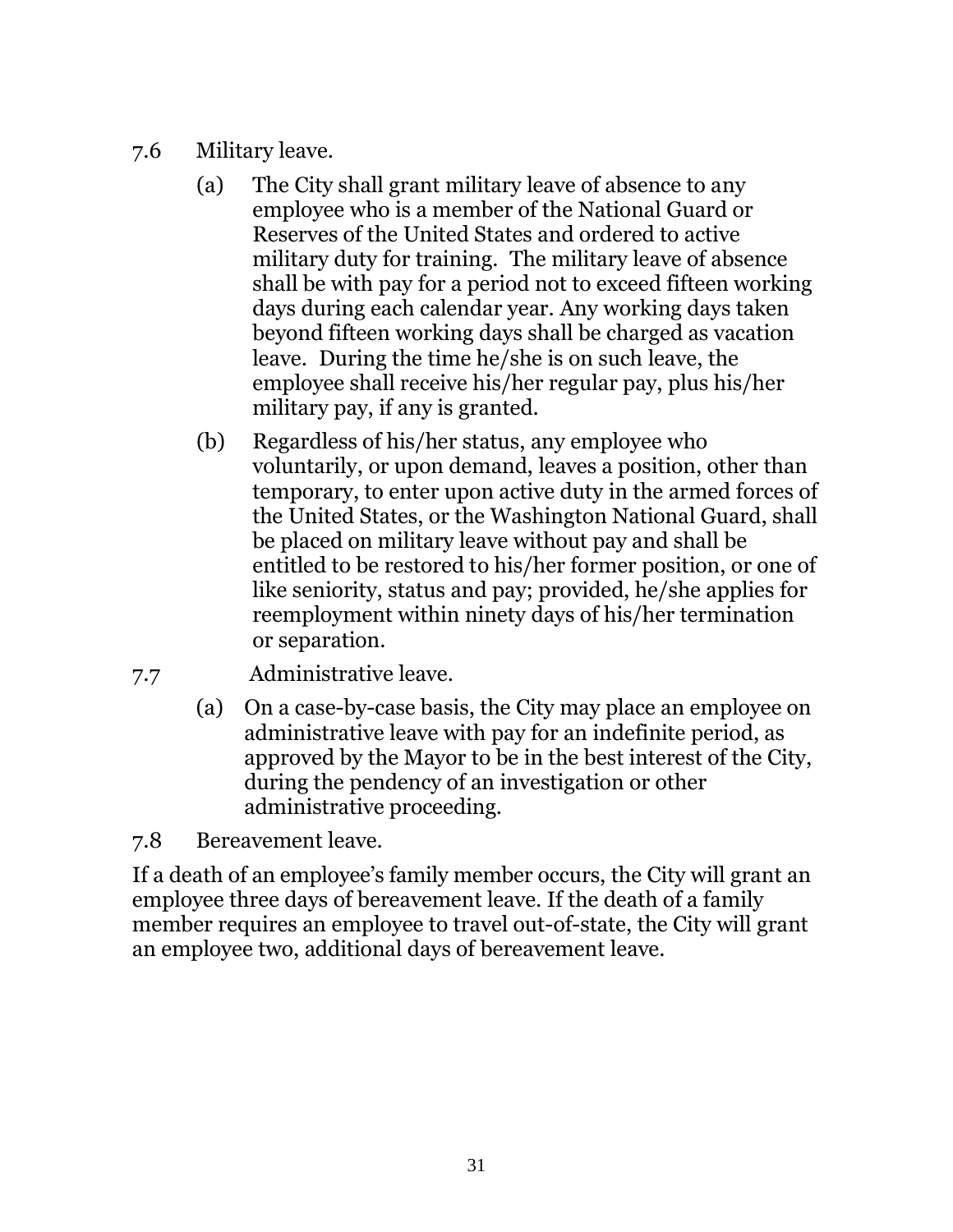- 7.9 Holidays.
	- (a) The City recognizes the following holidays:

| New Year's Day          | January 1                            |
|-------------------------|--------------------------------------|
| <b>Memorial Day</b>     | Last Monday in May                   |
| <b>Independence Day</b> | July 4                               |
| Labor Day               | 1 <sup>st</sup> Monday in September  |
| <b>Thanksgiving Day</b> | 4 <sup>th</sup> Thursday in November |
| Day after Thanksgiving  | Day after Thanksgiving               |
| Christmas Day           | December 25                          |
| 4 Floating Holidays     |                                      |

- (b) A new employee is not eligible for floating holidays until the successful completion of one year of continuous service.
- (c) The City will observe any holiday falling on Saturday on the preceding Friday, and it will observe any holiday falling on Sunday on the following Monday.
- (d) The City will pay non-exempt regular full-time employees for the holiday plus their overtime rate of pay for any time worked on an observed holiday. Such time must be preauthorized by the supervisor.
- (e) The City will pay temporary or part-time regular employees at their regular straight time rate for hours worked on a holiday on a prorated basis.
- (f) When an employee is off due to sick leave or any other type of leave on a holiday, no time for such leave will be charged to the employee.
- (g) The City shall allow each employee, upon notice and approval of his/her department head, to designate and take four floating holidays per calendar year. Floating holidays cannot be carried over to the next year and must be taken in consecutive 8-hour increments. If an employee does not work on Martin Luther King Day, Presidents Day or Veterans Day, each day will be counted as floating holiday. This includes an exempt employee that might work over 4o hours in a workweek, not including the holiday.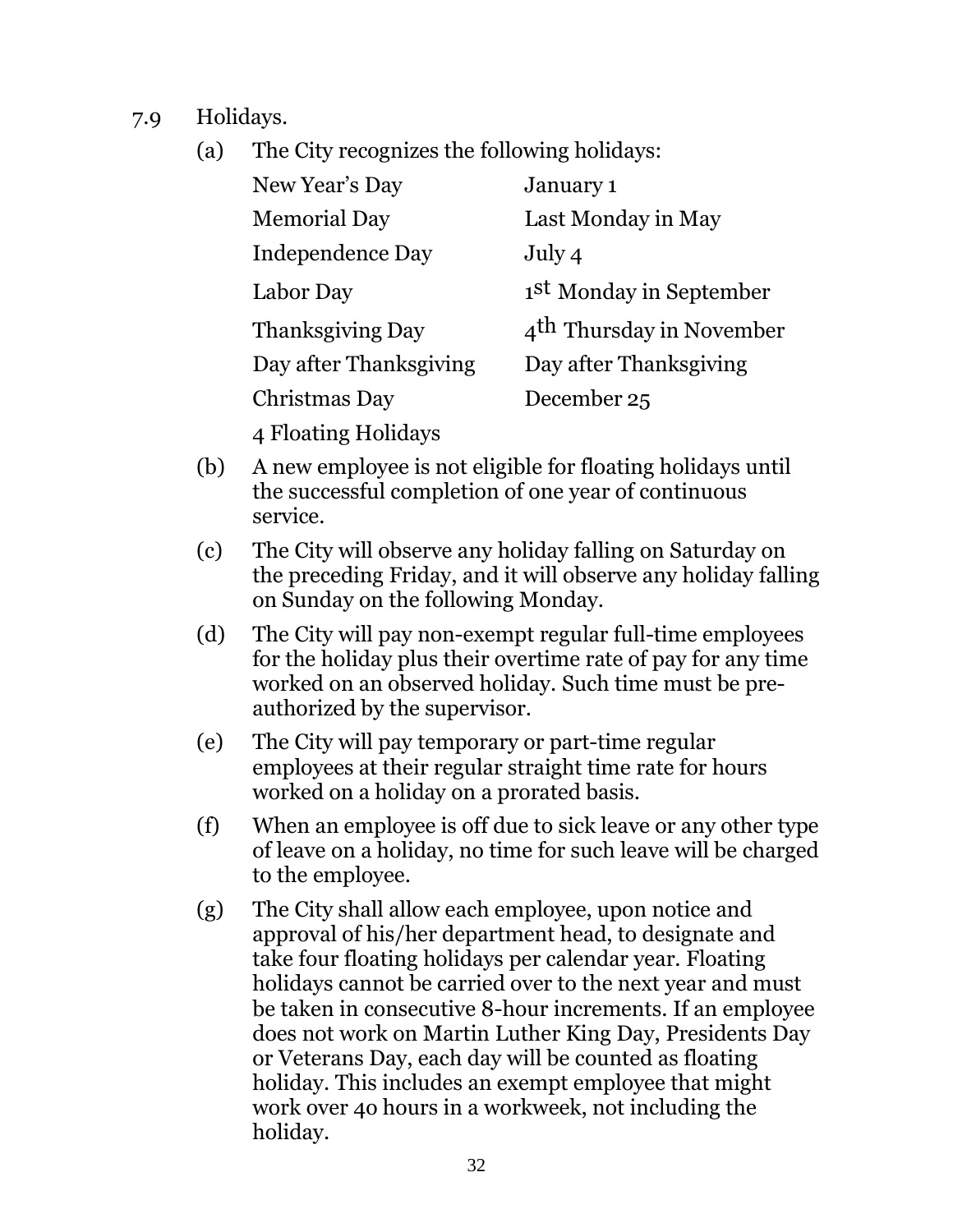- (h) If an employee is on a 10-hour shift, two of those hours shall be in the form of accrued leave other than sick leave.
- 7.10 Faith or conscience leave.

An employee may take two days of unpaid leave per calendar year for a reason of faith; for a reason of conscience; or for an organized activity conducted under the auspices of a religious denomination, church, or religious organization.

To take an unpaid leave, an employee must submit a written request for leave at least 30 days in advance to his or her supervisor. The City will allow an employee to take

the unpaid leave on the day requested, unless an employee's absence would unduly disrupt operations, impose an undue hardship, or the employee is necessary to maintain public safety. The City adopts the Office of Financial Management's definition of "undue hardship."

7.11 Leave for Pregnancy Disability and Family Medical Leave.

The City will grant family and disability leave in accordance with State and Federal laws.

- (a) The City requires an employee to use paid leave (sick, vacation, comp, and on-call) during an FMLA-designated leave. To request pregnancy-disability leave or familymedical leave, an employee should contact the HR Generalist to start the process.
- (b) An employee's 12-month FMLA period will be the date the employee's first FMLA leave absence began in each 12-month period. If this is the first FMLA leave request, the 12-month period will begin on the first date of this FMLA leave. If an employee's request for leave is more than 12 months after a previous FMLA leave, the first date of the current FMLA leave will be the beginning of the new 12-month period.
- 7.12 Domestic violence leave.
	- (a) "Intermittent leave" is leave taken in separate blocks of time due to a single qualifying reason. "Reduced leave schedule" means a leave schedule that reduces the usual number of hours per workweek, or hours per workday, of an employee.
	- (b) If he or she is a victim of domestic violence, an employee may take reasonable leave from work, intermittent leave, or leave on a reduced leave schedule, with or without pay, to: (1) Seek legal or law enforcement assistance or remedies to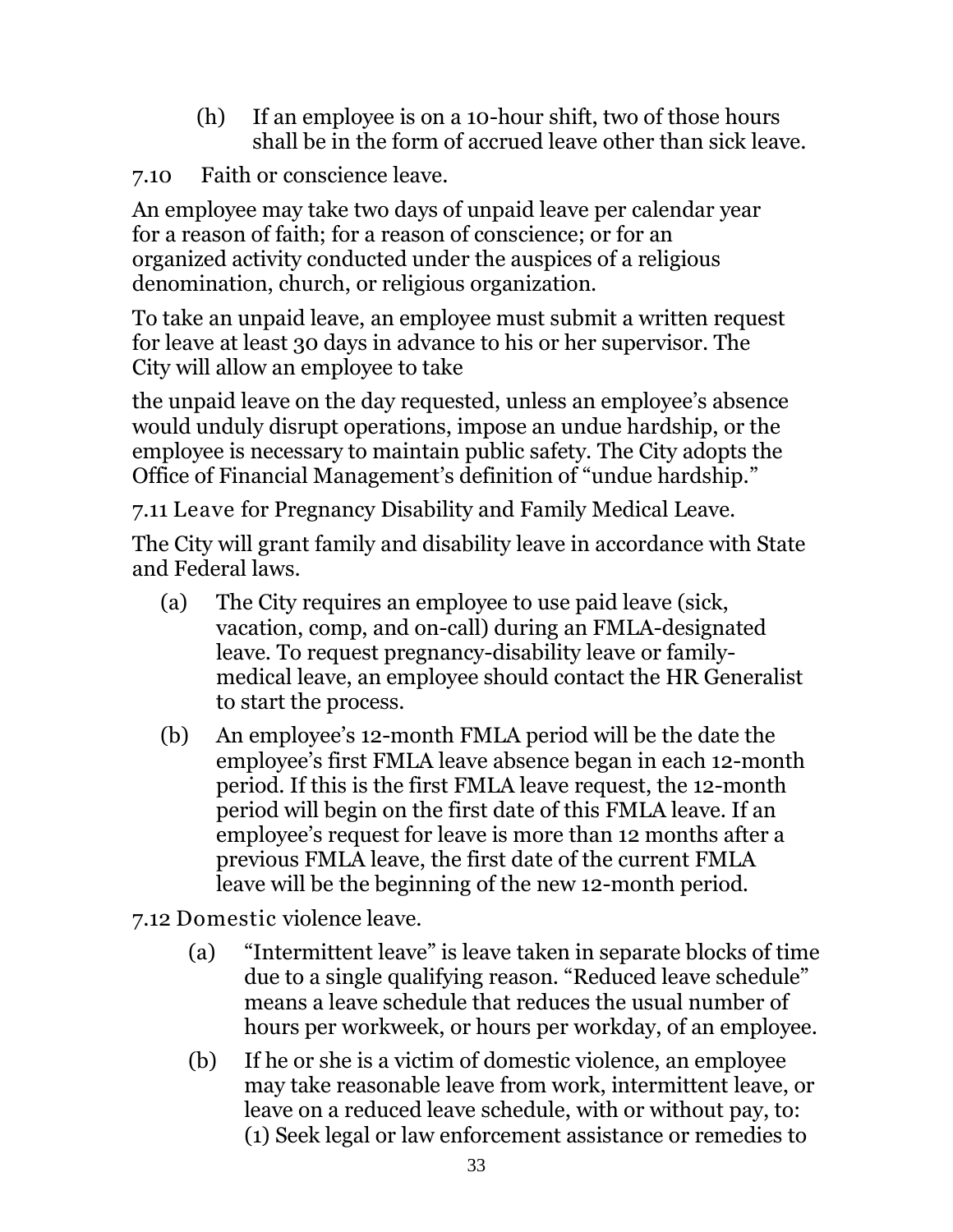ensure the health and safety of the employee or employee's family members including, but not limited to, preparing for, or participating in, any civil or criminal legal proceeding related to or derived from domestic violence, sexual assault, or stalking; (2) Seek treatment by a health care provider for physical or mental injuries caused by domestic violence, sexual assault, or stalking, or to attend to health care treatment for a victim who is the employee's family member; (3) Obtain, or assist a family member in obtaining, services from a domestic violence shelter, rape crisis center, or other social services program for relief from domestic violence, sexual assault, or stalking; (4) Obtain, or assist a family member in obtaining, mental health counseling related to an incident of domestic violence, sexual assault, or stalking, in which the employee or the employee's family member was a victim of domestic violence, sexual assault, or stalking; or (5) Participate in safety planning, temporarily or permanently relocate, or take other actions to increase the safety of the employee or employee's family members from future domestic violence, sexual assault, or stalking.

(c) To request domestic violence leave, an employee should contact the HR Generalist to start the process.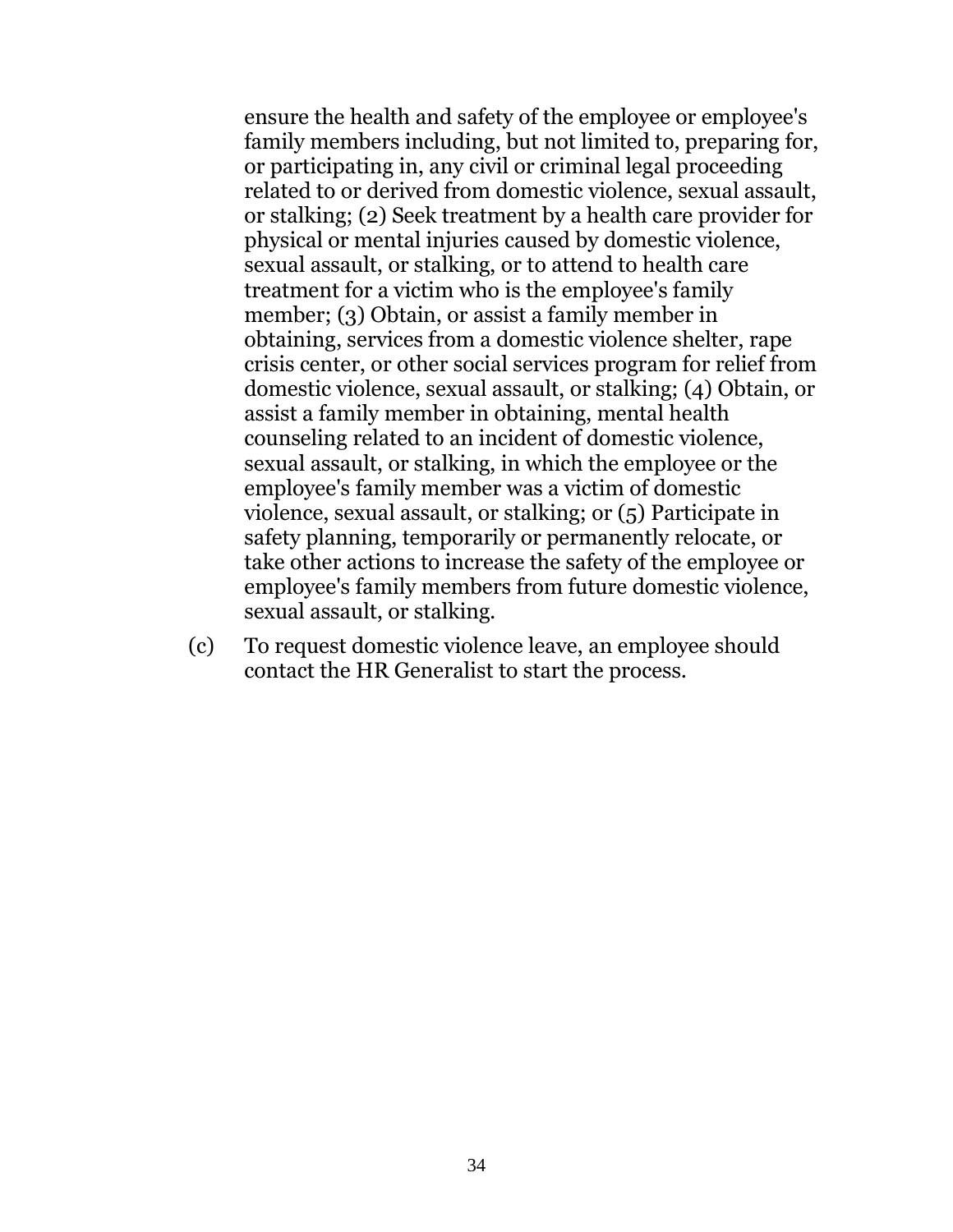#### **Chapter 8-Employee responsibilities and conduct.**

- 8.1 General policy.
	- (a) The City expects all employees to represent the City to the public in a professional, courteous, efficient, and helpful manner. Employees must maintain a clean and neat appearance appropriate to their work assignment, as determined by their position and department head.
	- (b) Because the proper working relationship between employees and the City depends on such employee's ongoing job performance, professional conduct and behavior, the City has established certain minimum standards of personal conduct. At a minimum, the City expects basic tact and courtesy towards the public and fellow employees; adherence to City practices, procedures, safety rules and safe work practices; compliance with directions from supervisors; preserving and protecting the City's equipment, grounds, facilities and resources; and providing orderly and cost-efficient services to its citizens.
- 8.2 Outside employment and conflicts of interest.
	- (a) Employees shall not, directly or indirectly engage in any outside employment or financial interest that may conflict, in the City's opinion, with the best interests of the City or interfere with the employee's ability to perform his/her assigned City job. Examples include, but are not limited to, outside employment which: (1) Prevents the employee from being available for work beyond normal working hours, such as emergencies or peak work periods, when such availability is a part of the employee's job; (2) Is conducted during the employee's work hours; (3) Utilizes City telephones, computers, supplies, or any other resources, facilities or equipment; (4) Is employment with a firm which contract with or does business with the City; or  $(5)$  May be reasonably perceived by members of the public as a conflict of interest or otherwise discredits public service.
	- (b) An employee, who has an additional job, contractual commitment or self-employment, may do so provided he/she obtains prior approval from the Mayor. The Mayor may not unreasonably withhold approval.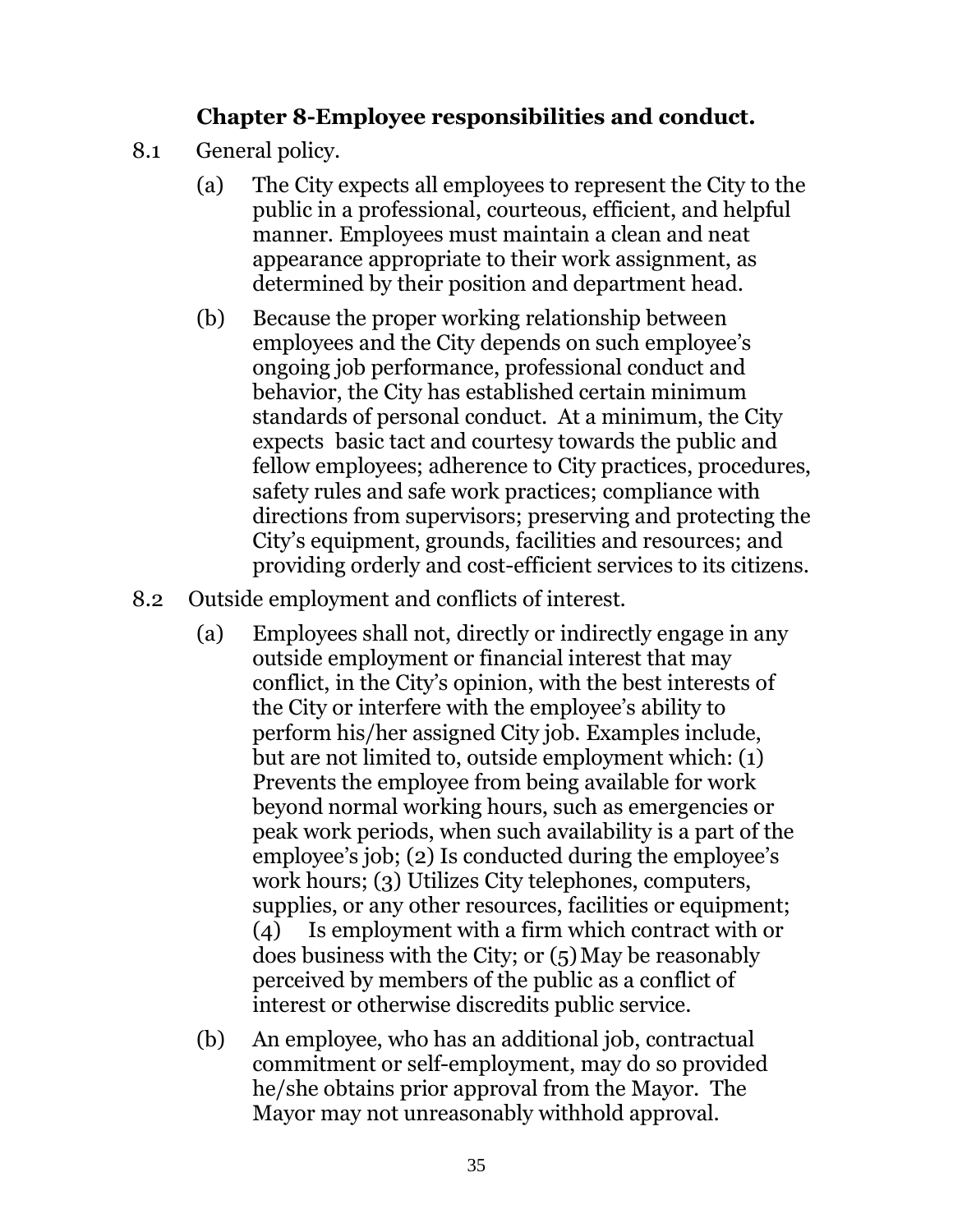- 8.3 Political activities.
	- (a) City employees may participate in political or partisan activities of their choosing if City resources and property are not utilized, and the activity does not adversely affect the responsibilities of the employees in their positions. Employees may not campaign on City time, in City uniform, or while representing the City. Employees may not allow others to use City facilities or funds for political activities.
	- (b) Any City employee who meets with or may be observed by the public or otherwise represent the City to the public, while performing his/her regular duties may not wear or display any button, badge or sticker relevant to any candidate or ballot issue during working hours. Employees shall not solicit, on City property or City time, for a contribution for a partisan political cause.
	- (c) Except as noted in this policy, City employees may fully exercise their constitutional First Amendment Rights.
- 8.4 No tobacco use policy.

For health and safety considerations, the City prohibits tobacco use by employees in all City facilities, including City- owned buildings, vehicles, and offices or other facilities rented or leased by the City, including individual employee offices.

"Tobacco" includes any lit or unlit cigarette, cigar, pipe, blunt, bidi, clove cigarette and any other tobacco product, and spit tobacco, also known as smokeless tobacco, dip, chew and snuff, in any form.

"Use" means the chewing, lighting, smoking and any other usage of any tobacco product.

8.5 Use of City vehicles and equipment.

Employees shall keep the use of City telephones for local personal phone calls to a minimum. Long distance personal use is prohibited. Other City equipment, including vehicles, should be used by employees for City business only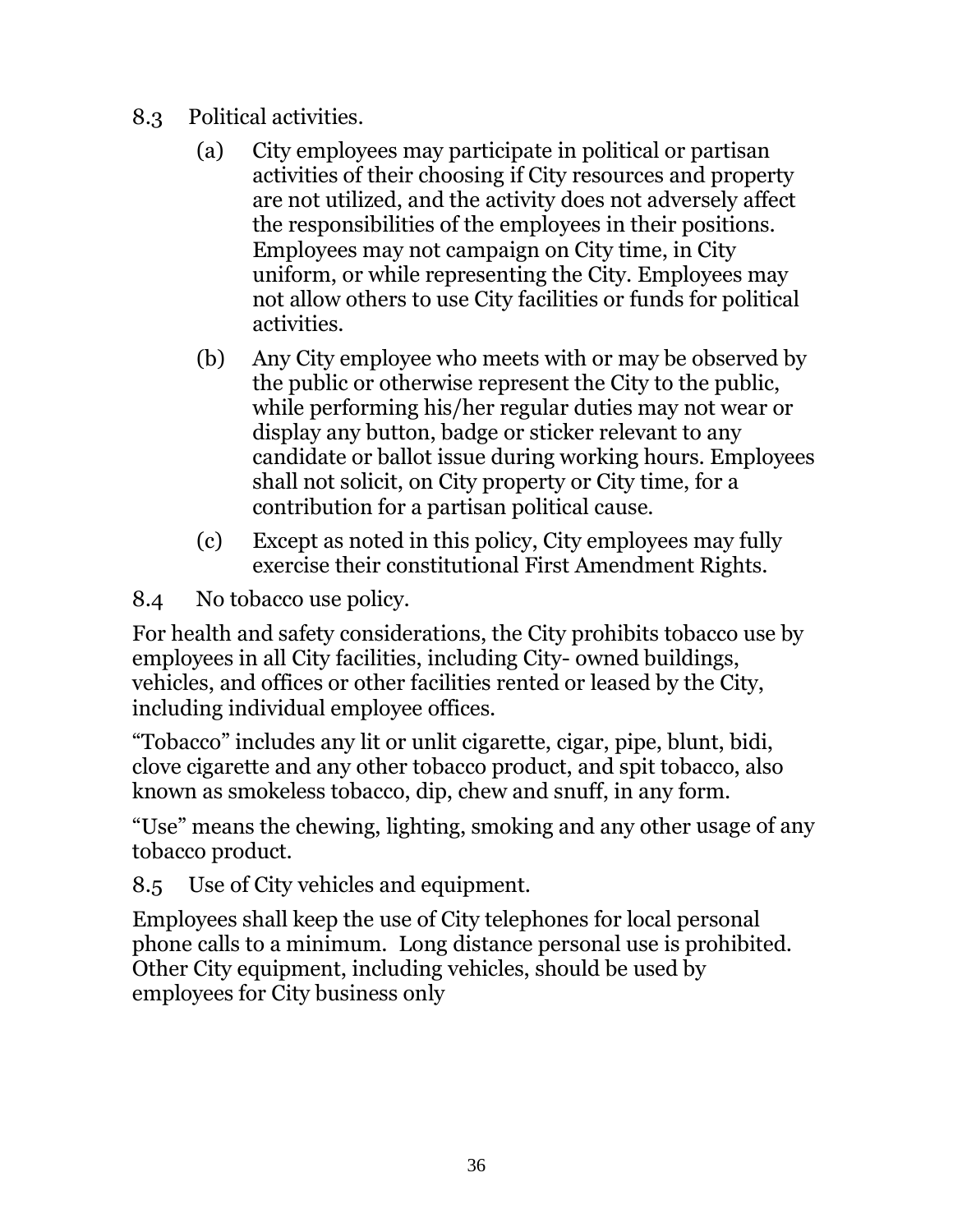8.6 Contact with news media.

The Mayor, or his or her specific and express designee, is responsible for all official contacts with the news media during working hours, including answering of questions from the media or providing information to the media. Other employees of the City shall refrain from such official contacts.

8.7 Seat belt policy.

Per Washington law, anyone operating or riding in City vehicles must wear a seat belt.

- 8.8 Driver's license requirements.
	- (a) As part of the requirements for certain specific City positions, an employee may be required to hold a valid Washington State Driver's license.
	- (b) If an employee's license is revoked, suspended or lost, or is in any other way not current or valid, the employee shall promptly notify his/her department head. The City will immediately suspend his/her driving duties. The employee may not resume driving until he/she provides proof of a valid, current license to his/her department head.
- 8.9 Safety.
	- (a) Every employee maintains a safe work environment and following the City's safety rules. Each employee shall promptly report all unsafe or potentially hazardous conditions to his/her department head. The City will strive to remedy problems quickly.
	- (b) If an employee is involved in an accident involving a personal injury, regardless of how serious, he/she shall immediately notify his/her department head or the Mayor.
	- (c) Annually, as scheduled by the Safety Committee, safety procedures will be reviewed in a mandatory employee meeting. Biannual evacuation drills will be practiced.

8.10 Substance abuse.

No employee shall possess, consume, control, sell or use alcohol, illegal drugs or other controlled substances during work hours. No employee shall exhibit an on-going dependence on drugs or other controlled substances, which, in the City's opinion, impairs the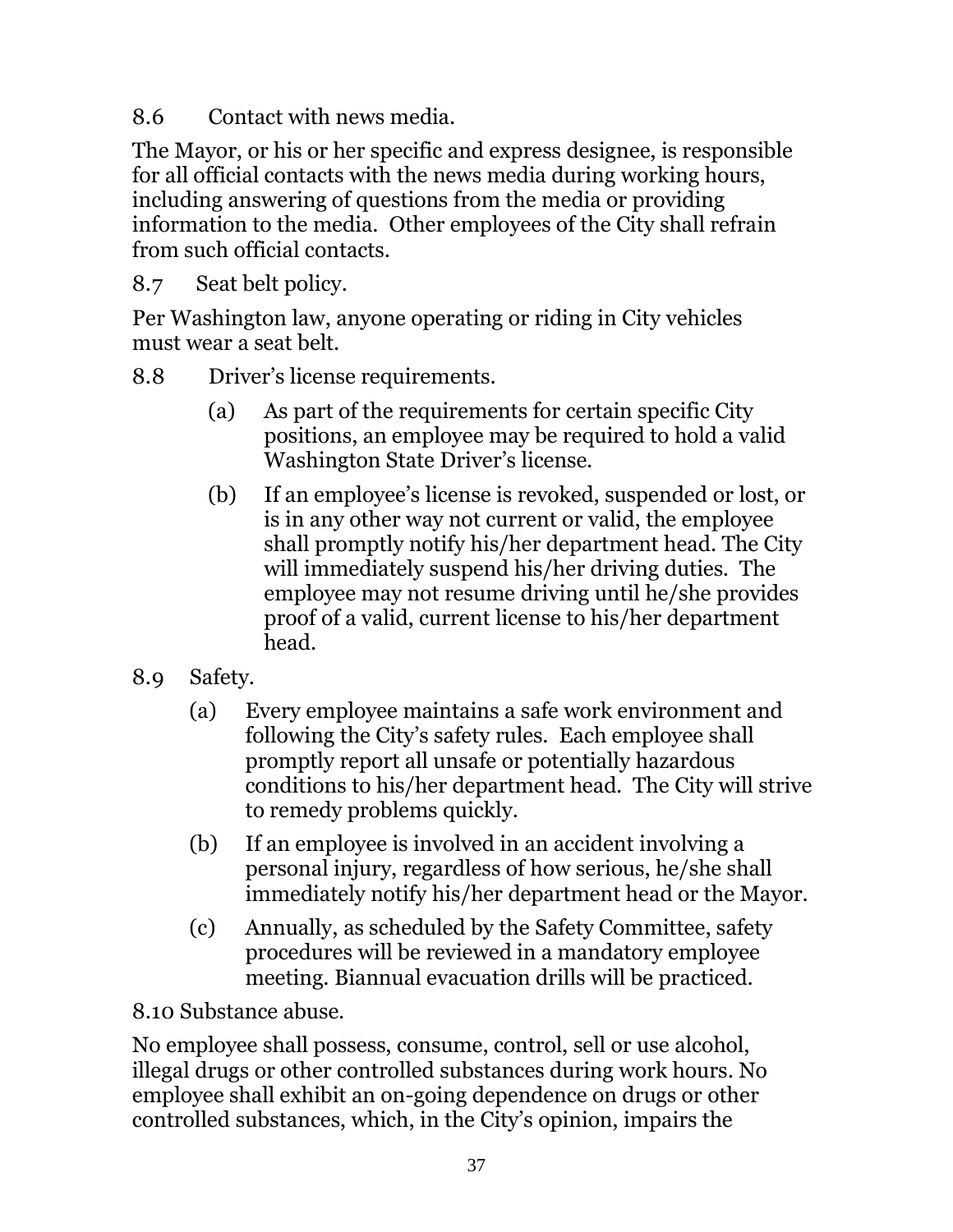employee's work performance, poses a threat to the public confidence, or is a safety risk to the City or others. The City will support employees who undergo treatment and rehabilitation for alcohol or other chemical dependency, subject to the above rules.

8.11 Drug-free workplace.

- (a) The City strictly prohibits the manufacturing, distribution, dispensation, possession and use of unlawful drugs or alcohol on City premises or during work hours by City employees.
- (b) Employees must notify the City within five days of any conviction for a drug violation in the workplace.

8.12 No solicitation.

- (a) The City desires to conduct its operations in an orderly and efficient manner. The City believes its employees and the public should work and receive City services without interference from persons pursuing a purpose unrelated to the City's normal business.
- (b) With this in mind, the City does not allow non- employees to come onto City property or buildings to solicit employees or other members of the public or to distribute literature or other materials for any purpose. The City prohibits employees from distributing any form of literature or other materials in their work areas unrelated to the City's business purpose or authorized by the Mayor. The City also prohibits employees from soliciting other employees for any cause during their assigned work time. For this purpose, working time means time during which either the soliciting employees or the employees who are the object of the solicitation are expected to be engaged in their assigned work.

8.13 Internet and email use policies and protocol.

The City has an independent Use of City Resources Policy, which is adopted by this reference.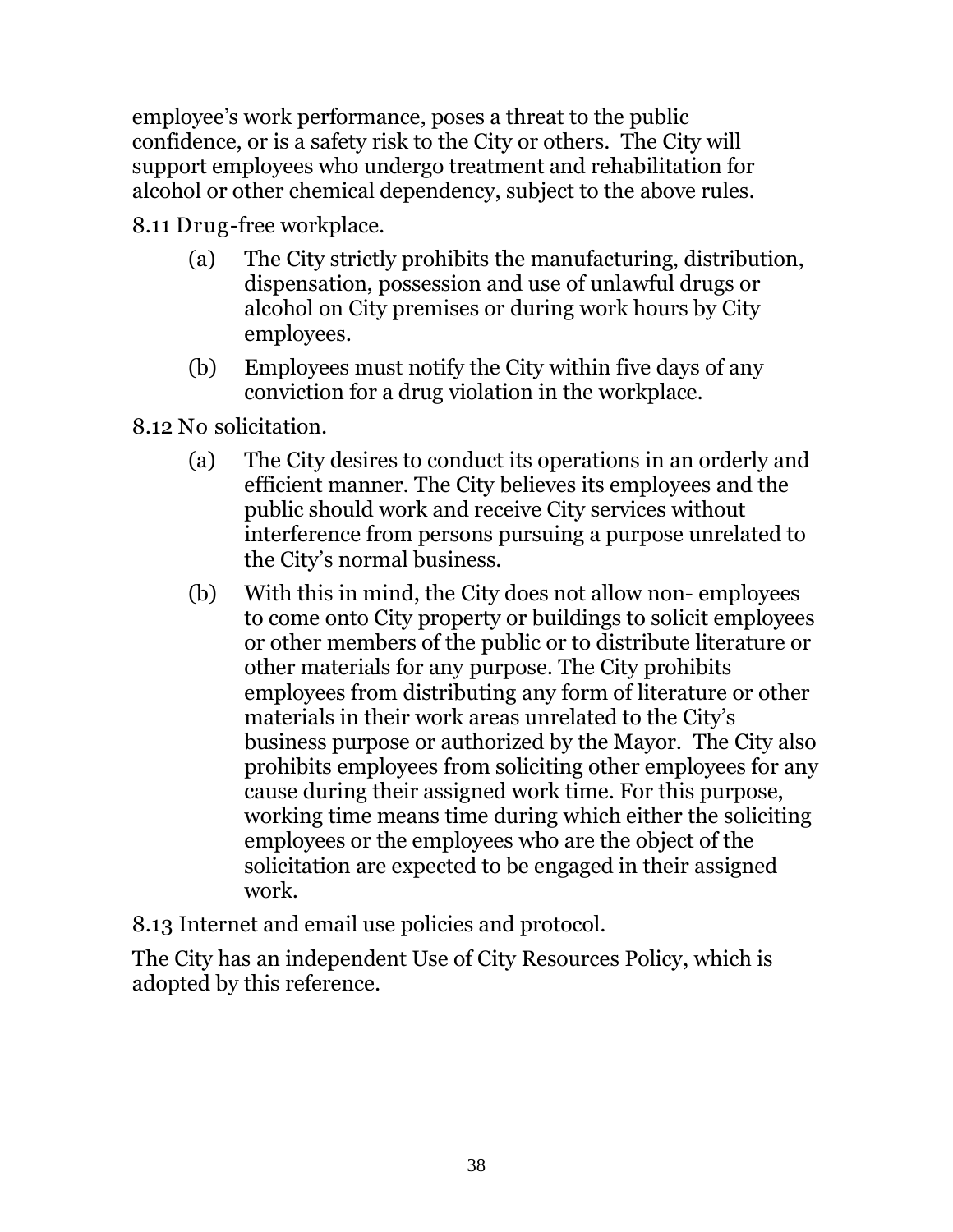# **Chapter 9-Conflict review procedure.**

9.1 Conflict review process.

The City recognizes that sometimes situations arise in which an employee feels he or she has not been treated fairly or under City rules and procedures. The City provides its employees with procedures for resolving issues arising in the workplace.

- (a) STEP 1: An employee should first bring the problem or issue to his/her supervisor unless the problem involves a direct conflict between the employee and the supervisor.
- (b) STEP 2: When normal communication between an employee and the supervisor is unsuccessful, or when an employee still disagrees with applying City policies and procedures, or feels unjustly treated, the employee should attempt to resolve the problem with his/her department head, unless the problem involves a direct conflict between the employee and his/her department head. The department head will respond in writing to the employee within five working days after meeting with him/her.
- (c) STEP 3: If the employee is not satisfied with the response from the department head, or if the conflict is with the department head, the employee may submit the problem, in writing, to the Mayor as a request for review. The request for review must contain, at a minimum:
	- (1) A description of the problem or issue of concern to the employee;
	- (2) Any specific policy or procedure which the employee believes has been violated or misapplied;
	- (3) The date of the circumstances leading to the complaint or the date when the employee first learned of those circumstances; and
	- (4) The remedy sought by the employee to resolve the complaint.

An employee shall submit his or her request for review to the Mayor within ten working days of the department head's response or within ten working days after the employee learns of a conflict. The Mayor, however, in his/her discretion may address and attempt to resolve the issue raised in the request even though the timeline has not been met.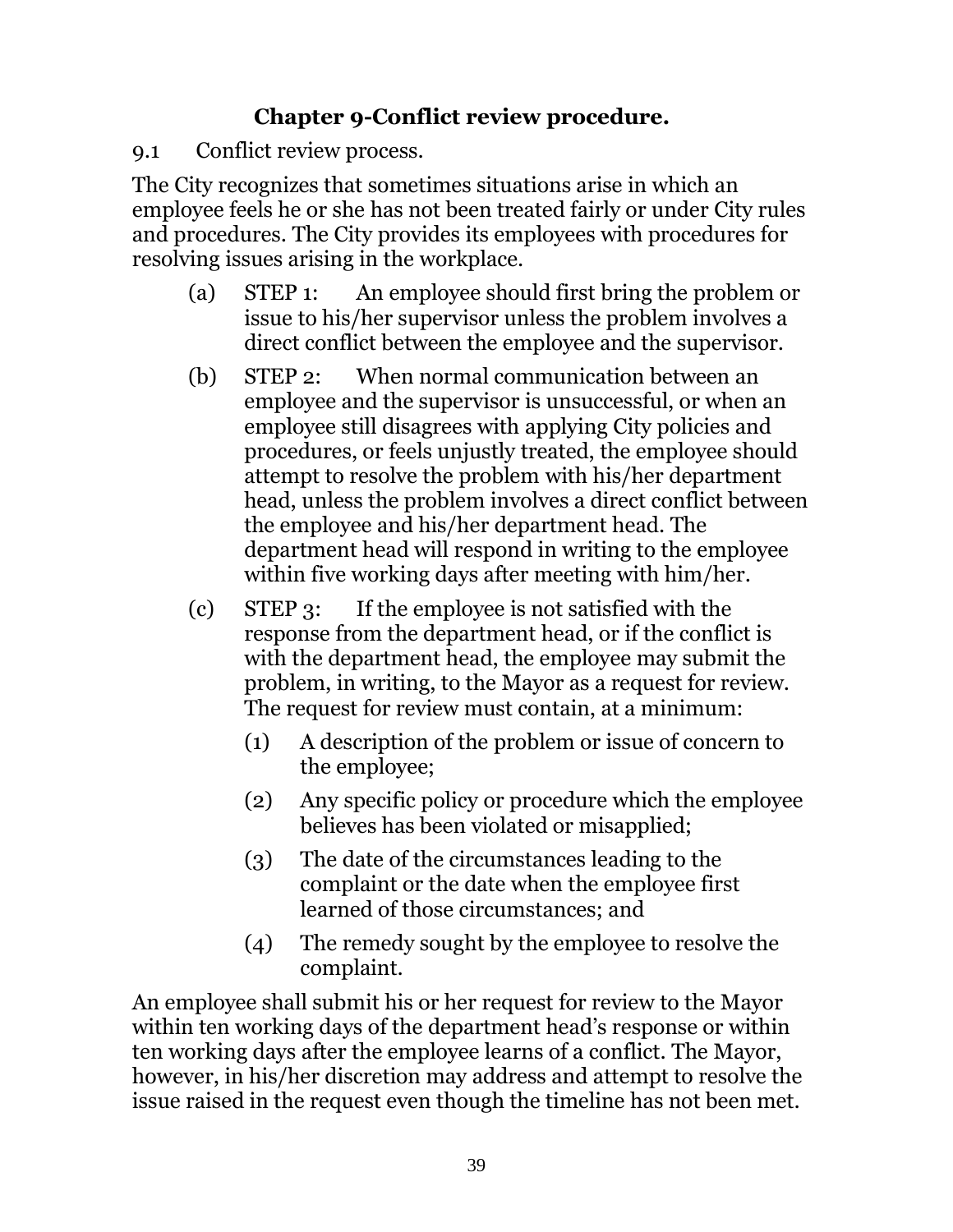- (d) The Mayor may meet with the parties, either individually or together, and will respond in writing to the aggrieved employee within ten working days of the receipt of the request for review. The Mayor's response and decision shall be final and binding.
- (e) Certain employees may have over one source of dispute resolution rights, i.e., the City's Civil Service rules, a collective bargaining agreement, and this complaint process. Employees represented by a bargaining unit or who are covered under civil service rules, should follow grievance procedures set out in their respective labor contracts or civil service rules, where applicable. In all other cases, the procedures described in this section shall be used. Under no circumstances shall an employee have the right to utilize both this process and any other complaint or appeal procedure that may be available to an employee.
- (f) Employees shall use this review process, if applicable, or any other review process, as set forth in paragraph (e) to resolve issues or conflicts arising in the workplace. Using alternative methods to resolve conflicts, resolve issues between employees, or to complain about performing any other employee will not be tolerated. Employees shall not engage in any form of communication in the workplace for, or having the effect of, criticizing the behavior or performance of any other employee. NOTICE IS HEREBY GIVEN THAT SUCH BEHAVIOR SHALL RESULT IN DISCIPLINE, POSSIBLY INCLUDING IMMEDIATE TERMINATION.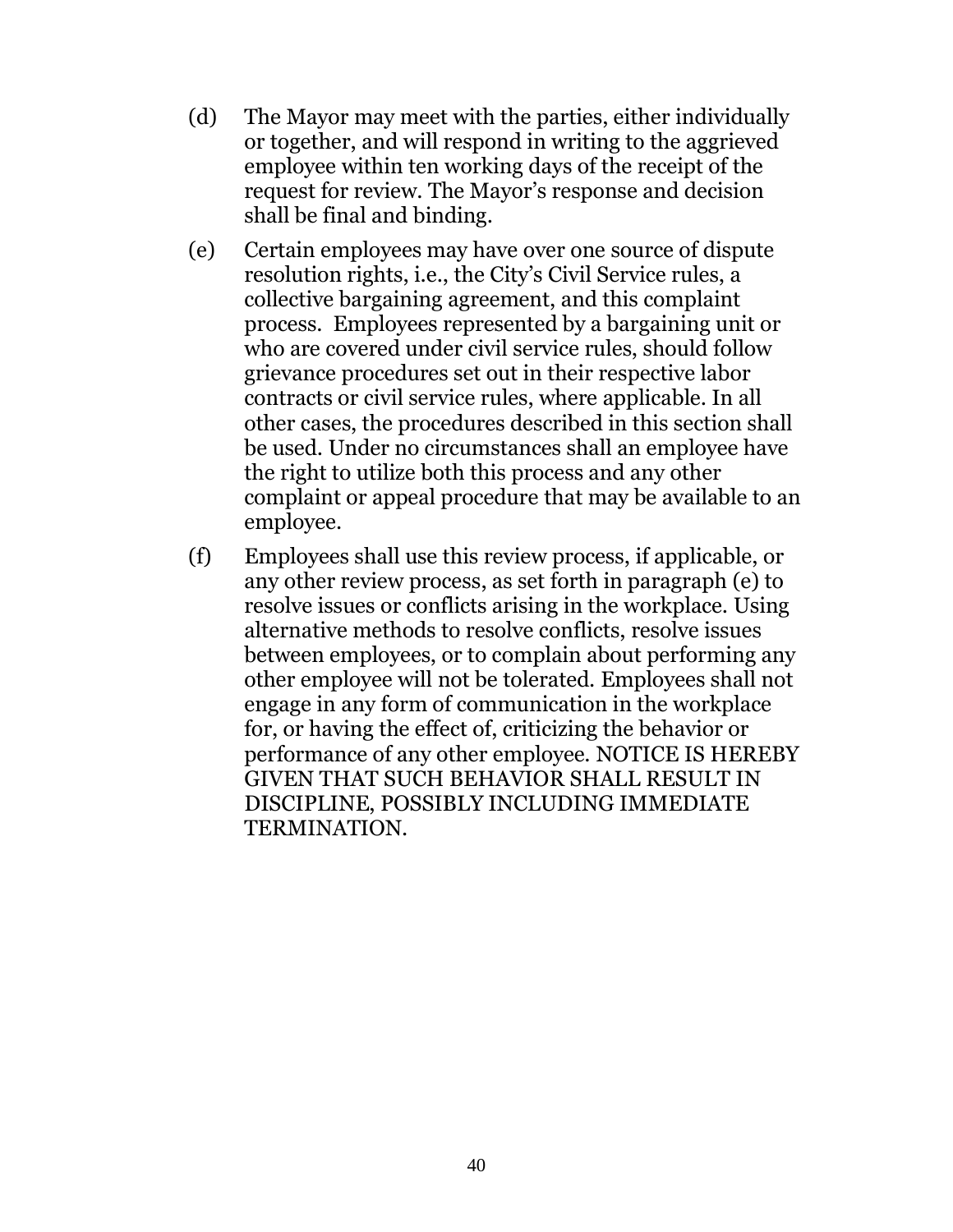## **Chapter 10-Discipline and Terminations.**

10.1 Discipline.

- (a) The City expects all employees to exercise good judgment, loyalty, common sense, dedication, and courtesy to perform their duties. The primary mission of every employee is to provide courteous, orderly, efficient, and economic delivery of services to the citizens of the City.
- (b) Acts, errors, or omissions, which discredit the public service or impair the provision of orderly services to the citizens of the City may result in discipline, including termination.
- (c) The Mayor, department head or supervisor has full discretion and authority to impose disciplinary action under City policy and the circumstances of the case.
- (d) The City may suspend an employee with pay, pending the results of an investigation or a disciplinary action, where factors such as public confidence, the safety of the employee or the efficient functioning of the City are implicated.

# 10.2 Termination.

- (a) The City will immediately terminate any employee who commits a serious offense. The City defines the following type of behavior as a serious offense.
	- (1) Conviction of a felony;
	- (2) Sexual or other unlawful or unwelcome harassment or discrimination;
	- (3) Intentionally causing bodily harm to another employee;
	- (4) Theft or vandalism of City property;
	- (5) Falsification of City records;
	- (6) Reporting to work under the influence of alcohol or illegal drugs;
	- (7) Possession, distribution, sale, transfer, or use of alcohol or illegal drugs in the workplace;
	- (8) Gross negligence or improper conduct leading to damage of City-owned property;
	- (9) Gross insubordination;
	- (10) Using threatening language; and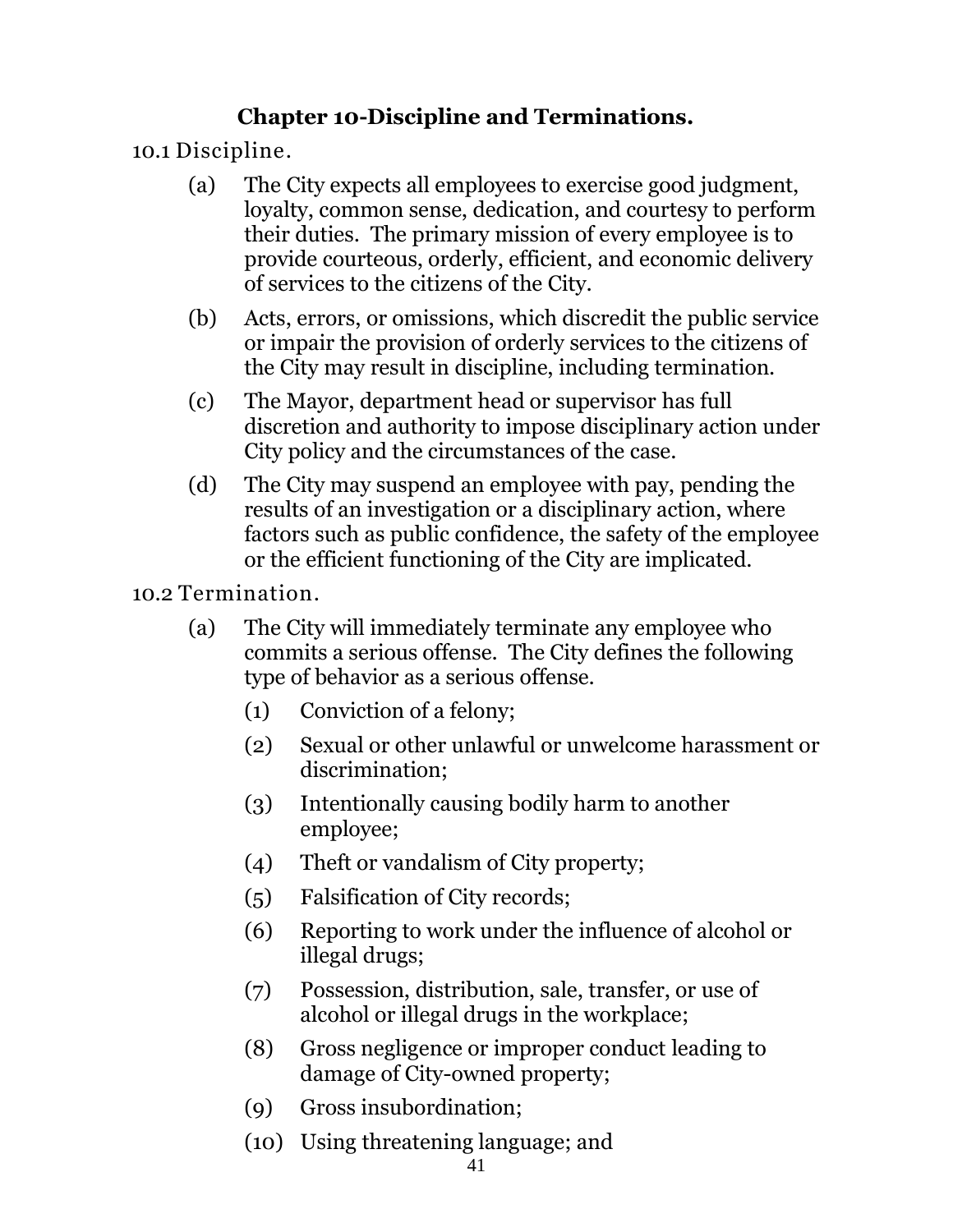- (11) Any other behavior that the Mayor, in his/her discretion, determines to be a serious offense.
- (b) The following may result in termination from City employment:
	- (1) Violation of a City policy, unless the policy has been made inapplicable by notification from the Mayor, as set forth on page one.
	- (2) When the City Council determines that a lack of work or funding exists regarding the employee's position.
	- (3) If the employee has a physical or mental impairment that prevents him/her from performing the required duties of the employee's position and the employee cannot be reasonably accommodated. Termination must be supported by medical evidence, which establishes that the individual cannot perform bona fide job requirements. The City may require an examination at its expense performed by a physician of its choice. Failure to submit to such request may cause termination.
- (c) The City does not intend for the two, preceding sections to be a list of all reasons for which termination may occur. The City reserves the right to terminate any employee at will.

10.3 Layoff.

- (a) The City may lay off employees for lack of work, budgetary restrictions or other changes that have taken place.
- (b) The City will lay off temporary employees or employees who have not completed six months of employment before other regular employees.
- (c) In determining who is laid off, the City will consider individual performance and the qualifications required for remaining jobs. When performance and qualifications are equal, the City may consider seniority.
- (d) Employees laid off may be eligible to be re-employed if a vacancy occurs in a position for which they are qualified.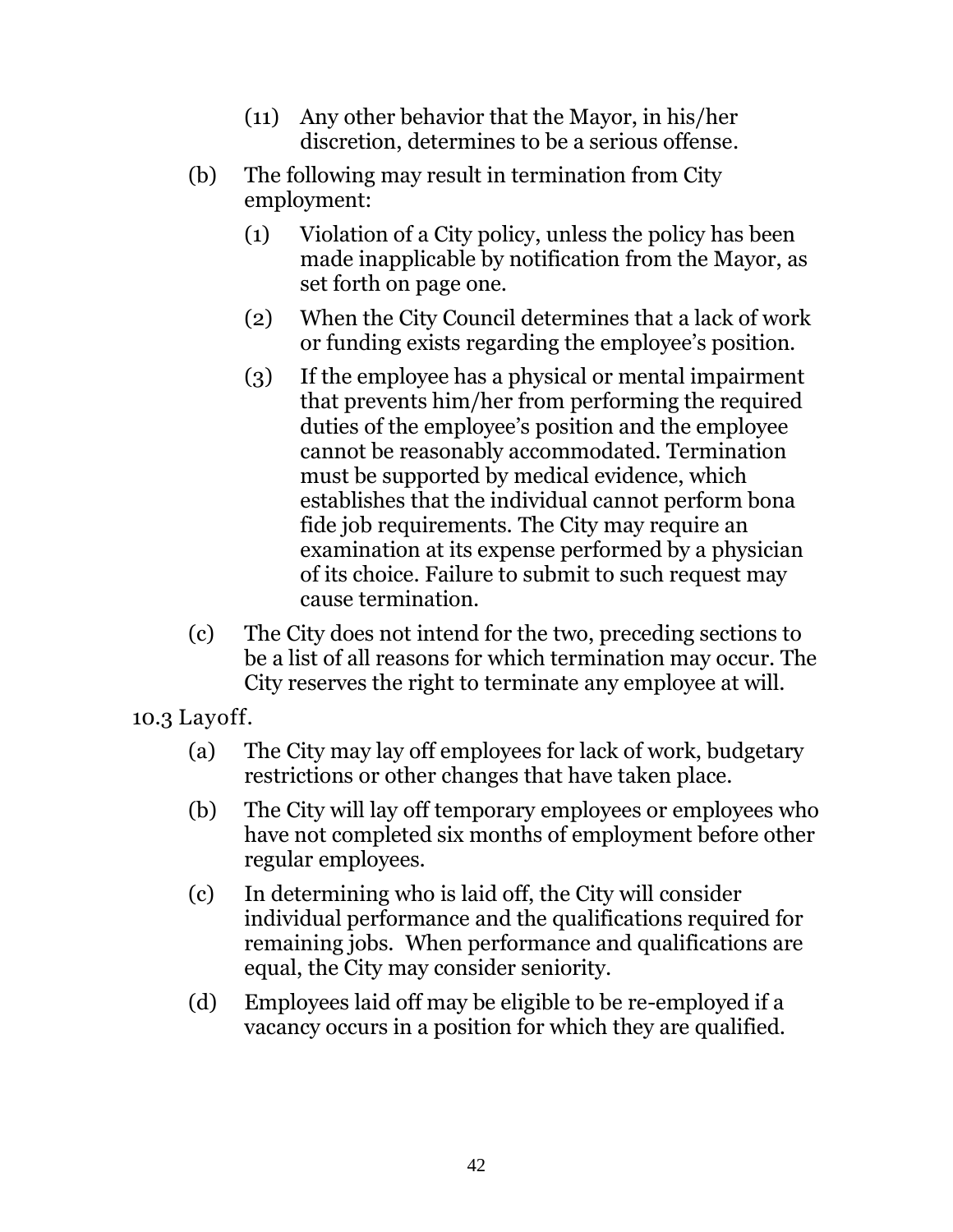10.4 Resignation.

An employee should provide a two-week notice of resignation. This time limit may be waived by the employee's department head or by the Mayor.

10.5 Death.

Upon death of an employee, all compensation due shall be paid to the surviving spouse/domestic partner/dependents or the estate of the employee.

10.6 Exit interviews.

- (a) Purpose. The City will provide each departing employee with the opportunity to provide the City with feedback regarding their employment. The City sees the Exit Questionnaire not only to understand the reason(s) for an employee's departure, but as a way to identify trends, improve employee retention, ascertain levels of employee satisfaction, and reduce turnover.
- (b) Policy. The City will provide a departing employee with an Exit Questionnaire. The departing employee shall complete and return the Exit Questionnaire form to the Mayor. The employee may schedule a face-to- face-interview with the Mayor.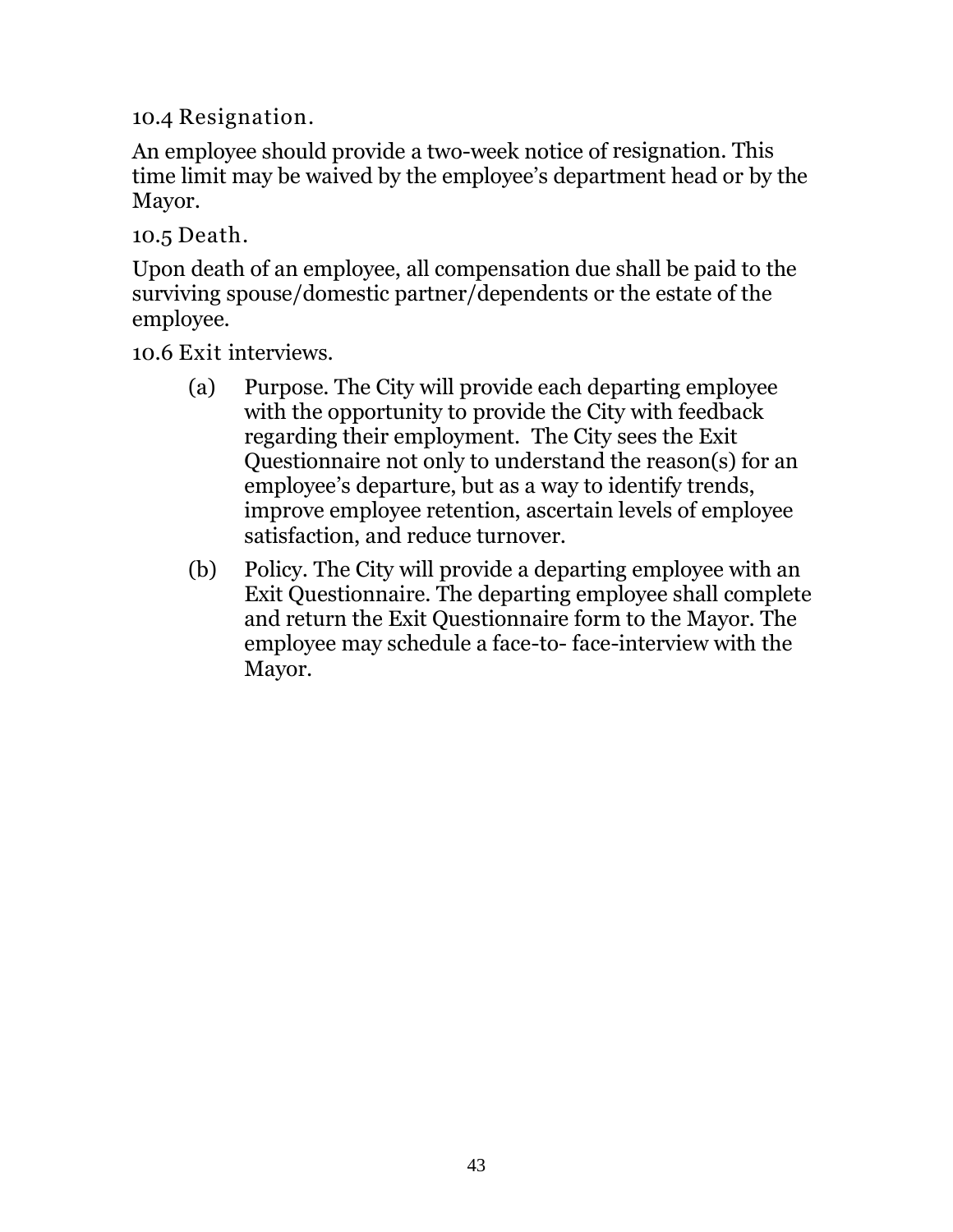# **Chapter 11-Additional Policies.**

11.1 Fitness test.

The City will pay \$300 (less deductions required by law) to an employee who meets or exceeds the Criminal Justice Training Commission's Basic Law Enforcement Academy Fitness Ability Test. The City will give the test once a year at the discretion of the Mayor. The Mayor, or designee, will administer the test. If an employee fails to meet the Fitness Standards on a testing date, the employee is ineligible to receive fitness pay for that period. An employee is not entitled any type of compensation for participating in a fitness test. Neither the Union nor an employee may grieve a failed fitness test.

11.2 Bilingual Incentive Pay.

Bilingual Incentive Pay. The City shall pay employees competent in foreign language(s) utilized in daily performance of work activities or in service to the City, one and a half percent (1.5%) of base rate pay. To receive bilingual incentive, pay, an employee must demonstrate competency by obtaining certification status from the Department of Social and Health Services by passing a bilingual fluency test for DSHS employees and new recruits (or an equivalent test with the Mayor's approval).

11.3 Light Duty.

- (a) Light duty is a temporary, less arduous duty position. It may include a job classification at a lower salary level.
- (b) To request a light duty assignment, an employee must submit the following to his or her immediate supervisor: (1) a written request for light duty, and (2) a medical certificate from the employee's treating physician, which indicates the diagnosis, the prognosis, and the functional limitations of the employee.
- (c) If an employee submits the required documentation, the City will provide a light duty assignment for an employee who is unable to perform his or her full and regular duty due to a work-related injury for up to a maximum of 120 days.
- (d) If an employee submits the required documentation, the City may provide a light duty assignment for an employee who is unable to perform his or her full and regular duty due to a non-work-related injury for up to a maximum of 60 days.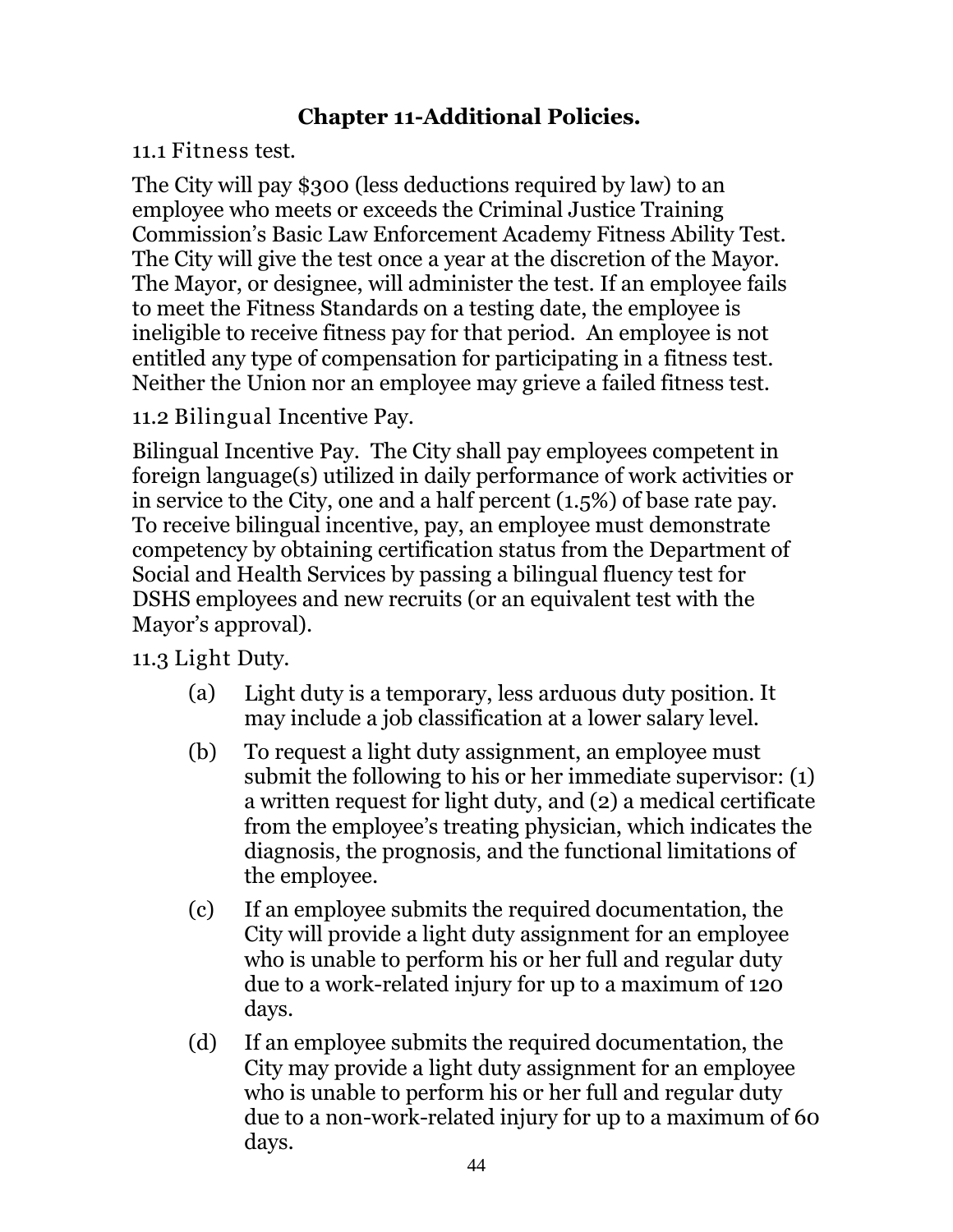- (e) The City will review the light duty assignment every 30 days to determine if the assignment needs to continue.
- (f) Nothing in this policy limits an employee's right to seek reasonable accommodations as provided by federal and state law. At the end of a light duty assignment, in order to continue working, an employee must be able to perform the essential functions of his of his or her regular job, with reasonable accommodation if the employee is disabled, and if reasonable accommodation is necessary.

11.4 Policies incorporated by reference.

The following City policies, including all future amendments, are adopted by reference:

- Breast Reconstruction Benefits
- Healthcare Continuation Coverage
- Notice of COBRA Requirements
- Salary Step Plan
- Use of City Resources Policy
- Whistleblower Protection Policy
- Workplace Harassment Policy

The most current versions of these policies are posted on the City's website.